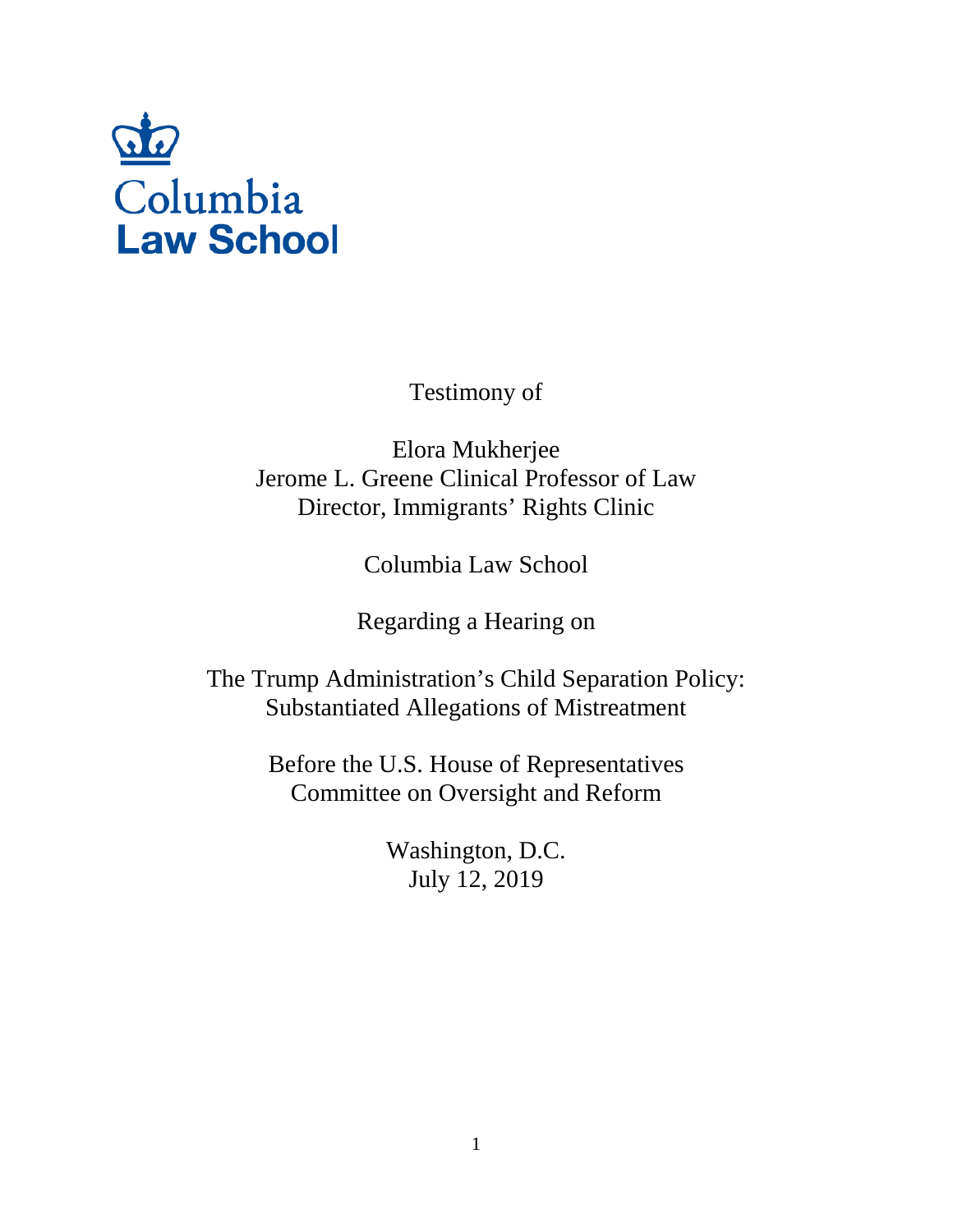Chairman Cummings, Ranking Member Jordan, and distinguished Members of the Committee. Thank you for inviting me to appear before you today.

I am the Jerome L. Greene Clinical Professor of Law at Columbia Law School and the Director of Columbia Law School's Immigrants' Rights Clinic. My teaching and practice focus on representing children and families seeking asylum and Special Immigrant Juvenile Status. I have been representing asylum seekers for more than sixteen years. Over the past twelve years, I have worked extensively with children detained in federal immigration custody. Since 2014, I have spent well over a thousand hours in immigration detention facilities, including hundreds of hours interviewing detained immigrant children and families.

My testimony focuses on (1) what I witnessed in June 2019 when I met with children detained at the U.S. Customs and Border Protection (CBP) facility in Clint, Texas; and (2) the ongoing daily separations of children from their family members at our southern border. Based on what I have witnessed, I am gravely concerned about the safety and well-being of children in CBP custody. I urge immediate congressional oversight to protect children in federal immigration custody.

### **My Background**

I first represented asylum seekers as a law student in a clinical program in 2003. I graduated from Yale Law School in 2005. I clerked for the Honorable Jan E. DuBois at the U.S. District Court for the Eastern District of Pennsylvania the following year. From 2006 to 2007, I served as the Marvin M. Karpatkin Legal Fellow at the American Civil Liberties Union (ACLU). I worked as an associate at the civil rights law firm Emery Celli Brinckerhoff & Abady, LLP from 2007 to 2010, then rejoined the ACLU as a staff attorney from 2010 to 2013. From 2013 to 2014, I served as a Clinical Teaching Fellow at Columbia Law School. In 2014, I established the Immigrants' Rights Clinic at Columbia Law School and became an Associate Clinical Professor of Law. On July 1, 2018, I was named the Jerome L. Greene Clinical Professor of Law at Columbia Law School. Since 2014, I have represented hundreds of children and families seeking asylum and other forms of immigration relief.

#### **Overview**

In June 2019, a small team of lawyers, a doctor, and I met with nearly 70 immigrant children detained at the CBP facility in Clint, Texas. Never before have I witnessed, heard of, or smelled such degradation and inhumane treatment of children in federal custody. The children at Clint were dirty and distressed, held for days and weeks without access to soap, showers, toothbrushes, clean clothing, adequate nutrition, or adequate sleep. Over the past year, at least seven children are known to have died in federal immigration custody or shortly after being released. These tragedies occurred after nearly a decade of no reported child deaths.

Every day, children are ripped apart from their family members at our borders and detained without access to their loved ones. These separations leave young children isolated for days, weeks, and months without their parents, grandmothers, aunts, siblings and other familial adult caregivers. Nearly all the children my colleagues and I met with in Clint had traveled to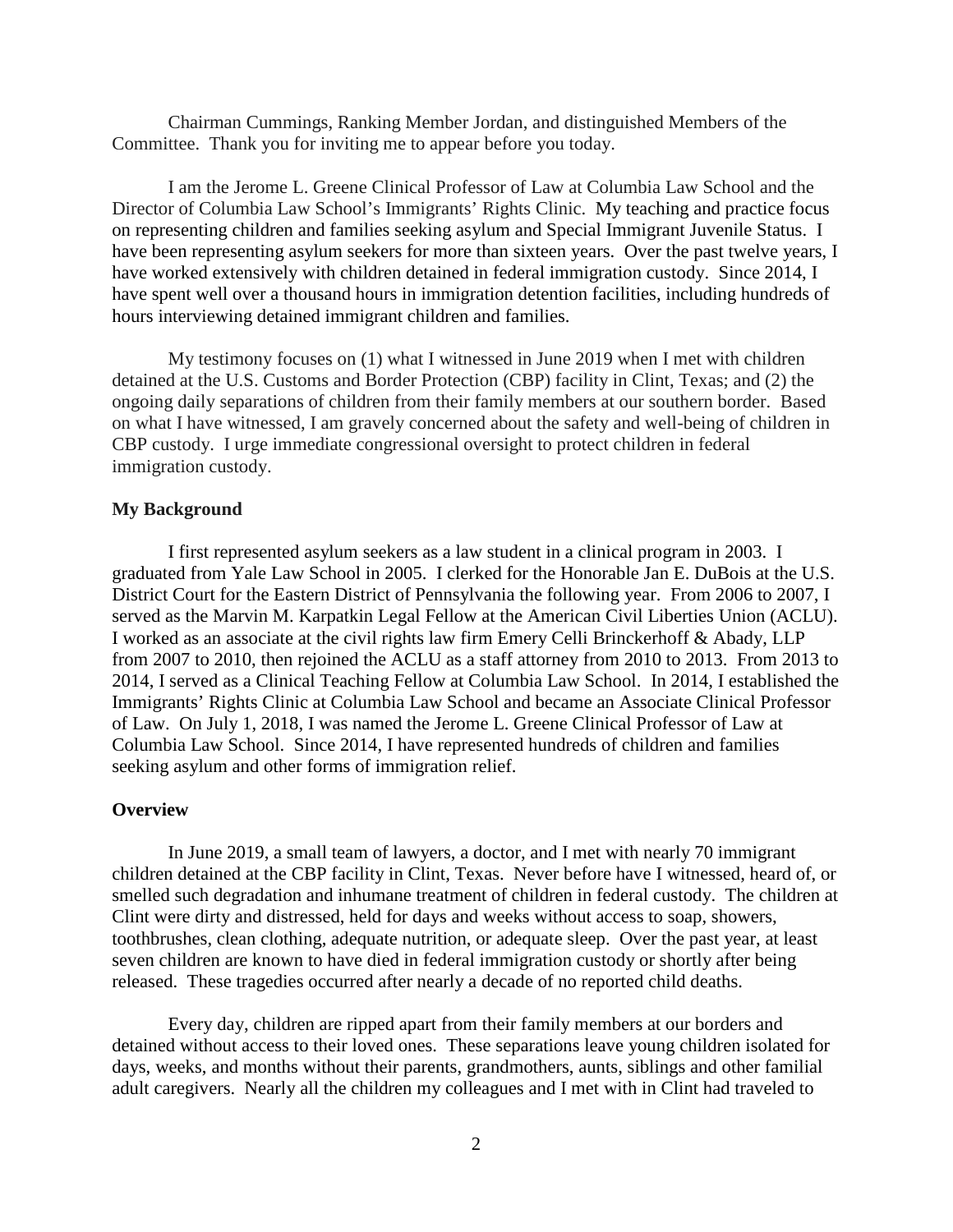the United States with a family member and/or had an adult family member waiting to receive them upon their release from detention. Critically, more than 80% of children released from the custody of the U.S. Department of Health and Human Services (HHS) Office of Refugee Resettlement (ORR) have been reunited with family members in the United States.<sup>[1](#page-2-0)</sup> Nearly 100% of children released from the custody of U.S. Immigration and Customs Enforcement (ICE) in the United States are released with their own parent.

Congress must exercise oversight to protect immigrant children. Families belong together. Family separations that do not account for a child's best interests must end. Children must not be detained in degrading and inhumane conditions. Children should be promptly released to family members and potential guardians with appropriate safeguards to ensure that they can appear for immigration proceedings. Congress must ensure that all children, including immigrant children, are treated with basic human dignity as required by law.

#### **Relevant Legal Framework**

In 2017, the American Academy of Pediatrics (AAP) recommended that no child should be placed in detention.<sup>[2](#page-2-1)</sup> The AAP explained that detention can stunt child development, cause psychological trauma, and result in long-term mental health risks, including depression and post-traumatic stress disorder.<sup>[3](#page-2-2)</sup> Medical and mental health experts have concluded that the forced separation of migrant children who fled violence can have particularly harmful consequences, even if the separation is brief.<sup>[4](#page-2-3)</sup>

The legal framework protecting children in federal immigration custody recognizes the particular vulnerability of youth and requires their expeditious release. Five pillars govern legal protections for children in federal immigration custody: (1) the 1997 *Flores* Settlement Agreement; (2) the Trafficking Victims Protection Reauthorization Act of 2008 (known as the TVPRA); (3) the *Ms. L* class action; (4) the CBP National Standards on Transport, Escort, Detention, and Search (TEDS); and (5) regulations specifically providing for the release of children simultaneously with a parent, legal guardian, or adult relative.

The *Flores* Settlement Agreement seeks to protect all children in federal immigration custody.<sup>[5](#page-2-4)</sup> It requires the government to release children expeditiously to sponsors and hold them in the least restrictive environment if detention is necessary for any period of time. It requires the government to house the children it does detain in facilities that are "safe and sanitary" and

<span id="page-2-0"></span><sup>&</sup>lt;sup>1</sup> Steven Wagner, then the Acting Assistant Secretary for the Administration for Children and Families at the U.S. Department of Health and Human Services (HHS), testified as follows: "In FY 2017, ORR released 93 percent of children to a sponsor. Of those, ORR released 49 percent to parents, 41 percent to close relatives, and 10 percent to other-than-close relatives or non-relatives. In FY 2018, we have released 90 percent of children to individual sponsors and of those sponsors, 41 percent were parents, 47 percent were close relatives, and 11 percent were otherthan-close relatives or non-relatives." Statement of Steven Wagner, Acting Assistant Secretary, Administration for Children and Families, U.S. Dep't HHS, Before the Permanent Subcommittee on Investigations, Committee on Homeland Security and Governmental Affairs, U.S. Senate (Apr. 26, 2018).

<span id="page-2-1"></span><sup>2</sup> JULIE M. LINTON ET AL., AM. ACAD. OF PEDIATRICS, DETENTION OF IMMIGRANT CHILDREN 6 (2017). <sup>3</sup> *Id.*

<span id="page-2-3"></span><span id="page-2-2"></span><sup>4</sup> KIND, WOMEN'S REFUGEE COMM'N & LUTHERAN IMMIGRATION SERV., BETRAYING FAMILY VALUES: HOW IMMIGRATION POLICY AT THE UNITED STATES BORDER IS SEPARATING FAMILIES 12 (2017).

<span id="page-2-4"></span><sup>5</sup> Stipulated Settlement Agreement, *Flores v. Meese*, 2:85-cv-4544 (C.D. Cal. 1997).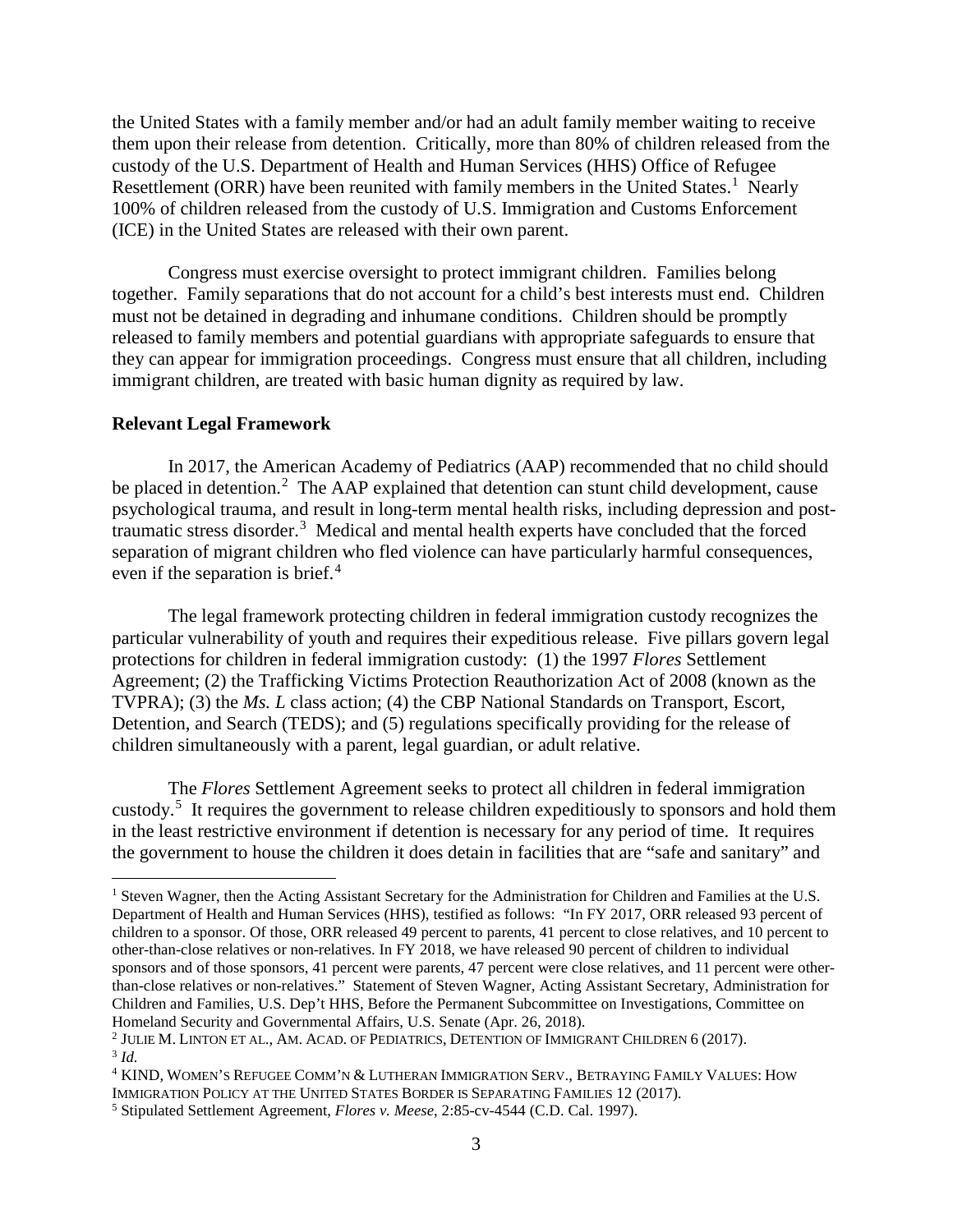provide "access to toilets and sinks, drinking water and food as appropriate, medical assistance if the minor is in need of emergency services, [and] adequate temperature control and ventilation." *See* Agreement §12A. The Agreement also requires that within three to five days of arrest, the federal government either release a child or transfer her to a non-secure licensed facility; "in the event of an emergency or influx of minors into the United States," that transfer must take place "as expeditiously as possible." *See* Agreement §§ 6, 12A, 19. A 2017 court order interpreting the *Flores* Settlement Agreement requires children to be provided with "soap, towels, showers, dry clothing, [and] toothbrushes,"[6](#page-3-0) adequate access to clean drinking water, access to edible food, and "adequate temperature controls at a reasonable and comfortable range."[7](#page-3-1)

The TVPRA limits to 72 hours the time that children unaccompanied by their parents can be in CBP custody, "[e]xcept in the case of exceptional circumstances." 8 U.S.C. § 1232(b)(3). It also requires that these children "be promptly placed in the least restrictive setting that is in the best interest of the child," subject to considerations of flight and danger. 8 U.S.C. §  $1232(c)(2)(A)$ .

The *Ms. L* class action seeks to reunify children and parents who have been forcibly separated in federal immigration custody from January 2017 onwards. The Court in *Ms. L* recognized that the U.S. Constitution protects the right to family integrity<sup>[8](#page-3-2)</sup> and ordered reunifications of children with their parents.<sup>[9](#page-3-3)</sup> Approximately 2,167 children in the *Ms. L* class have been reunified with their parents.<sup>[10](#page-3-4)</sup> Nearly 33,000 additional children's case files are currently being reviewed to determine if the children were forcibly separated from a parent.<sup>11</sup> The case is pending in the U.S. District Court for the Southern District of California.

The TEDS Standards govern CBP's interactions with detained individuals. The TEDS state: "Officers/Agents will consider the best interest of the juvenile at all decision points beginning at the first encounter and continuing through processing, detention, transfer, or repatriation. Officers/Agents should recognize that juveniles experience situations differently than adults." TEDS § 1.6.

Federal regulations specifically provide for the release of children to family members whom the children have identified. Where "the juvenile has identified a parent, legal guardian, or adult relative in [immigration] detention, simultaneous release of the juvenile and the parent, legal guardian, or adult relative shall be evaluated on a discretionary case-by-case basis."<sup>[12](#page-3-6)</sup>

<span id="page-3-1"></span><span id="page-3-0"></span><sup>6</sup> Order, *Flores v. Sessions*, No. 2:85-cv-4544, 2017 WL 6060252 (C.D. Cal. June 27, 2017). 7 *Id.*

<span id="page-3-2"></span><sup>8</sup> *Ms. L. v. U.S. Immigration and Customs Enforcement*, 302 F. Supp. 3d 1149, 1161–67 (S.D. Cal. 2018).

<span id="page-3-3"></span><sup>9</sup> *Ms. L. v. U.S. Immigration and Customs Enforcement*, 310 F. Supp. 3d 1133, 1149–50 (S.D. Cal. 2018).

<span id="page-3-4"></span><sup>&</sup>lt;sup>10</sup> See Joint Status Report at 3, Ms. L. v. U.S. Immigration and Customs Enforcement, No. 18-cv-428 DMS MDD, (S.D. Cal. June 6, 2019).

<span id="page-3-6"></span><span id="page-3-5"></span><sup>&</sup>lt;sup>11</sup> *See id.* at 8. ("HHS has determined the correct number of cases to be reviewed was 32,972" to identify potential additional children who were separated from parents); OFFICE OF THE INSPECTOR GENERAL, U.S. DEP'T OF HEALTH & HUMAN SERVS., OEI-BL-18-00511, SEPARATED CHILDREN PLACED IN OFFICE OF REFUGEE RESETTLEMENT CARE at 11 (Jan. 17, 2019) [hereinafter HHS OIG REPORT], at 1, 6, 13 (reporting that "thousands of children may have been separated during an influx that began in 2017, before the accounting required by [the court in *Ms. L. v. Immigration and Customs Enforcement*], and HHS has faced challenges in identifying separated children").  $12$  8 C.F.R. § 236.3 (b)(2).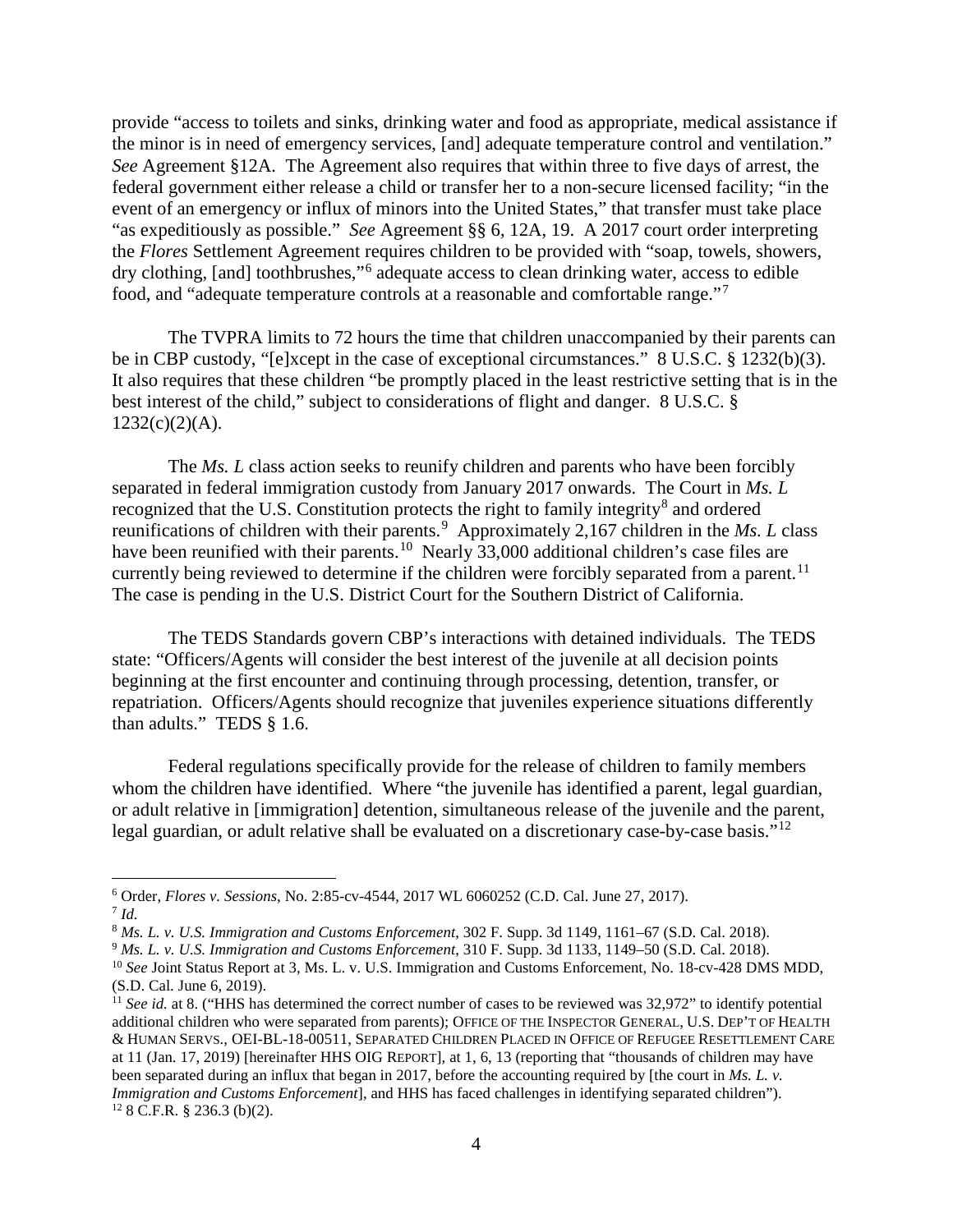#### **My Work With Detained Immigrant Children from January 2007 to March 2019**

I first began representing immigrant children detained by the federal government in 2007. Since then, I have participated in various litigation efforts seeking to protect immigrant children in federal custody.

I started investigating and working on *Flores* issues in January 2007. That year, I worked with a legal team to investigate conditions at the T. Don Hutto Family Detention Facility in Taylor, Texas; to represent the families detained there, many of whom were seeking asylum; to litigate numerous *Flores* violations at the facility; and to settle the case. When our investigation began, I saw detained children wearing identical prison uniforms. I met with children who were not allowed to go outdoors for an entire month. I learned that children were detained in small cells for 11 to 12 hours each day for weeks and months, denied sufficient food, denied toys and books, and denied privacy when using the toilet. Despite their urgent needs, many children did not have access to adequate medical, dental, and mental health treatment and were denied meaningful educational opportunities. Guards frequently disciplined children by threatening to separate them permanently from their parents. By the time the case settled in August 2007, some families had been detained at Hutto for nearly a year. The settlement resulted in improved conditions at Hutto, shortened how long families would be detained there, and required judicial oversight of the facility.<sup>13</sup> Hutto was shut down as a family detention facility in 2009.

In 2014, I established the Immigrants' Rights Clinic at Columbia Law School. As part of my work with the clinic, I have represented hundreds of children and families seeking asylum and other forms of immigration relief.

In January 2015, I began providing *pro bono* legal services to the mothers and children detained at the South Texas Family Detention Center in Dilley, Texas. Nearly all the mothers and children detained there were seeking asylum or other humanitarian relief. The administration claimed the power to detain these families during the pendency of their immigration proceedings for weeks and months on end for the purpose of deterring future asylum seekers. In February 2015, the U.S. District Court for the District of Columbia in *R.I.L– R. v. Johnson* held that this rationale for detaining families was impermissible.<sup>[14](#page-4-1)</sup> That same month, *Flores* plaintiffs' counsel challenged the administration's failure to expeditiously release children from family detention facilities. In subsequent months, *Flores* plaintiffs' counsel filed hundreds of pages of evidence documenting violations of the *Flores* Settlement Agreement at these facilities. I submitted detailed written testimony supporting the *Flores* plaintiffs to the U.S. District Court for the Central District of California on August 14, 2015. In my testimony, I expressed particular concern about the extended periods of time—weeks and months—that families were being detained at Dilley. The District Court ruled favorably for the *Flores*  plaintiffs on August 21, 2015, holding that the *Flores* Settlement Agreement applies to children detained with their mothers and generally requiring that children be released to their mothers within twenty days of apprehension.<sup>[15](#page-4-2)</sup> The U.S. Court of Appeals for the Ninth Circuit affirmed in part and reversed in part the district court's ruling. In an opinion issued on July 6, 2016, the

<span id="page-4-0"></span><sup>&</sup>lt;sup>13</sup> *In re Hutto Family Det. Ctr.*, No. 1:07-cv-164-SS, Dkt. 94 (W.D. Tex. Aug. 29, 2007).<br><sup>14</sup> R.I.L–R. *v. Johnson*, 80 F. Supp. 3d 164, 182 (D.D.C. 2015).

<span id="page-4-1"></span>

<span id="page-4-2"></span><sup>&</sup>lt;sup>15</sup> *Flores v. Lynch*, 212 F. Supp. 3d 907 (C.D. Cal. 2015).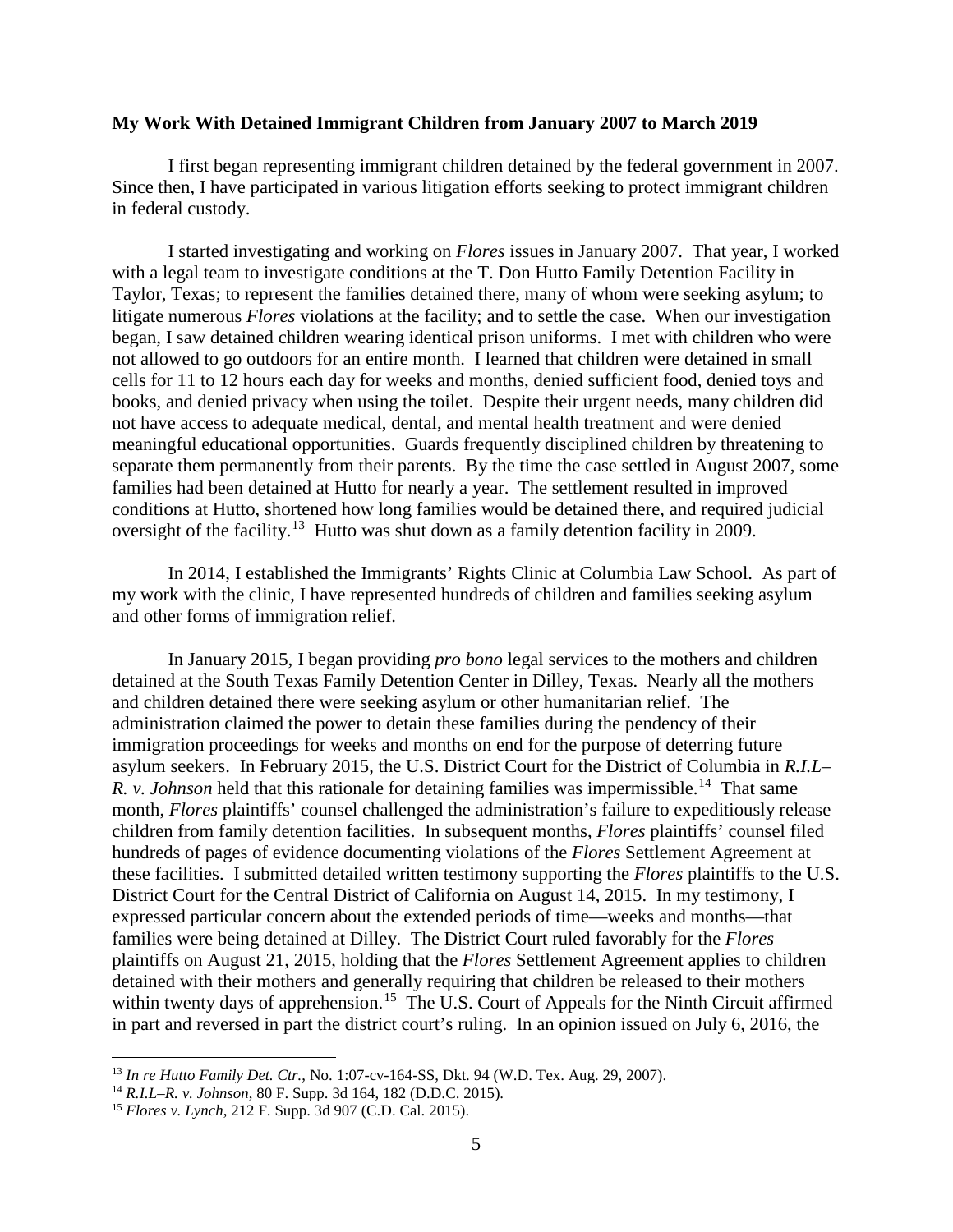Ninth Circuit held that the *Flores* Settlement Agreement applies to all immigrant children in federal custody but ruled that the Agreement did not require the government to release detained parents for the purpose of family reunification.<sup>16</sup>

The following year, on June 27, 2017, the U.S. District Court for the Central District of California issued an Order interpreting the *Flores* Settlement Agreement to require that children be provided with "soap, towels, showers, dry clothing, [and] toothbrushes"<sup>[17](#page-5-1)</sup> while in CBP custody. The Order further specifies that children in CBP custody be provided with adequate access to clean drinking water, access to edible food, and "adequate temperature controls at a reasonable and comfortable range."[18](#page-5-2)

Over the past year, at the invitation of *Flores* plaintiffs' counsel, I have participated in inspections of federal immigration detention facilities and interviews with detained immigrant children pursuant to Paragraph 32 of the *Flores* Settlement Agreement. That paragraph entitles Plaintiffs' counsel in *Flores* to "attorney-client visits with class members," *i.e.*, children detained in federal immigration custody. In July 2018, I interviewed children detained at Casa Padre, a converted Walmart managed by Southwest Key Programs in Brownsville, Texas, and I participated in a tour and inspection of that facility. In March 2019, I interviewed children detained at the unlicensed influx facility in Homestead, Florida. The Homestead facility is run by Comprehensive Health Services, a subsidiary of Caliburn International, at an average daily cost to taxpayers of about \$750 to \$775 per day per child or \$1.2 million a day.<sup>19</sup> Following both of these site visits, I was concerned about numerous violations of the *Flores* Settlement Agreement. I conveyed my concerns to the *Flores* plaintiffs' counsel. I did not speak with any journalists about my findings.

## **Children Were Detained For Days and Weeks in Degrading and Inhumane Conditions at CBP Facilities in Texas in June 2019**

During the week of June 17, 2019, I interviewed children detained at the CBP facility in Clint, Texas, pursuant to Paragraph 32 of the *Flores* Settlement Agreement. Our team of interviewers consisted of Dr. Nancy Ewen Wang, M.D., of Stanford University; Professors Warren Binford of Willamette University, Bill Ong Hing of the University of San Francisco, Kathleen O'Gorman of Illinois Wesleyan University; Nicole Austin-Hillery, Michael Bochenek, and Clara Long of Human Rights Watch; Natasha Quiroga of the Lawyers' Committee for Civil Rights Under Law; Chapman Noam, who worked for years as a paralegal at the Center for Human Rights and Constitutional Law; and Katherine Hagan, a student pursuing her doctorate in psychology, who served as an interpreter.

<span id="page-5-0"></span> <sup>16</sup> *Flores v. Lynch*, 828 F.3d 898 (9th Cir. 2016).

<span id="page-5-1"></span><sup>17</sup> Order, *Flores v. Sessions*, No. 2:85-cv-4544, 2017 WL 6060252, at \*9 (C.D. Cal. June 27, 2017). 18 *Id.*at \*6–\*11.

<span id="page-5-3"></span><span id="page-5-2"></span><sup>19</sup> John Burnett, *Inside the Largest and Most Controversial Shelter for Migrant Children in the U.S.*, NPR (Feb. 13, 2019) ("The average daily cost to care for a child at an influx facility is about \$775 a day, according to Evelyn Stauffer, press secretary at the U.S. Department of Health and Human Services. With nearly 1,600 children at Homestead, that puts the burn rate at over \$1.2 million a day."); Gabriela Resto-Montero, *Democratic candidates demand closure of for-profit child detention facility*, Vox (June 30, 2019) ("The Homestead facility costs US taxpayers \$1 billion a year to run, which breaks down to roughly \$750 per child per day.").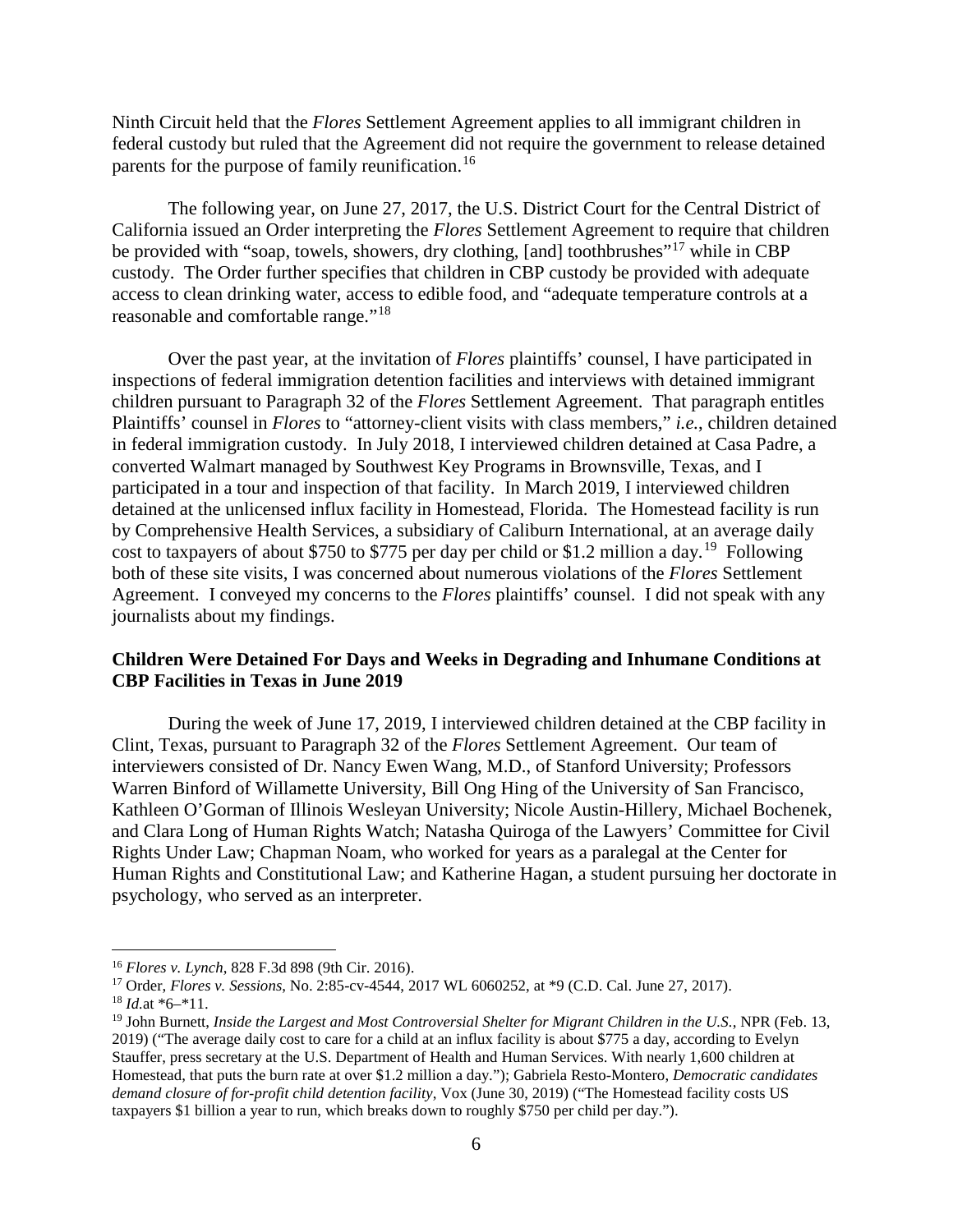Three weeks before our visit, *Flores* plaintiffs' counsel notified the U.S. government that a team would be coming to the El Paso Sector to interview children in detention. CBP staff at Clint received notice of our visit days prior to June 17, 2019.

When my colleagues and I arrived at the Clint facility on the morning of June 17, 2019, CBP counsel Lisa Donaldson provided us with a roster indicating that 351 children were detained at the facility. Matthew Harris, the Chief Agent for CBP at Clint, stated that the facility was designed for 104 or 106 adults. Neither CBP counsel nor CBP officers offered any information or explanation as to how Clint was handling the extra detained children. When we asked for an explanation, Ms. Donaldson instructed Agent Harris not to respond and advised that our questions would not be answered unless they were submitted to her in writing first. The following week, Agent Harris stated that more than 700 children had been detained at Clint at times this year.

Each morning from June 17 to June 20, 2019, CBP counsel gave our team a list of children who were supposedly detained at Clint that day. We quickly learned that these lists did not accurately reflect the children who were available for interviews or who were actually detained in the facility. Each day, when we asked to interview children on the lists, we were informed numerous times by CBP officers that the requested children were not detained at Clint at that time or that they were in the "quarantine" and therefore unavailable to meet with us.

In total, our team requested to meet with more than 100 children at Clint. Of that number, CBP guards actually brought nearly 70 children to meet with us. Our team tried to complete in-person interviews with as many of these children as possible in conference rooms that CBP had designated for our use. We also spoke with several children subjected to quarantine by phone on June 18, 2019. After we completed two phone interviews with quarantined children, CBP banned our subsequent phone access to quarantined children.

From June 17 to 19, 2019, I personally interviewed fifteen children detained at Clint. I met with additional children who could not be interviewed because of their distress. I also observed many of the children being interviewed by my colleagues.

Throughout the week, CBP guards brought us a number of children who were too frightened or traumatized to speak. For example, when I tried to converse with a six-year-old girl detained alone at Clint without any family members, she just repeated over and over and over, "I'm scared. I'm scared. I'm scared." She could not even say her name or her age. I was not able to learn any information about her. I had to return her to the guards. In my more than 12 years of working with immigrants, including traumatized children, I have never before met with anyone—adult or child—who could only repeat that they were afraid.

Based on our meetings with children, I learned that infants, toddlers, children, and teenagers up to the age of 18 were detained at Clint. The youngest child I met with was five months old. These children had been detained in CBP custody for days, weeks, and up to nearly a month. These prolonged detentions took place notwithstanding the TVPRA's requirement that children be transferred out of CBP custody within 72 hours.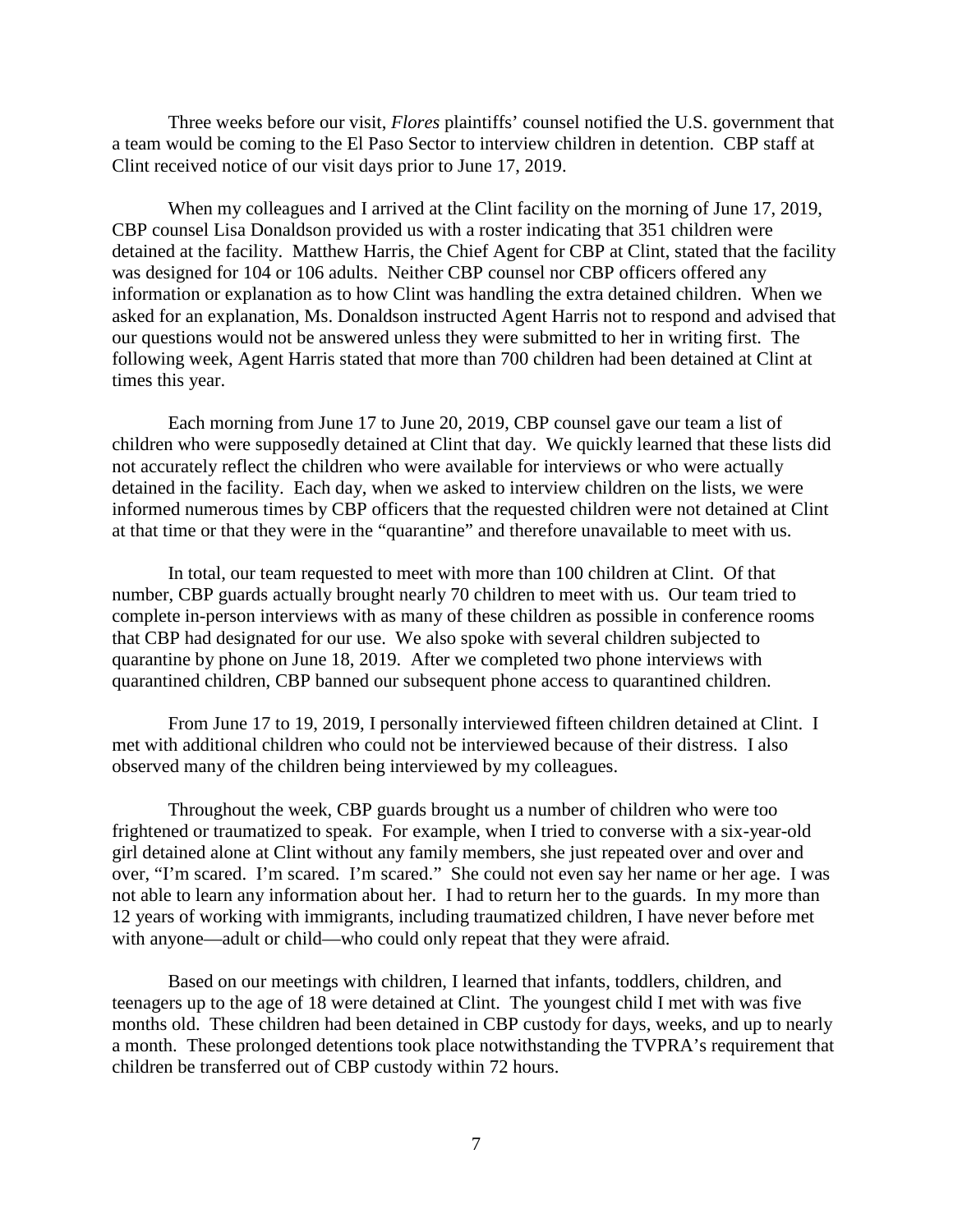I was appalled by what I saw at Clint. I saw and smelled children who were dirty. I saw children who wore clothing that was visibly stained with dirt, nasal mucus, and breastmilk. None of the children I interviewed reported having access to soap to wash their hands. Many children had not showered or bathed for days. Some had not showered or bathed once since crossing the border. Nearly all the children were wearing the same clothing that they had on when they crossed the border into the United States. All reported that they did not have access to clean clothing. Some children had not brushed their teeth once since crossing the border. No child was offered an opportunity to brush their teeth regularly.

Because of the lack of access to basic hygiene, a number of the children smelled terrible. Typically, when I interview children in detention centers, I try to sit near them, in an effort to build rapport and trust as we discuss sensitive and traumatic issues. I tried my best to sit near all the children I interviewed in Clint. Multiple children had a strong stench emanating from them because they were dirty and had not showered.

Children reported being hungry. By my third day of interviewing children at Clint, I could not stand by doing nothing for hungry children any longer. I offered three children bananas and clementines. The children ate them rapidly. After I interviewed these three children, I checked in with a guard to ensure that they could eat lunch, because each child had reported being hungry nearly every day at Clint and waking at night with hunger pangs. The guard took the children away, then returned with them very quickly. When the three children returned to the conference room, I asked whether they had eaten. Given how little time had passed since they left the room, I was incredulous when they each said, "Yes." The guard confirmed: "They ate. They were really hungry."

Children were traumatized. They consistently cried and some wept during our interviews. One six-year-old boy did not seem able to verbalize responses to most of my questions. He could not even tell me his name. I learned from guards and CBP counsel that this little boy did not have any family members detained with him at Clint. I spent nearly an hour with this child, first trying to interview him and then just letting him sit on my lap while I rubbed his back. He wept almost inconsolably for most of the time. At one point, I started tearing up as well. CBP counsel saw us together, and I later pleaded to have this child be appropriately cared for. Eventually a CBP officer gave this child a lollipop as an incentive to bring him back to his cell.

Children expressed fear of the guards at Clint. A fifteen-year-old girl I spoke with was too scared to have her name associated with the declaration that she wanted to share with the Judge overseeing the *Flores* case. She explained that she was scared of retaliation and harm by the guards if they learned her identity. She then cried. Other children reported that, despite their hunger, they were too scared to ask guards for more food.

Children appeared to be sick. Many had nasal mucus dripping out of their noses. Many were coughing. Given the general absence of tissues in the facility, many children wiped their noses on their clothing, hands, and arms. Some children did not bother to wipe their noses at all, so had nasal mucus dripping down their faces. On June 17, 2019, I met with a two-year old girl and her teenage mom. The two-year-old child appeared listless, without any energy, and simply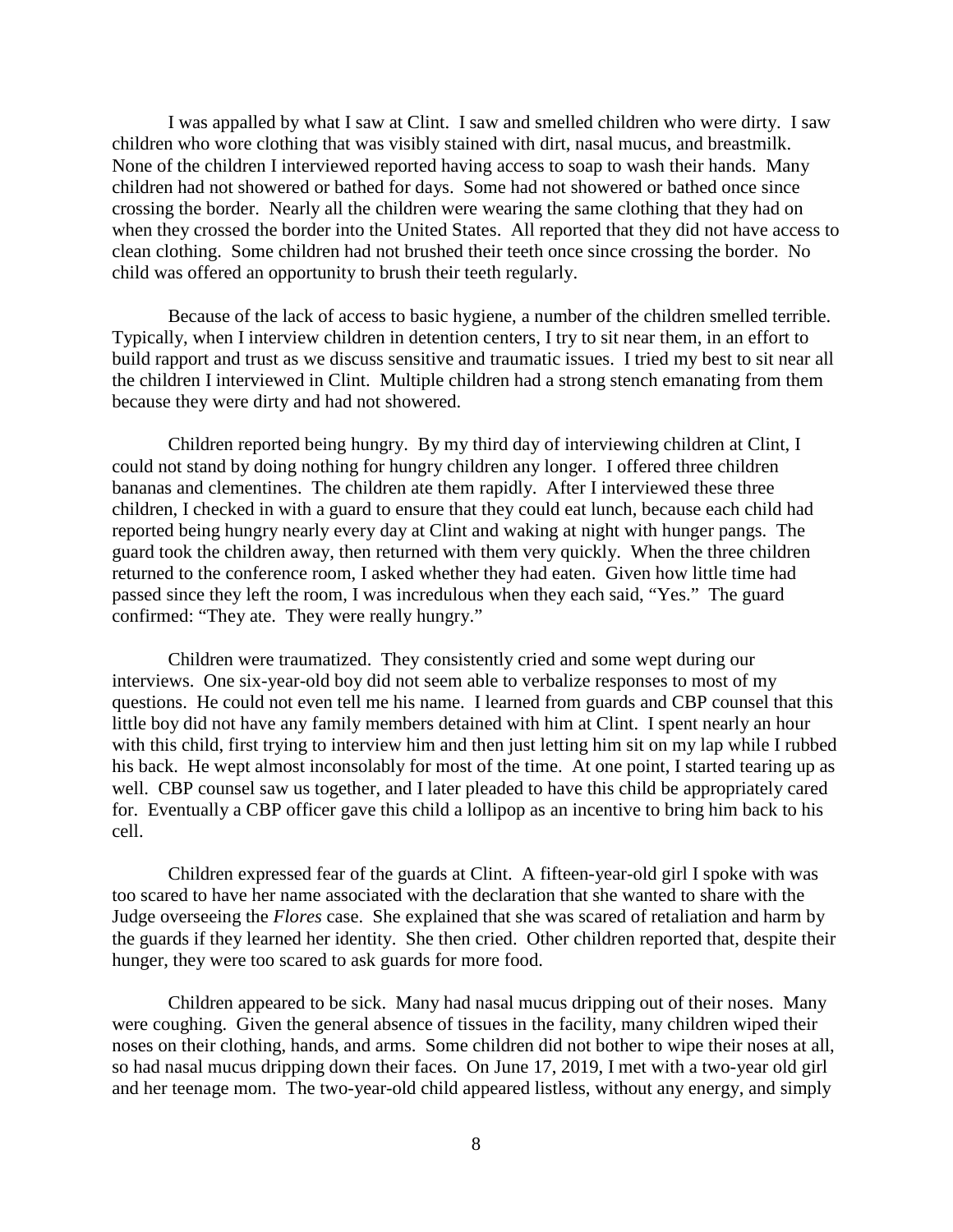lay in her mother's arms and eventually fell asleep. She appeared ill. By the following day, both she and her mother were quarantined.

Children at Clint did not have appropriate adult care and supervision. CBP guards required children to take care of babies, toddlers, and other young children unrelated to them. My colleagues Warren Binford and Kathleen O'Gorman met with a girl tasked with caring for a two-year-old boy whom, she said, never spoke. The girl did not think that the little boy needed a diaper, and he was not wearing a diaper. During their interview, the little boy started crying as he peed all over himself and the chair on which he had been sitting.

During my three days at Clint, I witnessed CBP officers dressed in full uniforms with hand guns at their waists. One day, I witnessed a CBP officer wearing a face mask. Another CBP officer told me, "A lot of officers are getting the flu and colds."

During the week of June 10, 2019, my colleagues on the *Flores* team—a pediatrician and lawyers—interviewed children at the CBP facility on Ursula Avenue in McAllen, Texas. Just like our team at Clint, they found children who were dirty, hungry, sick, scared, and detained for prolonged periods of time. They identified five babies at Ursula who needed immediate hospitalization and who were admitted to the neonatal intensive care unit of a local hospital.

During the week of June 17, 2019, my colleagues on the *Flores* team also conducted approximately ten interviews with children detained at the Santa Teresa CPB facility and three interviews with children detained at the El Paso Station CBP facility. Both these facilities are in the El Paso Sector.

### **In Their Own Words: Children's Experiences in CBP Custody in June 2019**

As part of our *Flores* interviews, our teams asked children whether they would like to tell the Judge overseeing the *Flores* case about their experiences in the United States. Most children chose to do so. Here are some of the children's experiences in their own words:

I started taking care of [a five-year-old girl] in the Ice Box after they separated her from her father. I did not know either of them before that. She was very upset. The workers did nothing to try to comfort her. I tried to comfort her and she has been with me ever since. [This five-year-old girl] sleeps on a mat with me on the concrete floor. We spend all day every day in that room. There are no activities, only crying. (Age 15, female).<sup>[20](#page-8-0)</sup>

There are little kids here who have no one to take care of them, not even a big brother or sister. Some kids are only two or three years old and they have no one to take care of them. (Age  $11$ , male).<sup>[21](#page-8-1)</sup>

<span id="page-8-0"></span> <sup>20</sup> Decl. of L-R-C-, Ex. 15, in support of Plaintiffs' Application for Temporary Restraining Order, *Flores v. Sessions*, No. 2:85-cv-4544 (filed June 26, 2019) [hereinafter "*Flores* Plaintiffs' June 2019 TRO"].<br><sup>21</sup> Decl. of K-S-P-P-, Ex. 5, in support of *Flores* Plaintiffs' June 2019 TRO.

<span id="page-8-1"></span>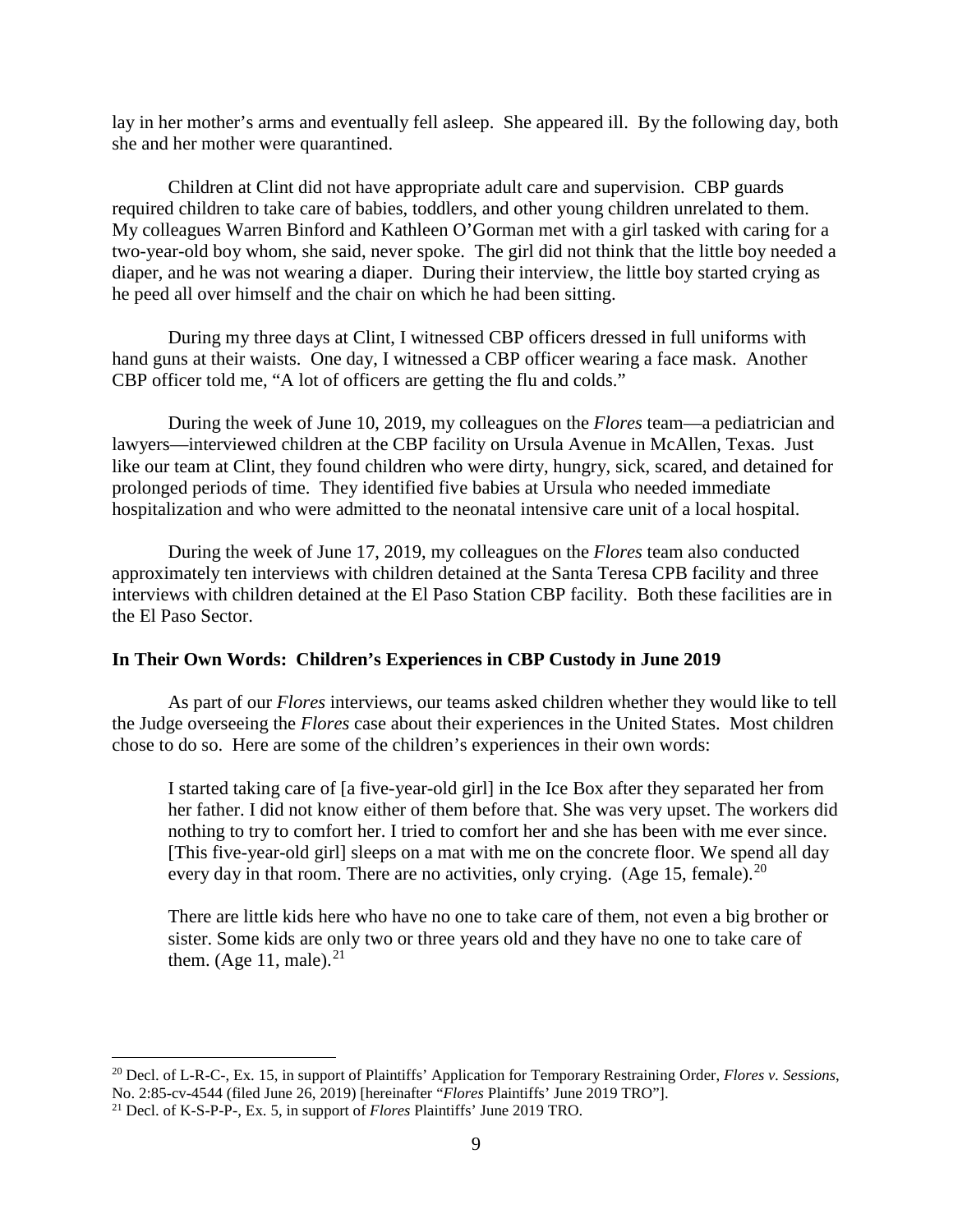I am in a room with dozens of other boys. Some have been as young as 3 or 4 years old. Some cry. Right now, there is a 12-year-old who cries a lot. Others try to comfort him. One of the officers makes fun of those who cry. (Age 17, male).<sup>[22](#page-9-0)</sup>

One day I asked a teenager if she was the mother of a young baby girl who was only six meses o [months or] one year old. The teenager said no. She said that she had to take care of the baby because the baby's mother was pregnant and had been taken to the hospital. The baby was here without her mother for eight or nine days. (Age 17, female).<sup>[23](#page-9-1)</sup>

A Border Patrol Agent came in our room with a two-year-old boy and asked us, "Who wants to take care of this little boy?" Another girl said she would take care of him, but she lost interest after a few hours and so I started taking care of him yesterday. His bracelet says he is two years old. I feed the 2-year-boy, change his diaper, and play with him. He is sick. He has a cough and a runny nose and scabs on his lips. He was coughing last night so I asked to take him to see the doctor and they told me that the doctor would come to our room, but the doctor never came. The little boy that I am taking care of never speaks. (Age 15, female). $^{24}$  $^{24}$  $^{24}$ 

At Ursula, we are in a metal cage with 20 other teenagers with babies and young children. We have one mat we need to share with each other. It is very cold. We each got a mylar blanket, but it is not enough to warm up. There are benches but we cannot sleep there. Sometimes it is so crowded we cannot find a place to sleep, so they allow a few of us to sleep outside the fenced area. The lights are on all of the time. (Age 16, female).<sup>[25](#page-9-3)</sup>

I'm hungry here at Clint all the time. I'm so hungry that I have woken up in the middle of the night with hunger. Sometimes I wake up from hunger at 4 a.m., sometimes at other hours. I'm too scared to ask the officials here for any more food, even though there is not enough food here for me. . . . (Age 12, male).<sup>[26](#page-9-4)</sup>

At Ursula, we have not been able to shower. The toilet is out in the open in the cage, there is no door for any privacy. There is water but no soap to wash our hands. There are no paper towels to dry our hands. We have not been given a toothbrush or toothpaste to brush our teeth. (Age 17, male). $27$ 

We slept on mats on the floor and gave us aluminum blankets. They took our baby's diapers, baby formula, and all of our belongings. Our clothes were still wet and we were very cold, so we got sick… I've been in the US for six days and I have never been offered a shower or been able to brush my teeth. There is no soap and our clothes are dirty. They have never been washed. (Age 16, female).<sup>[28](#page-9-6)</sup>

<span id="page-9-1"></span><span id="page-9-0"></span><sup>&</sup>lt;sup>22</sup> Decl. of U-E-P-F, Ex. 11, in support of *Flores* Plaintiffs' June 2019 TRO.<br><sup>23</sup> Decl. of J-V-S-M-, Ex. 53, in support of *Flores* Plaintiffs' June 2019 TRO.<br><sup>24</sup> Decl. of A-M-O-R-, Ex. 41, in support of *Flores* Pla

<span id="page-9-2"></span>

<span id="page-9-3"></span>

<span id="page-9-4"></span>

<span id="page-9-5"></span>

<span id="page-9-6"></span>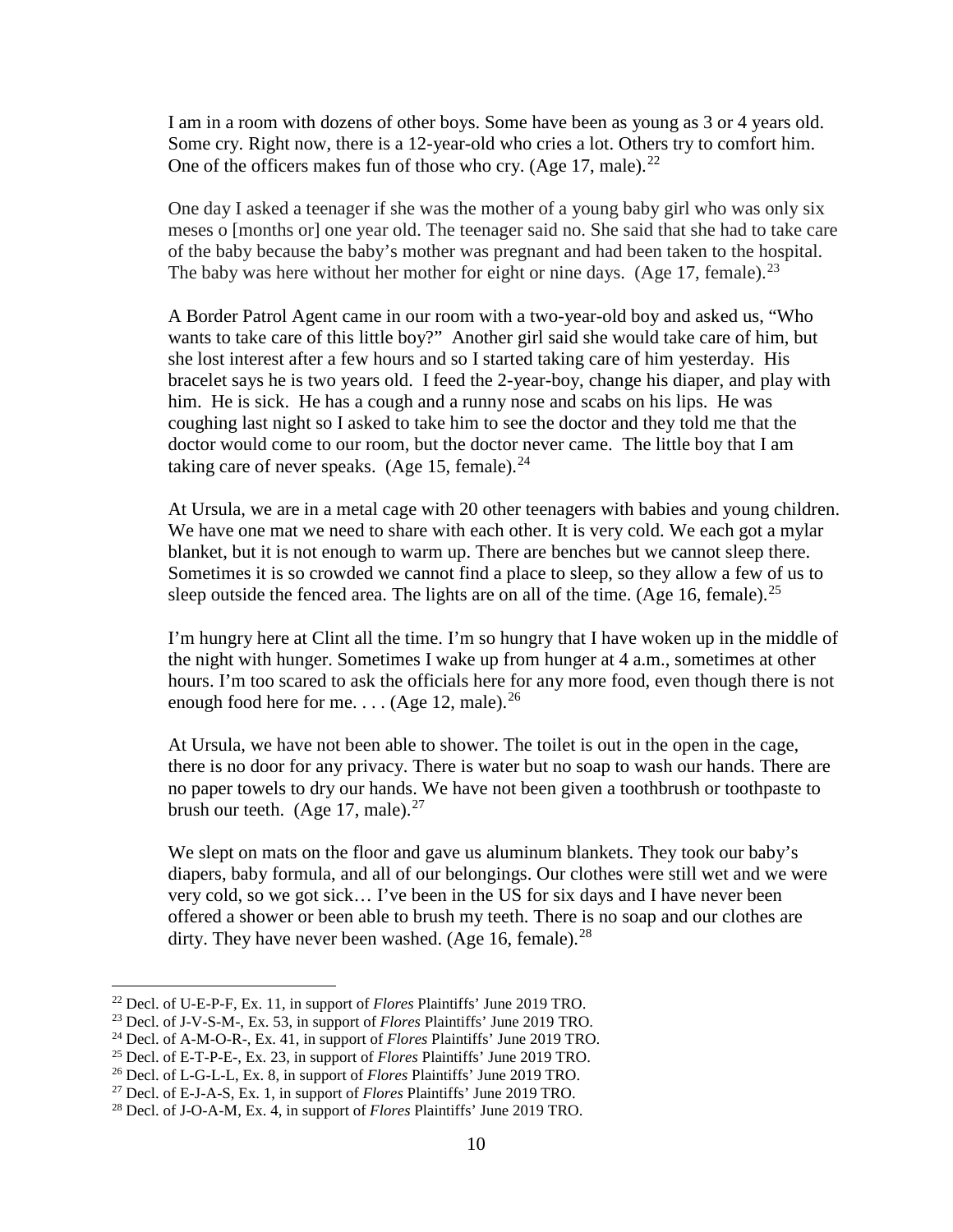[Three] days ago my baby soiled his clothes. I had no place to wash the clothes so I could not put them back on my baby because when he went to the bathroom his poop came out of his diaper and all over his clothing. Since then, my baby of only three months has only been wearing a small little jacket made of t-shirt material. I have nothing else for my son to wear…. I have been told they do not have any clothes here at this place. I just want my baby to be warm enough. I am having to make sure I carry my baby super close to me to keep his little body warm. (Age 17, female). $^{29}$  $^{29}$  $^{29}$ 

Once, I needed clean clothes for my baby because she threw up but when I asked for them I was told they didn't have any available. She is still in the same dirty clothes. (Age 17, female). $30$ 

My baby got wet and I had to take his pants off two days ago and I have not been able to get any pants for him. (Age 18, female).<sup>[31](#page-10-2)</sup>

They told us that we could only have one layer of clothing, and they threw away the rest of our clothes in the garbage. (Age 16, male).  $32$ 

The day we arrived, my [one-year-old] baby became sick. She [] could not open her eyes and had a fever which got much worse during the day. I asked the guard for help and he told me to "just deal with it." I asked for help again, and was ignored. The third time I asked, I was crying because she was so much worse I was very worried for her. After two days, they took her to the doctor." (Age unknown, female).<sup>[33](#page-10-4)</sup>

The bathrooms at Ursula do not have water for handwashing. (Age 16, female).<sup>[34](#page-10-5)</sup>

There are toilets near the cage but not inside. So we have to ask the guards to use the bathroom and they don't always let us use them. There is no water or soap to wash our hands or the baby. (Age 16, female)<sup>[35](#page-10-6)</sup>

I have no place to wash the bottle that my baby uses. Every two or three days I try to beg the officers to give me a new one because I am worried about the cleanliness of the bottle. I have been here without bathing for 21 days. . . . Then [the officers] start yelling at us saying things like 'You don't belong here.' 'Go back to where you came from.' 'You are pigs.' 'You came here to ruin my country.' They try to intimidate us. I have seen officers hit other detainees in the stomach . . . . There is another child that is in the same cage with my other nephew, M-, that was also hit by an officer. . . . a special needs child  $\Box$  was here for more than 16 days . . . . In 21 days I have not been given a phone call. (Age 14, female)<sup>[36](#page-10-7)</sup>

<span id="page-10-1"></span>

<span id="page-10-2"></span>

<span id="page-10-0"></span><sup>&</sup>lt;sup>29</sup> Decl. of Y-M-M-C-, Ex. 36, in support of *Flores* Plaintiffs' June 2019 TRO.<br><sup>30</sup> Decl. of C-G-G-P-, Ex. 18, in support of *Flores* Plaintiffs' June 2019 TRO.<br><sup>31</sup> Decl. of S-Y-M-C-, Ex. 34, in support of *Flores* Pl

<span id="page-10-4"></span><span id="page-10-3"></span>

<span id="page-10-5"></span>

<span id="page-10-6"></span>

<span id="page-10-7"></span><sup>36</sup> Decl. of W-A-C-L-, Ex. 35, in support of *Flores* Plaintiffs' June 2019 TRO.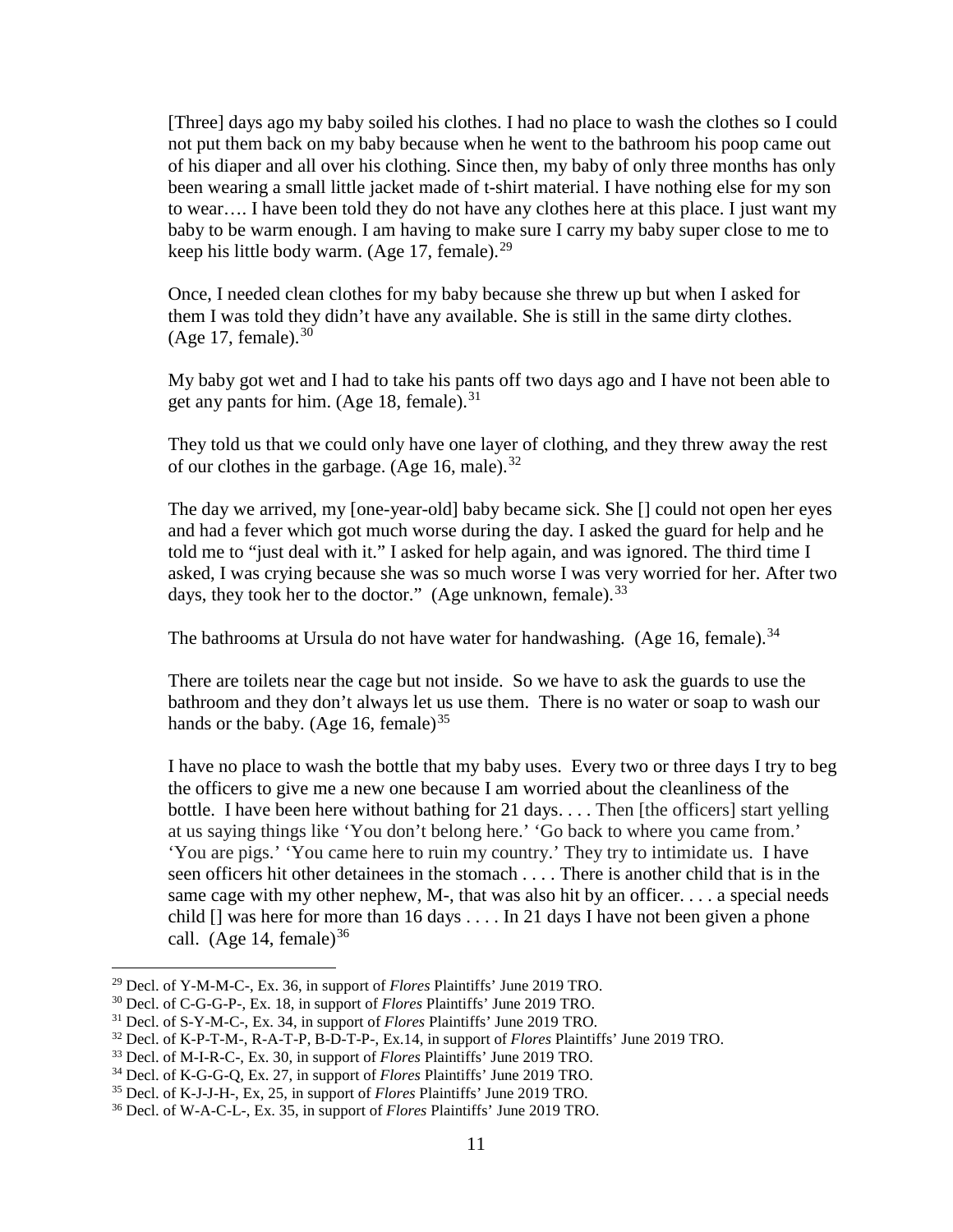We have been here for 18 days and they never gave us a shower or bath until yesterday.<sup>[37](#page-11-0)</sup>

We have only bathed once since being detained. On June  $4<sup>th</sup>$ , we were taken to an area with about 28 showers. We bathed and brushed our teeth. Since then, however, we have not been able to bathe. I have not been able to wash and clean my baby since June 4<sup>th</sup>. We do not have toothbrushes or toothpaste or towels in the cages. My daughter's onesie is very dirty. I have not been able to wash it since June  $4<sup>th</sup>$ . (Age 17, female)<sup>[38](#page-11-1)</sup>

I was given a blanket and a mattress, but then, at 3:00 a.m., the guards took the blanket and mattress. My baby was left sleeping on the floor. In fact, almost every night, the guards wake us at 3:00 a.m. and take away our sleeping mattresses and blankets. They leave babies, even little babies of two or three months, sleeping on the cold floor. For me, because I am so pregnant, sleeping on the floor is very painful for my back and hips. I think the guards act this way to punish us. . . . The bathrooms near us are very dirty. Sometimes, to punish us, the guards close the bathrooms and do not permit us to use the toilet. I am very pregnant, so I must urinate often. But when the bathrooms are closed, I just have to bear it. (Age 17, female)<sup>[39](#page-11-2)</sup>

We were put into a three sided cage with the fourth side open to the outside filled with loads of people. Too many to count. Children, pregnant mothers and mothers with babies. There was nowhere to sit there were so many people. We had to wait for someone to stand up and quickly take their place on the ground. My baby was naked outside with no blanket for all four days we were there. We were freezing. My baby couldn't sleep because the ground was cement with rocks, and in some places only rocks, and every time she moved the sharp ground would scratch her. There were many pregnant women who had to sleep on rocks and I felt very badly for them. (Age 16,  $f$ emale)<sup>[40](#page-11-3)</sup>

The day after we arrived here, my baby began vomiting and having diarrhea. I asked to see a doctor and they did not take us. I asked again the next day and the guard said, "She doesn't have the face of a sick baby. She doesn't need to see a doctor." My baby daughter has not had any medicine since we first arrived. She has a very bad cough, fever and continues to vomit and have diarrhea. (Age 16, female)<sup>[41](#page-11-4)</sup>

I was held in the second center for about eight days. . . . There were very few bathrooms for the number of people who were there, and there was always a line. Sometimes, little kids could not wait and would urinate or defecate on themselves while waiting in line. (Age 17, female)<sup>[42](#page-11-5)</sup>

<span id="page-11-0"></span> <sup>37</sup> Decl. of G-S-C-C-,with F-I-C-C- (an Infant), Ex. 52, in support of *Flores* Plaintiffs' June 2019 TRO.

<span id="page-11-1"></span><sup>38</sup> Decl. of A-I-V-F-, Ex. 16, in support of *Flores* Plaintiffs' June 2019 TRO.

<span id="page-11-2"></span><sup>39</sup> Decl. of M-G-F-B-, Ex. 31, in support of *Flores* Plaintiffs' June 2019 TRO.

<span id="page-11-3"></span><sup>40</sup> Decl. of B-P-M-M-, Ex. 17, in support of *Flores* Plaintiffs' June 2019 TRO.

<span id="page-11-4"></span><sup>41</sup> *Id.*

<span id="page-11-5"></span><sup>42</sup> Decl. of N-C-O-V-, Ex. 39, in support of *Flores* Plaintiffs' June 2019 TRO.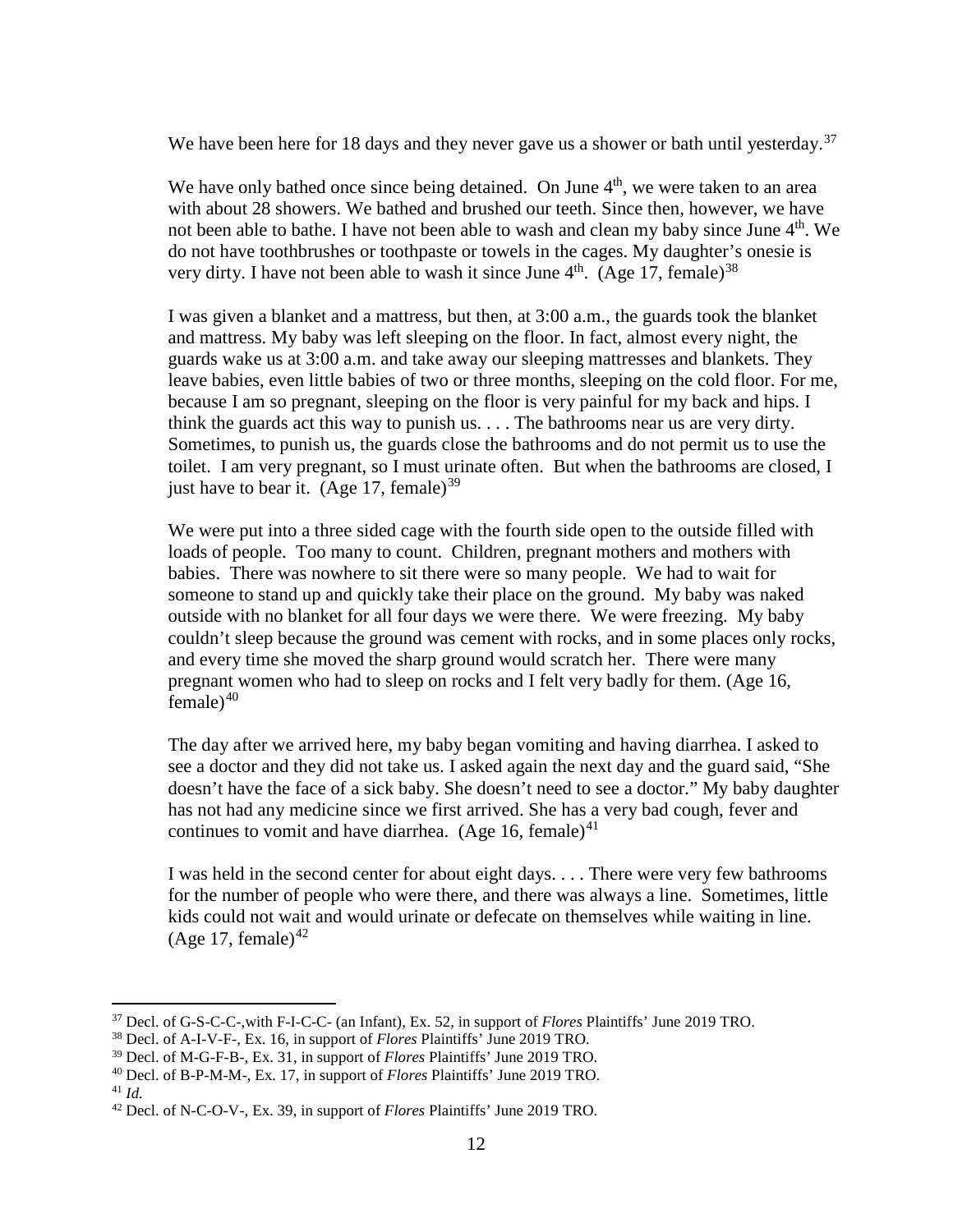This whole time I have been detained, I have not been allowed a shower, nor has my niece been allowed to shower. I have also not had an opportunity to brush my teeth. I haven't asked to shower or for a toothbrush because I have heard other people ask for a bathroom or toothbrush but officers get angry. They have said many things, including "you're not in your country," and "you're being punished here, not to be asking for things." On Monday morning, my niece had a very high fever of about 39 degrees Celsius (about 102 degrees Fahrenheit). I was worried that being detained in the cell, being crammed with so many people, and the lack of good food is what has also made it worse for my niece.  $(Age 17, female)^{43}$  $(Age 17, female)^{43}$  $(Age 17, female)^{43}$ 

I am afraid of the guards. On Saturday, I was trying to leave our cell to go to the bathroom and a guard said, "where are you going?" I said, "I'm going to the bathroom." He said, "you don't even say thank you." Then he pushed me in the chest back into the cell and slammed the door. After that, they locked the door to the cell and we have to ask for permission go to the bathroom. I don't want to ask to go to the bathroom because I'm afraid they are going to yell at us. (Age 14, male)<sup>[44](#page-12-1)</sup>

We can see R- [female sibling and cousin] through the fence, and she can see us, but we are never permitted to hug each other or hold hands or even talk with each other. We are not permitted to go near the fence. If any child goes near the fence, the guards yell at us. They scream, "You cannot be here." It is very scary when they yell. One time, when a boy approached the fence to talk with a girl, the guard screamed at him, "The next time you will have a problem." The guard grabbed the boy by the back of the neck and dragged him away. We have never seen this boy again. We do not know what happened to him. It is terrifying to be here. . . . We are hungry and we need to conserve our energy to stay alive here. (R- age 16, female; K- and B- ages 16 and 14, male)<sup>[45](#page-12-2)</sup>

The bathrooms do not have any walls. There is no privacy. Everyone can see me when I am using the toilet which is humiliating. We can wash our hands in the bathroom but there is no soap to use. E- [five-month-old baby] and I have not been allowed to bathe since we were apprehended. We have also not been given toothbrushes or toothpaste. (Age unknown, female)<sup>[46](#page-12-3)</sup>

I am in room 203 with between 10 and 20 girls. . . . Yesterday after lunch a nurse brought the lice comb and hairbrush. A little while later a guard came back and asked for the lice comb and hairbrush, we did not know where they were. We looked at each other to see who had the combs. The guard was angry and asked in a rough voice who had the brushes. The other kids were scared, and so was I. I felt dizzy and started to cry. He said that we had ten minutes to look for the combs, and that if we could not find them, we were going to be without beds and without covers. He gave us ten minutes. All of us were panicked looking for the combs. We looked under the beds. Kids asked each other if they had seen the brushes. He came back and yelled at us, asking if we had found the

<span id="page-12-0"></span> <sup>43</sup> Decl. of E-R-G-E-, Ex. 38, in support of *Flores* Plaintiffs' June 2019 TRO.

<span id="page-12-1"></span><sup>&</sup>lt;sup>44</sup> Decl. of A-F-T-C-, Ex. 43, in support of *Flores* Plaintiffs' June 2019 TRO.<br><sup>45</sup> Decl. of K-P-T-M-, R-A-T-P-, B-D-T-P-, Ex. 14, in support of *Flores* Plaintiffs' June 2019 TRO.

<span id="page-12-3"></span><span id="page-12-2"></span><sup>&</sup>lt;sup>46</sup> Decl. of E-Y-F-C-, Mother of E-T-M-F-, Ex. 49, in support of *Flores* Plaintiffs' June 2019 TRO.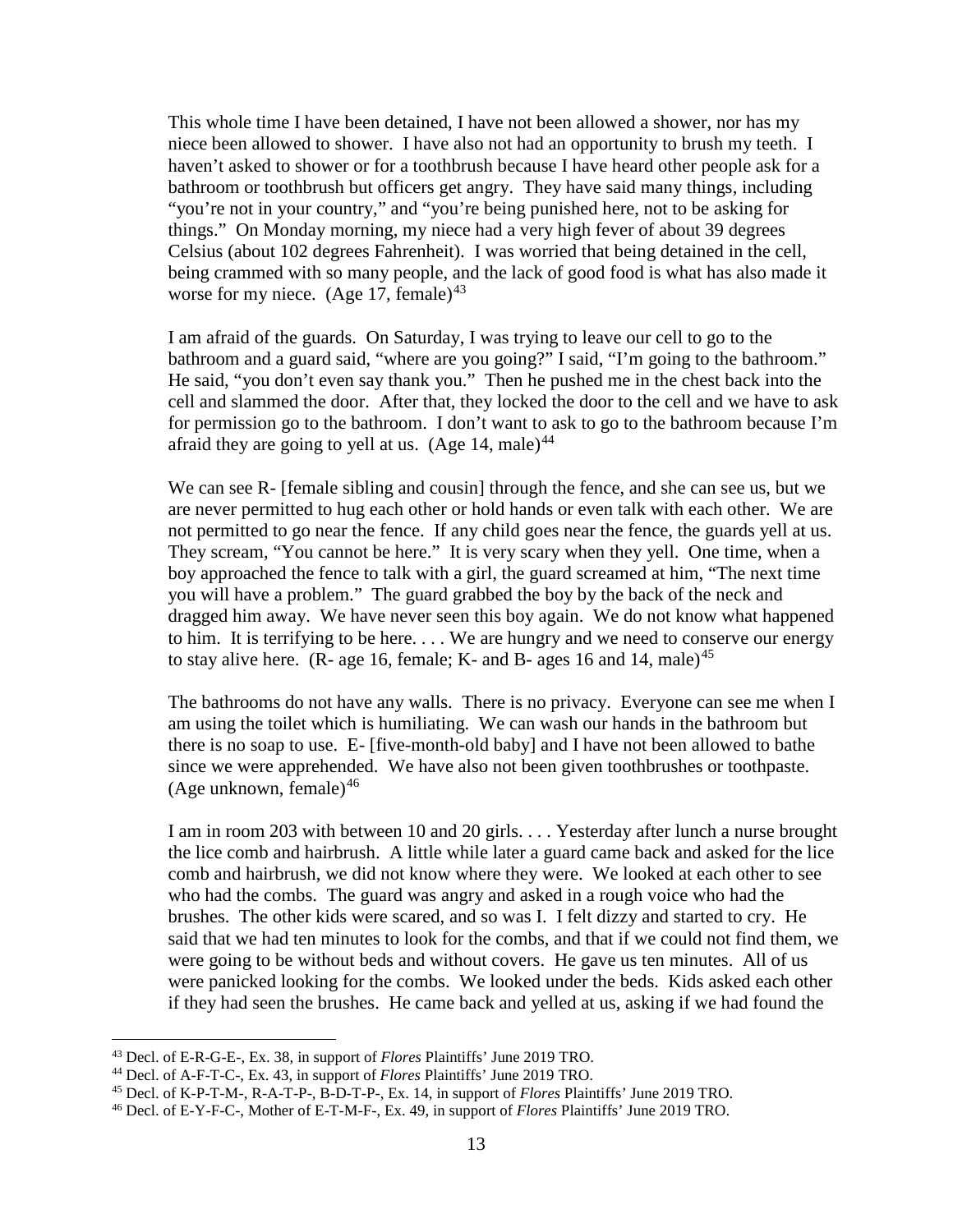combs. We had to tell him that we couldn't find them. When we told him, officers came into the room and started taking everything away. They took pillows and blankets. We had a blanket that we were using to hold up in front of the bathroom because there is not a door. The officer took even that one. He said we were going to sleep in the floor. He said it was punishment for losing the combs. What he said was true. We all slept on the hard tile floor last night. Nobody tried to climb into a bed because the guard said that they were going to take away anybody who tried to get into the bed. They told us that we could not have blankets anymore.  $(Age 7, female)^{47}$  $(Age 7, female)^{47}$  $(Age 7, female)^{47}$ 

The guards at the second facility were mean and scary. They yelled at us. One day the guards demanded to know who had food. 'Whoever has food will go to prison,' they yelled. They wanted to know if anyone had snuck in food in the cell. They found one kid who was 15 or 16 years old who had a burrito, pudding, and juice. The officials handcuffed his wrists. My cousin and I were very shocked and scared. (Age 12, male)<sup>[48](#page-13-1)</sup>

My [six-year-old] sister has been very sick. The doctor told her not to cry because if she cries she will get sicker. (Age 8, female) $^{49}$  $^{49}$  $^{49}$ 

In my cage there is a girl in a wheelchair. When she was in Mexico she got cramps and now she can't walk. No one is helping her. She's been here 4 days. An officer came and in front of all of us said it was a total lie that she was sick. Once when we were waiting to go into the shower, women officers came and told us that we got pregnant just to be able to come to the US and that we aren't worth anything. (Age 17, female)<sup>[50](#page-13-3)</sup>

#### **The Administration Obstructed Our Access to the Sickest Children at Clint**

Our team requested interviews with ten children who had been quarantined. We only learned that each of these children was in the quarantine after requesting that CBP officers bring them to meet with us.

On June 18, 2019, I repeatedly asked CBP to interview children who were quarantined. I was extremely concerned about the sick children detained there, a number of whom I learned had influenza. When I first asked a CBP guard for physical access to the quarantine, I was immediately told "no." I then explained that I would be happy to sign waivers to address any liability concerns that government officials might have. I was again told no. I then asked for the opportunity to speak with quarantined children by telephone. Again, I was told no. I explained to the CBP officer that the children in the quarantine were welcome to use my cell phone for interviews. The CBP guard again said no, and I asked her to please discuss my request with CBP counsel. Reluctantly, the officer agreed to do so. Eventually, our team was permitted to conduct three telephone interviews of children in the quarantine on June 18, 2019—these children were 16 and 17 years old. Our team completed interviews with two of the three children, who told us that guards were within earshot during the interviews. CBP subsequently banned all phone

<span id="page-13-0"></span><sup>47</sup> Decl. of G-M-C-B-, Ex. 51, in support of *Flores* Plaintiffs' June 2019 TRO. 48 Decl. of L-G-L-L-, Ex. 8, in support of *Flores* Plaintiffs' June 2019 TRO.

<span id="page-13-2"></span><span id="page-13-1"></span><sup>49</sup> Decl. of M-Z-L-, Ex. 10, in support of *Flores* Plaintiffs' June 2019 TRO.

<span id="page-13-3"></span><sup>50</sup> Decl. of L-L-M-G-, Ex. 29, in support of *Flores* Plaintiffs' June 2019 TRO.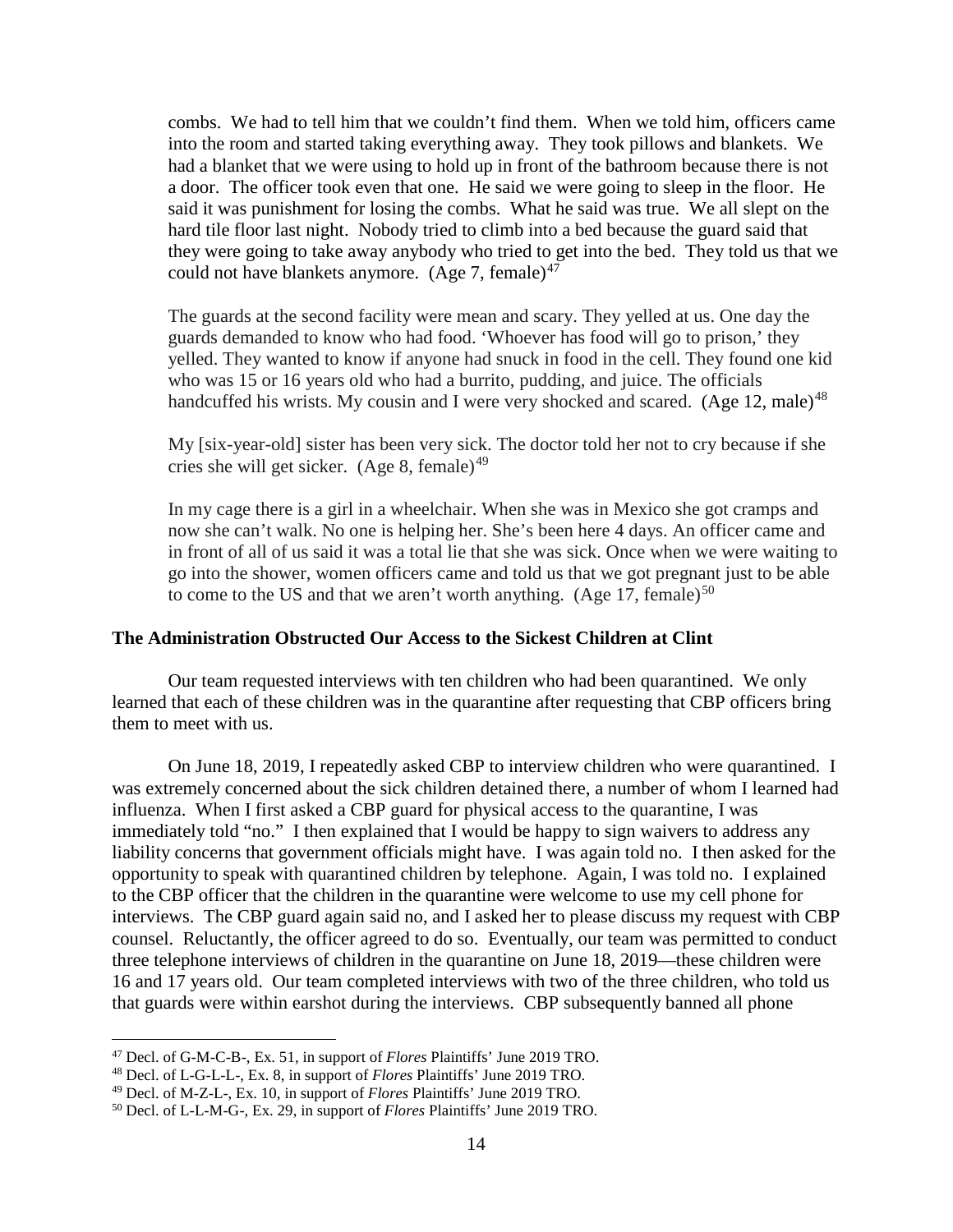access for children in the quarantine, leaving us unable to complete the interview with the third child or to interview any additional children. CBP Watch Commander Perales stated that we should never have been allowed to conduct phone interviews with children in the quarantine.<sup>[51](#page-14-0)</sup>

No one from our team was able to speak with the babies, toddlers, and young children in the quarantine. Based on our phone interviews, we believe that the quarantine included children as young as two-years-old. Given the CBP phone ban, their young ages, and our sensitive questions, it was impossible to interview them by phone.

On the morning of June 19, 2019, I pleaded with CBP counsel Donaldson for a visit to the children in the quarantine. I explained that we simply could not conduct phone interviews with young children in the quarantine. I further agreed that if I were permitted to interview children in the quarantine, I would leave the facility immediately to limit potential virus exposure to others. Several of my colleagues agreed to abide by the same conditions in order to interview quarantined children. Our requests were denied.

Because CBP blocked our access to the quarantine at Clint, we are left with the children's reports of the conditions there. A 14-year-old girl explained:

I was in the first cell for seven days, sleeping with no mattress. . . . It is hard to sleep when you don't have a mattress. I then came down with the flu. I then went into the flu cell for seven days. When you are in the flu cell, you also sleep on the floor, but you have a mattress. There were 21 other kids in that space with the flu. I had a fever in there and I was shaking. Some of the other kids were vomiting. They all had fevers. No one was taking care of the kids with the flu. . . . We were not allowed to leave the flu cell, ever. It was very boring. I did nothing to entertain myself, nor was anything offered. It was sad, very sad. I felt locked up and closed in. In the other cells, we can go out of the cell to get water one time a day.  $(Age 14, female)^{52}$  $(Age 14, female)^{52}$  $(Age 14, female)^{52}$ 

An 11-year-old held in Clint custody for 13 days, despite having parents in New Jersey, shared:

About three days ago I got a fever. They moved me alone to a flu cell. There is no one to take care of you there. They just give you pills twice a day. I also am having an allergic reaction all over my skin. My skin is itchy and red and my nose is stuffed up. Two times they gave me a pill for it but not anymore.<sup>[53](#page-14-2)</sup>

A 16-year old girl detained at Clint for 11 days, despite having an uncle in Virginia, and interviewed by phone while she was in the quarantine, stated:

I'm in an isolation room now because I have the flu. I wasn't sick when I arrived. I think everyone here [in the quarantine] has the flu. . . . They take my temperature 2 times every day. In the morning, they give me 5 pills. I think one is for infection, and the other 4 are

<span id="page-14-0"></span> <sup>51</sup> Decl. of Kathleen O'Gorman, Ex. 67, in support of *Flores* Plaintiffs' June 2019 TRO.

<span id="page-14-1"></span><sup>52</sup> Decl. of M-J-S-, Ex. 59, in support of *Flores* Plaintiffs' June 2019 TRO.

<span id="page-14-2"></span><sup>53</sup> Decl. of A-J-E-M-, Ex. 44, in support of *Flores* Plaintiffs' June 2019 TRO.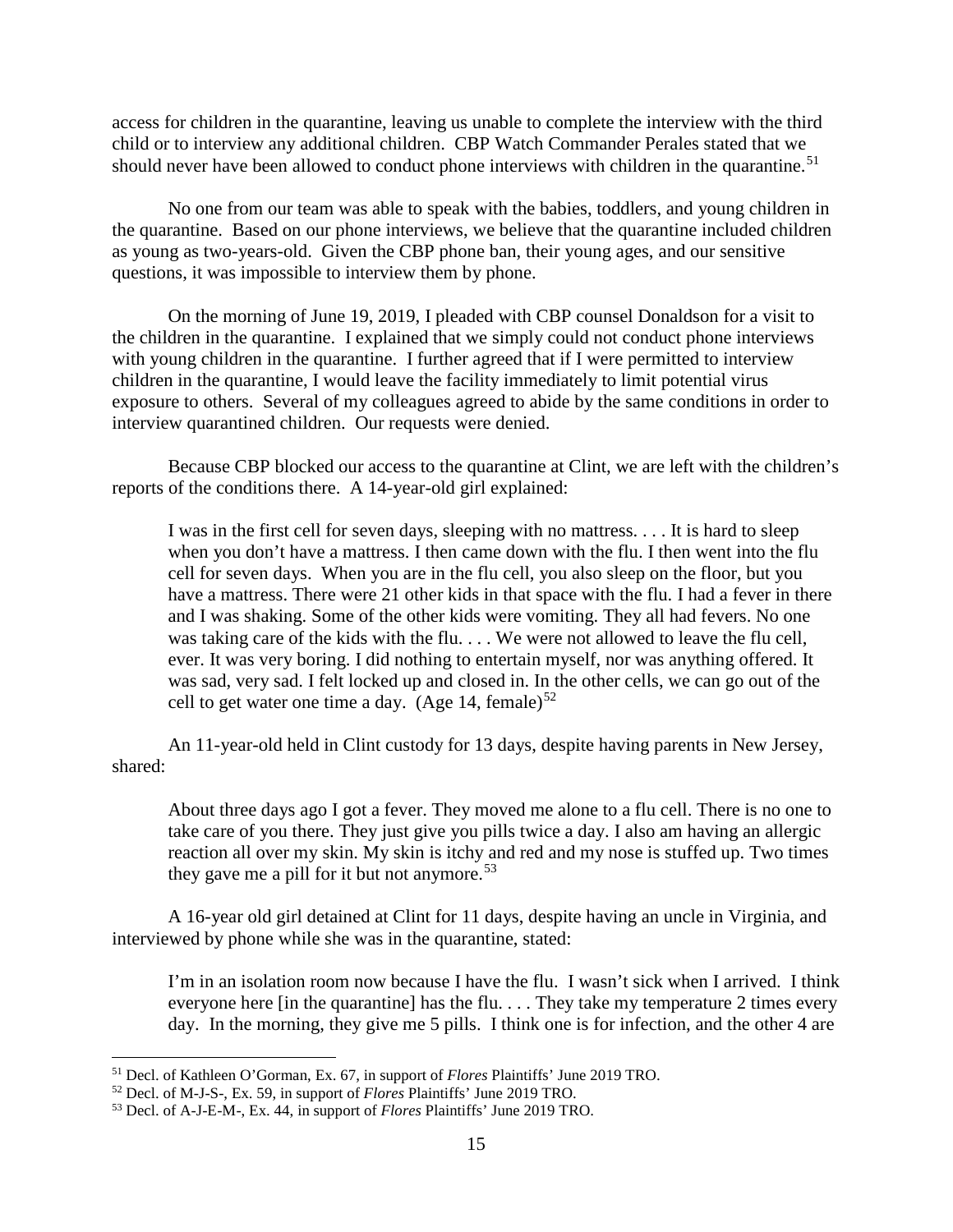chewable, but I don't know what they are for. At night they give me a pill to sleep. I feel good now, and the last 3 times they checked me, they said I didn't have a fever. I want to leave this place, but I don't know when I will. They haven't said. There are 7 of us in this room. Two of us are 16, one is 15, one is 17, and the others I'm not sure. There is a baby with its mother. The baby is sick, not the mother. There are 2 younger girls who don't speak Spanish, so I don't know anything about them. One is from Guatemala, but the other I have no idea. They don't talk to each other, so I don't think they speak the same language. I don't know how old they are, but they wear diapers. The older girls try to help take care of the littler girls. I clean them and help them get dressed. Another girl who is in here for the flu changes their diapers. There is 1 bed in the room. The younger children share the bed. The others sleep on the floor. I'm always cold, because the air conditioning bothers me. $54$ 

### **CBP Obstructed Our Access to Numerous Other Children in Its Custody**

Our team would have been able to meet with more children at Clint if CBP had allowed us to visit children in the quarantine or provided accurate daily lists of detained children. For us, the process of learning that a child was either no longer detained at Clint or was in the quarantine was time-consuming. When we asked to interview a child, one or more CBP officers went to look for that child in the cells and cages. The officer or officers often returned some time later to inform us that the child was no longer detained at Clint or that the child was in the quarantine. We then had to review the list of children once more, request a different child for an interview, and repeat the entire process again. As a result of the inaccuracy of the daily CBP lists and the ban on visiting quarantined children, our *Flores* team lost critical time that we should have spent interviewing detained children. I made multiple requests to CBP counsel Donaldson for accurate, up-to-date lists of children. My colleagues did the same. But we did not receive such lists.

Other seemingly inexplicable delays prevented us from interviewing more children while we were at Clint. For example, on the afternoon of June 18, 2019, our team notified the government of multiple children we wanted to interview the following morning at 8:30 a.m. We respectfully requested that these children be brought to us as promptly as possible on June 19, 2019. But by 9:15 a.m. on June 19, only one of those children had been brought to us for an interview. We were informed that the other children had been released. We quickly requested additional children to interview. But I did not have the opportunity to meet with a child until after 10 a.m. that morning.

#### **CBP Denied Our Requests for a Tour of Clint and Refused Donations**

While our *Flores* team was allowed to interview children, we were never allowed a tour of the facility. On June 17, 2019, I observed as my colleague Warren Binford demanded that our *Flores* team be permitted to tour the Clint facility. CBP counsel Donaldson emphatically denied that request. Our team was only permitted to use the conference rooms CBP had designated for our interviews. We were not permitted to see the rest of the facility. Children reported that they had never before been to the part of the facility where our interviews took place.

<span id="page-15-0"></span> <sup>54</sup> Decl. of K-M-C-T-, Ex. 6, in support of *Flores* Plaintiffs' June 2019 TRO.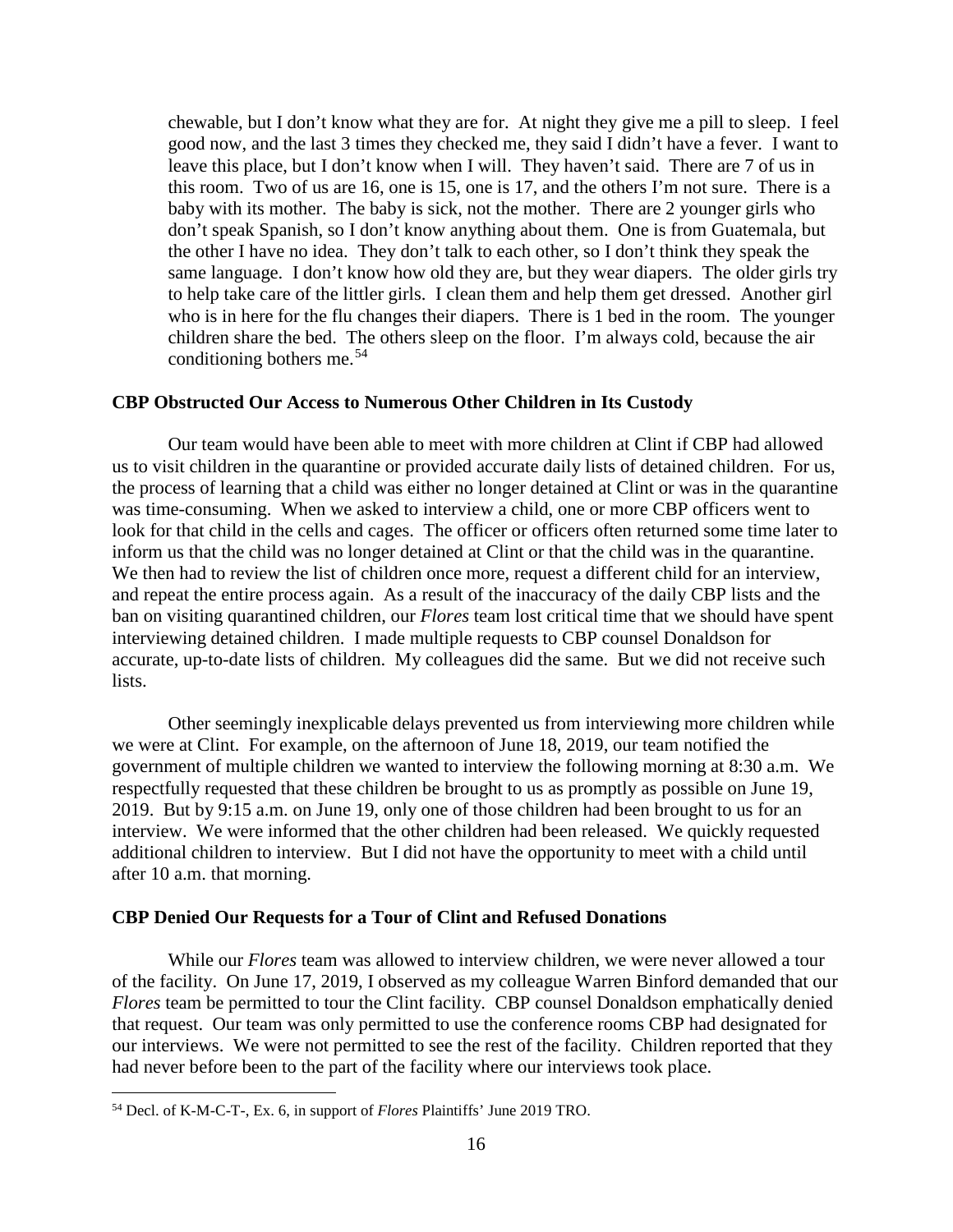On June 19, 2019, I observed as my colleague Kathleen O'Gorman asked Ms. Donaldson if CBP would consider accepting donations of basic hygiene items and age-appropriate items, such as books and teddy bears, for children detained at Clint. Ms. Donaldson refused. That same day, I asked Ms. Donaldson if there were any counselors or social workers at Clint. She replied, "I do not know."

#### **Children Detained in CBP Custody Are Now Facing An Urgent Humanitarian Crisis**

Some of the conditions that we witnessed in Clint and Ursula are not aberrational; they reflect CBP facilities as a whole. Since 2014, I have interviewed hundreds of children and families who have been detained in CBP custody. These children and families have consistently reported that CBP facilities are overcrowded, filthy, and do not allow individuals any privacy even while toileting; that there is insufficient and poor quality food; that temperatures are often very cold; that lights are often on for 24 hours; that both children and adults must sleep on concrete floors or mats; that showers are generally unavailable; and that many of those in custody are sick. This is why the *Flores* plaintiffs have challenged detention conditions for children since the mid-1980s.

But children in CBP custody are now facing an urgent humanitarian crisis unlike any we have seen before. Neither I nor my colleagues on the June 2019 inspections have ever witnessed conditions as appalling as those we saw in Clint and Ursula. Never before have we learned of 700 children being detained in a facility built for 104 or 106 adults. Never before have we met with children detained in CBP custody for a week, much less weeks, and nearly a month. Never before have we had to directly intervene to get critically ill babies admitted to the hospital. Seven children have died in the past year in federal immigration custody or just after being released, following a decade of no reported deaths. Just yesterday, on July 9, 2019, news broke about reports prepared by HHS case managers between April 10 and June 12, 2019 detailing allegations of sexual assault of and retaliation against children detained by CBP in Yuma, Arizona.[55](#page-16-0)

The ban on basic hygienic measures at CBP facilities represents a cruel policy choice. Just last month, the administration argued before the U.S. Court of Appeals for the Ninth Circuit in the *Flores* case that toothbrushes, soap, and beds are not necessary for children in CBP custody.

The systemic overcrowding in CBP facilities for children and families is a cruel policy choice. According to sworn testimony from a case challenging the detention of a young child and his mother, as of 2015, CBP "did not track the number of individuals detained per cell. Nor did the CBP stations have a maximum occupancy capacity for each cell."<sup>56</sup> Just last month, the U.S. Department of Homeland Security (DHS) Office of the Inspector General (OIG) observed

<span id="page-16-0"></span> <sup>55</sup> Jacob Soboroff & Julia Ainsley, *Migrant kids in overcrowded Arizona border station allege sex assault, retaliation from U.S. agents*, NBC News (July 9, 2019).

<span id="page-16-1"></span><sup>56</sup> Defendant's Responses to Plaintiffs' Set of Interrogatories, *Suny Rodriguez Alvarado & A.S.R. v. United States*, 16-cv-5028 (D.N.J. Nov. 30, 2017) (on file with author).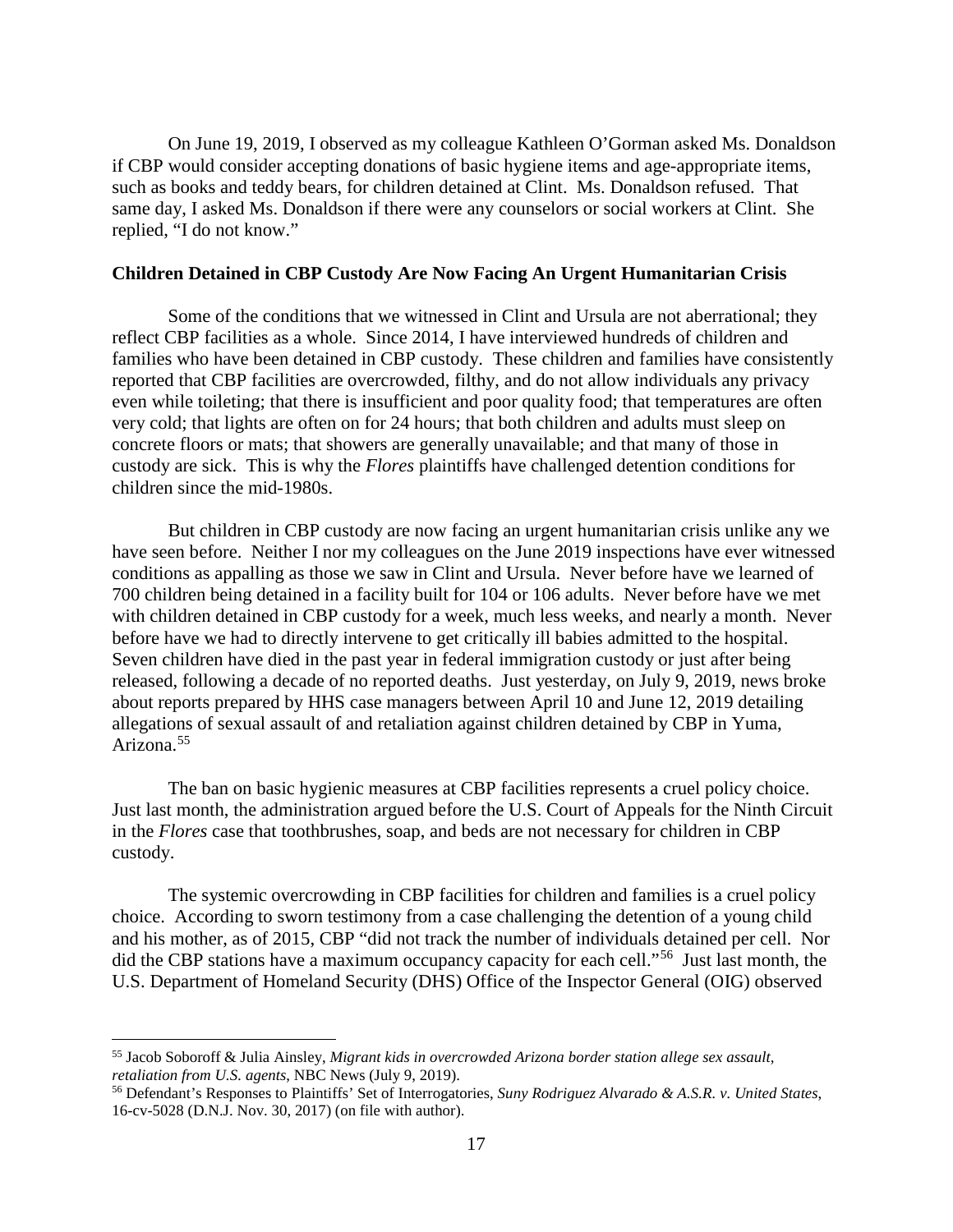"dangerous overcrowding and prolonged detention of children and adults" in CBP custody in the Rio Grande Valley.[57](#page-17-0)

The administration's recent opposition to having independent doctors triage children's medical needs at CBP facilities is another cruel policy choice. On June 26, 2019, *Flores*  plaintiffs' counsel demanded that independent doctors have access to CBP facilities in the Rio Grande Valley and El Paso regions to identify the children with the most urgent medical needs.<sup>58</sup> The following day, the administration argued before the U.S. District Court for the Central District of California that this would be a "coercive remed[y]."<sup>59</sup> The administration claimed to need more time, "an opportunity to fully review and respond."<sup>[60](#page-17-3)</sup> The administration also said that the children's request for independent doctors goes "beyond simply ordering that [the government] comply with the plain terms of the *Flores* Settlement Agreement"[61—](#page-17-4)an argument strikingly similar to the administration's argument before the Ninth Circuit that "safe and sanitary" conditions do not require the government to provide detained children with toothbrushes, soap, and beds.

# **The Administration Fails To Disclose How Long Children Are Detained In CBP Custody**

The administration has failed to share any data with *Flores* plaintiffs' counsel about the lengths of time that children are detained in CBP custody. Children at Clint were detained in CBP custody for far longer than the 72-hour limit imposed by the TVPRA. Until I got to Clint, I had never heard of children being in CBP custody for weeks and up to nearly a month. On a single day – June 15, 2019 – Dr. Dolly Lucio Sevier, a pediatrician on the *Flores* team, met with 38 children detained at the Ursula CBP facility for times ranging from four days to 24 days.<sup>62</sup> Among the children we found languishing in CBP custody in June 2019 were a newborn detained for seven days,  $63$  an eight-month-old detained for fifteen days,  $64$  a two-year-old boy detained for twenty days,<sup>[65](#page-17-8)</sup> and an eight-month-old baby<sup>[66](#page-17-9)</sup> and six-year-old and eight-year-old sisters detained for three weeks.<sup>[67](#page-17-10)</sup>

Limited data subsequently revealed by the OIG corroborates that children are being detained in CBP custody for extended periods of time. According to the OIG, during one day in

<span id="page-17-0"></span> <sup>57</sup> U.S. DEP'T OF HOMELAND SECURITY OFFICE OF INSPECTOR GENERAL, MANAGEMENT ALERT – DHS NEEDS TO ADDRESS DANGEROUS OVERCROWDING AND PROLONGED DETENTION OF CHILDREN AND ADULTS IN THE RIO GRANDE VALLEY (July 2, 2019), at 2 (*available at* https://www.oig.dhs.gov/sites/default/files/assets/2019-07/OIG-19-51-Jul19\_.pdf).

<span id="page-17-1"></span><sup>58</sup> Memorandum of Points and Authorities in Support of Plaintiffs' Ex Parte Application for Temporary Restraining Order and Order to Show Cause Why a Preliminary Injunction and Contempt Order Should Not Issue, *Flores v. United States*, 85-cv-04544 (C.D.C.A. Jun 26, 2019), at 2–3.

<span id="page-17-2"></span><sup>59</sup> Response to Plaintiffs' Request for a Temporary Restraining Order, *Flores v. United States,* 85-cv-04544 (C.D.C.A. Jun 27, 2019), at 4.

<span id="page-17-3"></span><sup>60</sup> *Id.* at 2.

<span id="page-17-4"></span><sup>61</sup> *Id.*

<span id="page-17-5"></span><sup>62</sup> Decl. of Dr. Dolly Lucio Sevier, Ex. 13, in support of *Flores* Plaintiffs' June 2019 TRO.

<span id="page-17-6"></span><sup>63</sup> Decl. of K-B-A-J-, Ex. 28, in support of *Flores* Plaintiffs' June 2019 TRO.

<span id="page-17-7"></span><sup>64</sup> Decl. B-P-M-M-, Ex. 17, in support of *Flores* Plaintiffs' June 2019 TRO.

<span id="page-17-8"></span><sup>65</sup> Decl. of M-G-F-B-, Ex. 31, in support of *Flores* Plaintiffs' June 2019 TRO.

<span id="page-17-9"></span><sup>66</sup> Decl. of G-S-C-C-, Ex. 52, in support of *Flores* Plaintiffs' June 2019 TRO.

<span id="page-17-10"></span><sup>67</sup> Decl. of M-Z-L-, Ex. 10, in support of *Flores* Plaintiffs' June 2019 TRO.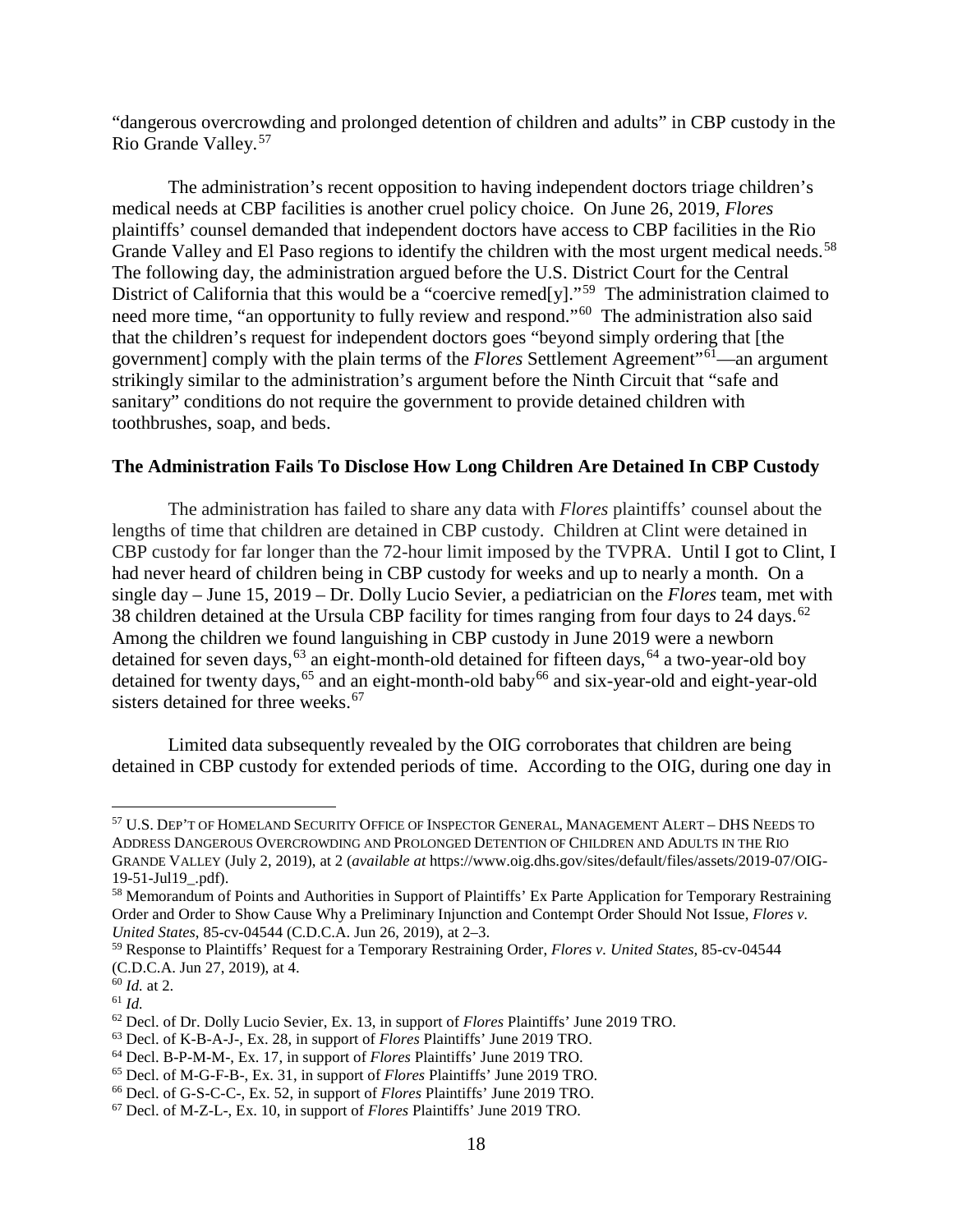June 2019, thirty-one percent of children in CBP custody had been detained for longer than 72 hours, *i.e.*, 826 of the 2,669 children.<sup>[68](#page-18-0)</sup> The OIG further reported:

[O]f the 1,031 UACs [unaccompanied minors] held at the Centralized Processing Center in McAllen, TX, 806 had already been processed and were awaiting transfer to HHS custody. Of the 806 that were already processed, 165 had been in custody longer than a week. Additionally, there were more than 50 UACs younger than 7 years old, and some of them had been in custody over two weeks while awaiting transfer.<sup>[69](#page-18-1)</sup>

This data snapshot confirms grave concerns about children—even very young children—being detained in CBP custody for prolonged periods of time.

## **The Administration Detains Children in CBP Custody Even When ORR Has Hundreds of Beds Available**

The administration has claimed that it cannot transfer children to ORR custody within 72 hours because ORR does not have sufficient beds. On the morning of June 17, 2019, more than 350 children were detained in CBP custody at Clint, a facility designed for 104 or 106 adults. Many of these children had been in CBP custody far longer than 72 hours. That same day, ORR facilities had 512 available beds.<sup>70</sup> The following morning, on June 18, 2019, CBP counsel told our team that approximately 100 children had been transferred out of Clint. On June 19, 2019, CBP counsel again stated that approximately 100 children had been moved out of Clint.

During the week of June 17, 2019, upwards of 2,600 children were in CBP custody.<sup>[71](#page-18-3)</sup> Because of an outcry by the American public, the number of children in CBP custody plummeted the following week. By June 25, 2019, fewer than 1,000 children were in CBP custody.<sup>[72](#page-18-4)</sup> By July 2, 2019, only 300 children remained in CBP custody.[73](#page-18-5)

These numbers raise the obvious question: Why isn't the administration processing children through CBP custody rapidly at all times, as required by both the TVPRA and the *Flores* Settlement Agreement? The administration's failure to do so—until a national outcry—is intentionally cruel, unlawful, and shows callous disregard for children's well-being.

<span id="page-18-0"></span> <sup>68</sup> U.S. DEPARTMENT OF HOMELAND SECURITY OFFICE OF INSPECTOR GENERAL, MANAGEMENT ALERT – DHS NEEDS TO ADDRESS DANGEROUS OVERCROWDING AND PROLONGED DETENTION OF CHILDREN AND ADULTS IN THE RIO GRANDE VALLEY (July 2, 2019), at 5.

<span id="page-18-2"></span><span id="page-18-1"></span><sup>69</sup> *Id.* at 5–6. 70 Nomaan Merchant, *US Had Open Beds As Migrant Kids Languished at Texas Station*, ASSOCIATED PRESS (June 27, 2019), https://www.apnews.com/79ea61cd27f5419c9b4942344870f9d8.

<span id="page-18-3"></span><sup>71</sup> Gabe Gutierrez & Adiel Kaplan, *Border Patrol Moves 100 Children to 'Appalling' Texas Facility*, NBC NEWS (June 25, 2019), https://www.nbcnews.com/politics/immigration/border-patrol-moves-100-children-appalling-texasfacility-n1021481.

<span id="page-18-4"></span><sup>72</sup> Julian Aguilar, *Immigrant Children Returned to West Texas Facility Despite Reports of Squalid Conditions*, KERA NEWS (June 25, 2019), https://www.keranews.org/post/immigrant-children-returned-west-texas-facility-despitereports-squalid-conditions.

<span id="page-18-5"></span><sup>73</sup> Gutierrez & Kaplan, *supra* note 71; Julia Ainsley, *Number of Migrant Children in Border Patrol Custody Drops Dramatically*, NBC NEWS (July 2, 2019), https://www.nbcnews.com/politics/immigration/number-migrant-childrenborder-patrol-custody-drops-dramatically-n1025996.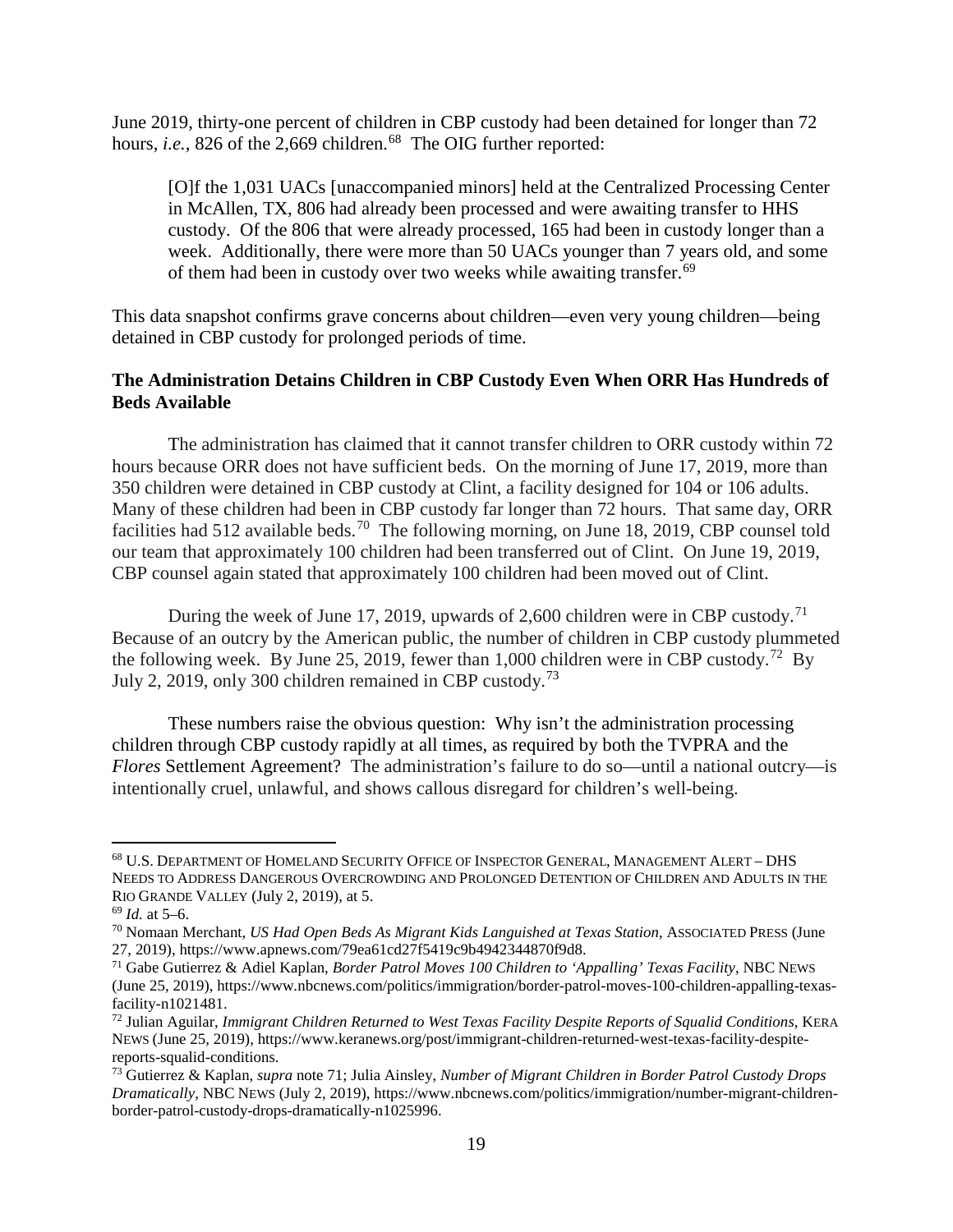#### **The Administration Holds Children in Custody Even When Sponsors Are Available**

After children are transferred out of CBP custody, they languish in ORR custody for weeks and months. The *Flores* Settlement Agreement requires children to be released to appropriate sponsors expeditiously. More than 80% of children released from ORR custody have been reunited with family members in the United States. Nearly 100% of children released from ICE custody in the United States are released with their own parent.

Over the past year, the administration's own policies have caused the number of children in federal immigration custody to swell. In April 2018, the administration adopted a new policy toward potential sponsors: it began sharing the fingerprints of potential sponsors—and all members of their households—with ICE, resulting in the arrest of some sponsors who were unauthorized immigrants. In June 2018, ORR began fingerprint checks of all sponsors and their household members. By December 2018, 170 potential sponsors had been arrested, 109 of whom had no criminal record.<sup>74</sup>

A chilling effect ensued, and offers of sponsorship dropped. In addition, the delays associated with ORR's new policy requiring fingerprints from all sponsors and household members added substantial time to the custody of children; ORR was simply unprepared to take and process the fingerprints of so many people. According to data from the U.S. Department of Health and Human Services, by November 20, 2018, the average length of detention for children discharged from ORR custody was 93 days, while the average length of detention for children who remained in ORR custody was 82 days,<sup>[75](#page-19-1)</sup> up from the 34 days on average that children spent in ORR custody in Fiscal Year 2015. [76](#page-19-2)

In December 2018, ORR announced it would no longer fingerprint all adults in the household of potential sponsors. In doing so, the administration admitted, "ORR has determined the additional steps required to fingerprint all household members has had an impact on the timely release of UAC without demonstrated benefit to the safety of children after their release from ORR care."[77](#page-19-3) In a February 2019 appropriations bill, Congress conditioned that no funds be used to detain, remove, or begin removal proceedings against any sponsor based on information ICE received from ORR. By April 2019, the average time children spent in ORR custody dropped to 48 days.<sup>78</sup> This is a notable improvement in release times over a five-month period. But further improvements are necessary. Children should not be detained in federal immigration custody for weeks and longer than a month when the overwhelming number of them have available sponsors.

<span id="page-19-0"></span> <sup>74</sup> Muzaffar Chishti, Sarah Pierce & Herrica Telus, *Spike in Unaccompanied Child Arrivals at U.S.-Mexico Border Proves Enduring Challenge*, MIGRATION POLICY INSTITUTE (June 27, 2019),

<span id="page-19-1"></span>https://www.migrationpolicy.org/article/spike-unaccompanied-child-arrivals-proves-enduring-challenge. <sup>75</sup> *Latest UAC Data – FY2019*, DEP'T OF HEALTH AND HUMAN SERVS., https://www.hhs.gov/programs/social-services/unaccompanied-alien-children/latest-uac-data-fy2019/index.html.

<span id="page-19-2"></span><sup>&</sup>lt;sup>76</sup> Farida Jhabvala Romero, *Wait Times for Migrant Children in U.S. Custody Spiked in Recent Years, Records Show*, KQED NEWS (May 11, 2019), https://www.kqed.org/news/11746399/thousands-of-unaccompanied-migrantkids-held-u-s-custody.<br><sup>77</sup> Ray Sanchez & Dianne Gallagher, *All Migrant Children Transferred from Controversial Texas Tent Camp*, CNN

<span id="page-19-4"></span><span id="page-19-3"></span><sup>(</sup>Jan. 11, 2019), https://www.cnn.com/2019/01/11/us/tornillo-shelter-migrant-children/index.html. <sup>78</sup> *Id.*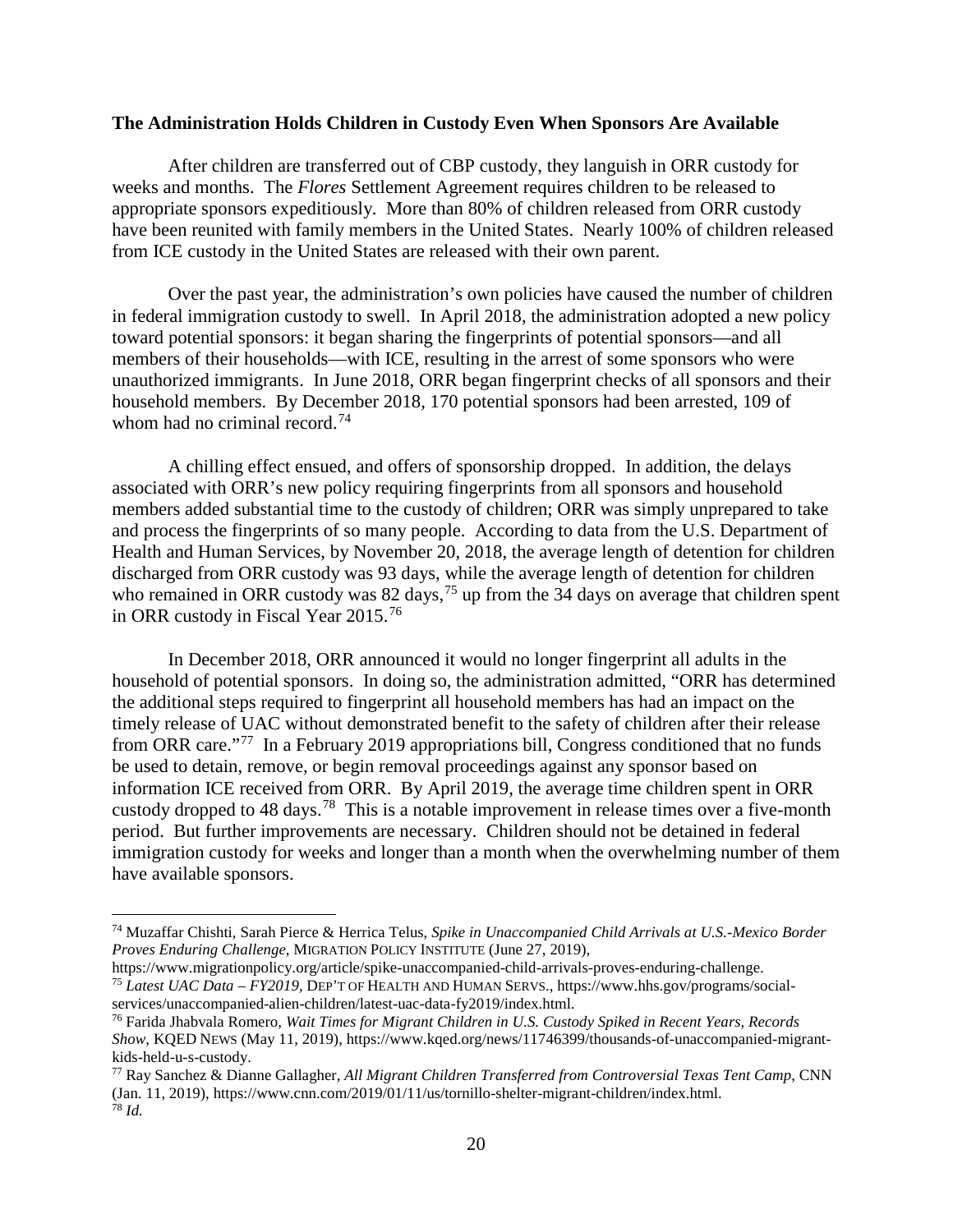#### **The Administration Continues to Separate Children From Their Families Every Day**

This administration continues to separate families at the border every day. During my days at Clint, I interviewed children who informed me that CBP officers had separated them from their parent or other adult family members. Three sisters—ages 4, 8, and 12—told me that after crossing the border, they were detained in a CBP facility with their dear grandmother. When they were sent into a cage, the girls huddled close to their grandmother on the cement floor for warmth. There were no beds or mats available, and the lights remained on. At 3 a.m., CBP officers forcibly separated these young girls from their grandmother, even though she showed the officers a document signed by their parents saying that she had been entrusted to care for them.[79](#page-20-0) Days later, when I met them, the sisters still cried for their grandmother. They did not know if they would ever see her again. I could not promise them that they ever would.

Other children shared equally traumatic experiences of separation. A five-year-old boy said he had been separated from his father.<sup>80</sup> A six-year-old girl shared that she had been separated from her father; she did not know where she was from or where she was supposed to go.<sup>81</sup> A teenage girl teared up in describing her forced separation from her 20-year-old sister.<sup>[82](#page-20-3)</sup> A teenage boy, whose separation from his mother was confirmed by CBP counsel, worried whether she was alive.<sup>[83](#page-20-4)</sup> Across the southern border, every single day, children continue to be forcibly separated from their parents and other family members by CBP officers.<sup>[84](#page-20-5)</sup>

Here are the children's experiences in their own words:

[T]hey came and took our daughter and me out of the cell and separated my fiancé from us. We were all very upset. Our baby was crying. I was crying. My fiancé was crying. We asked the guards why they were taking our family apart and they yelled at us. They were very ugly and mean to us. They yelled at him in front of everyone to sit down and stop asking questions. We have not seen him since. (Age 16, female) $85$ 

There are children who are very young here, only two or three years old, and their mother is not with them. They cry for their mothers all the time. Other children who are older try to take care of the little ones. It is an incredibly sad situation. (Age 16, female)<sup>[86](#page-20-7)</sup>

<span id="page-20-1"></span><span id="page-20-0"></span><sup>79</sup> *See* Decl. of M-F-M-O, Ex. 9, in support of *Flores* Plaintiffs' June 2019 TRO. 80 Decl. J-I-L-Z, Ex. 3, in support of *Flores* Plaintiffs' June 2019 TRO.

<span id="page-20-2"></span><sup>81</sup> Decl. M-F-M-O, Ex. 9, in support of *Flores* Plaintiffs' June 2019 TRO.

<span id="page-20-3"></span><sup>82</sup> Decl. E-Y-F-C, Ex. 49, in support of *Flores* Plaintiffs' June 2019 TRO.

<span id="page-20-4"></span><sup>83</sup> Decl. M-J-R-R, Ex. 58, in support of *Flores* Plaintiffs' June 2019 TRO.

<span id="page-20-5"></span><sup>84</sup> Rick Jervis & Alan Gomez, *Trump Administration Has Separated Hundreds of Children From Their Migrant Families Since 2018*, (May 2, 2019), https://www.usatoday.com/story/news/nation/2019/05/02/border-familyseparations-trump-administration-border-patrol/3563990002/; Meredith Hoffman, *Trump Is Still Separating Families in Possible Violation of a Court Order*, SLATE (Apr. 4, 2019), https://slate.com/news-andpolitics/2019/04/trump-family-separation-border-threats-sabraw-aclu.html; Molly O'Toole, *Family Separations a Year Later: The Fallout — And the Separations — Continue*, L.A. TIMES (Apr. 12, 2019),

https://www.latimes.com/politics/la-na-pol-family-separation-trump-year-later-20190412-story.html.

<span id="page-20-6"></span><sup>85</sup> Decl. of J-O-A-M, Ex. 4, in support of *Flores* Plaintiffs' June 2019 TRO.

<span id="page-20-7"></span><sup>86</sup> Decl. of E-Y-F-C, Ex. 49, in support of *Flores* Plaintiffs' June 2019 TRO.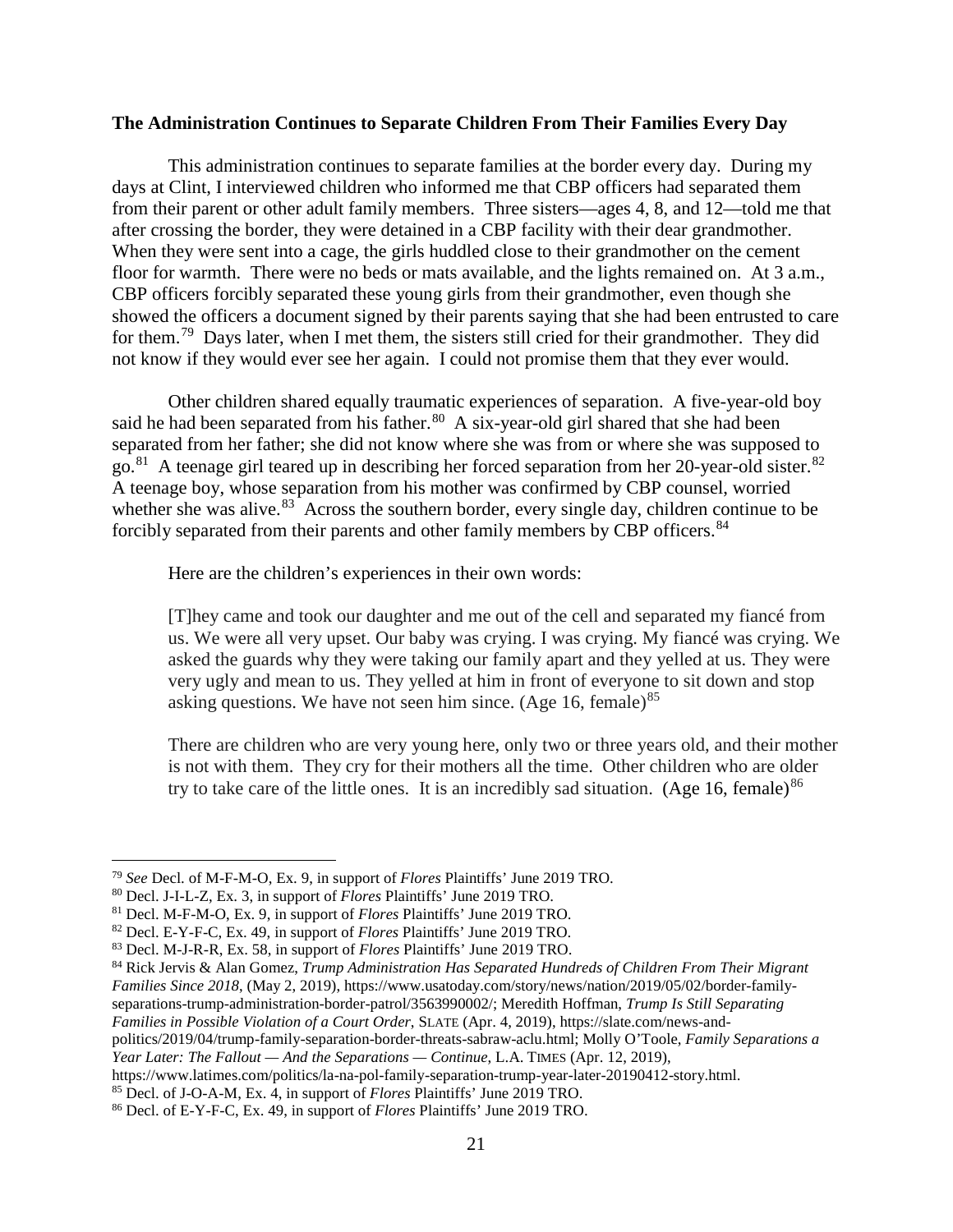Although the *Ms. L* injunction prohibits the government from separating children from parents absent a determination that they are unfit or present dangers to their children, $87$  reports indicate that the government continues to separate children from parents. The government first reported in February 2019 that it had separated approximately 245 parents from children after the June 27, 2018 court order requiring separations to stop.<sup>[88](#page-21-1)</sup> More recent reports indicate that this number has risen to over 700.<sup>[89](#page-21-2)</sup>

The government frequently separates families that would otherwise be protected by the *Ms. L* case by claiming that a parent's criminal history justifies separation; that the parent is an alleged gang member; or that the parent is not caring appropriately for her child. But the government's allegations are frequently riddled with flaws<sup>[90](#page-21-3)</sup> or separations are justified based on minor crimes including nonviolent offenses.<sup>[91](#page-21-4)</sup>

## **The** *Ms. L* **Litigation Seeks to Reunite Children Separated From Their Parents But Does Not Currently Require Reunification of Children Separated From Other Family Members**

The *Ms. L* litigation pending in the U.S. District Court for the Southern District of California challenges the administration's policy and practice of separating immigrant children from their parents. Children as young as my four-month old client Baby Constantin were separated from a parent last year. His father was detained for months, then deported without his infant. In the initial phases of the *Ms. L* litigation, the U.S. government admitted to separating more than 2,800 children from their parents after they crossed the Southwestern U.S. border.<sup>[92](#page-21-5)</sup>

<span id="page-21-3"></span>https://www.nbcnews.com/think/opinion/trump-s-family-separation-policy-never-really-ended-why-ncna1025376. <sup>90</sup> Melissa del Bosque, *Immigration Officials Use Secretive Gang Databases to Deny Migrant Asylum Claims*, PROPUBLICA (July 8, 2019), https://www.propublica.org/article/immigration-officials-use-secretive-gang-databasesto-deny-migrant-asylum-claims (describing multiple children being separated from their parents based on gang member allegations that appear to be unfounded); Ginger Thompson, *Families Are Still Being Separated at the Border, Months After "Zero Tolerance" Was Reversed*, PROPUBLICA (Nov. 27, 2018),

https://www.propublica.org/article/border-patrol-families-still-being-separated-at-border-after-zero-toleranceimmigration-policy-reversed (describing how CBP's allegation that Julio, a father separated from his 4-year-old son, was a gang member "was confounding because at the same time CBP had deemed him a gang member, another agency within DHS had found that his asylum petition, in which Julio claims he was a victim of gang violence, was persuasive enough to be heard by an immigration judge."); Laura Pena & Efren C. Olivares, *The Real National Emergency: Zero Tolerance & the Continuing Horrors of Family Separation at the Border* at 6 & n.19, TEXAS CIVIL RIGHTS PROJECT (Feb. 14, 2019), https://texascivilrightsproject.org/wp-

https://www.documentcloud.org/documents/5688664-Merkleydocs2.html#document/p2).

<span id="page-21-4"></span><sup>91</sup> *See* Bala & Rizer, *supra* note 89.

 <sup>87</sup> Order at 24, Ms. L. v. Immigration and Customs Enforcement, No. 18-cv-428 (S.D. Cal June 26, 2018).

<span id="page-21-1"></span><span id="page-21-0"></span><sup>88</sup> Joint Status Report at 12, Ms. L. v. Immigration and Customs Enforcement, No. 18-cv-428, (S.D. Cal. Feb. 20, 2019) ("Defendants have identified 245 new separations of children and parents that occurred between June 27,

<sup>2018</sup> and January 31, 2019, and four cases which require more time to assess.")

<span id="page-21-2"></span><sup>89</sup> Michelle Goldberg, *The Terrible Things Trump is Doing in Our Name*, N.Y. TIMES (June 21, 2019), https://www.nytimes.com/2019/06/21/opinion/family-separation-trump-migrants.html; Nina Bala & Arthur Rizer, *Trump's Family Separation Policy Never Really Ended*, NBC NEWS (July 1, 2019),

content/uploads/2019/02/FamilySeparations-Report-Final.pdf (citing U.S. DEPARTMENT OF HOMELAND SECURITY, POLICY OPTIONS TO RESPOND TO BORDER SURGE OF ILLEGAL IMMIGRATION at 2 (Dec. 16, 2017),

<span id="page-21-5"></span><sup>92</sup> Joint Status Report at 9, Ms. L. v. Immigration and Customs Enforcement, No. 18-cv-428, (S.D. Cal. Dec. 12, 2018); *see also* HHS OIG REPORT, *supra* note 11, at 11; Order at 2, Ms. L. v. Immigration and Customs Enforcement, No. 18-cv-428, (S.D. Cal. Mar. 8, 2019) ("Pursuant to the Court's Orders, 2,816 children were identified as having been separated from their parents at the border . . . ."). On March 8, 2019, the Court overseeing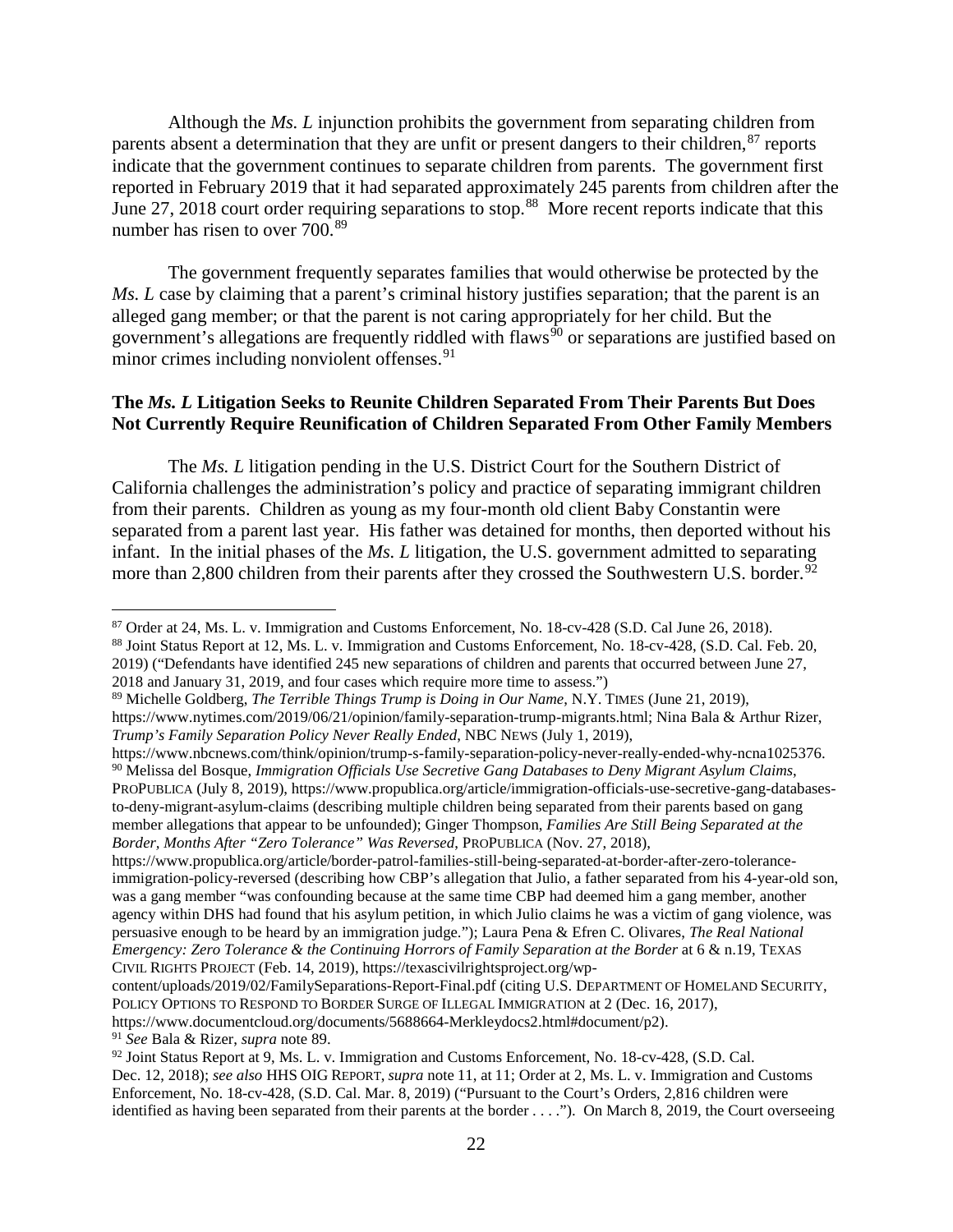Recent reports, resulting from government investigations and the expansion of the *Ms. L* class, indicate that the number of these separations may be much higher.<sup>93</sup> And as stated above, the government continues to separate families based on flawed or impermissible criteria.

As matters currently stand, the *Ms. L* litigation does not necessarily cover all families crossing the border. The government currently takes the position that children can be separated from their non-parent family members. The primary caregiver for a young child may not be a parent, but rather can be her grandmother, aunt, sibling, or other family member over the age of 18. On a daily basis, CBP forcibly separates children crossing the border from these family members. We do not know how many children have been torn apart from a family member at the border. We do not know if the government keeps track of such data. Given the DHS's abysmal failure to record separations of parent-child units, it is reasonable to presume that DHS has not recorded and does not record the separation of children from other family members.

# **No Law or Regulation Requires The Administration To Separate Children From Their Families**

Families belong together. The right to family integrity is protected by the U.S. Constitution. Family unity is a fundamental human right and a central principle of U.S. immigration policy and international law.<sup>[94](#page-22-1)</sup>

In rare circumstances, where a child is at risk of imminent harm caused by a family member, a decision to separate a family can be made with the best interests of the child in mind. There is no law or regulation requiring CBP to separate children from their grandmothers, sisters, aunts, siblings, or other adult family members. The TVPRA requires the government to designate a child as an unaccompanied minor when he or she crosses the border without a parent. Under the TVPRA, that child must then be transferred to the custody of the U.S. Department of Health and Human Services, Office of Refugee Resettlement (ORR) within 72 hours. The TVPRA does not require family separations.

 $\overline{a}$ 

*Ms. L. v. ICE* issued an order expanding the protected class to include families who entered the United States on or after July 1, 2017. Order at 14, Ms. L. v. Immigration and Customs Enforcement, No. 18-cv-428 (S.D. Cal. Mar. 8, 2019).

<span id="page-22-0"></span><sup>93</sup> *See* Joint Status Report at 8, Ms. L. v. Immigration and Customs Enforcement, No. 18-cv-428, (S.D. Cal. June 6, 2019) ("HHS has determined the correct number of cases to be reviewed was 32,972" to identify potential additional children who were separated from parents); HHS OIG REPORT, *supra* note 11, at 1, 6, 13 (reporting that "thousands of children may have been separated during an influx that began in 2017, before the accounting required by [the court in *Ms. L. v. Immigration and Customs Enforcement*], and HHS has faced challenges in identifying separated children"); Joint Status Report at 11, Ms. L. v. Immigration and Customs Enforcement, No. 18-cv-428, (S.D. Cal. Feb. 20, 2019) ("Defendants have identified 245 new separations of children and parents that occurred between June 27, 2018 and January 31, 2019, and four cases which require more time to assess."); Catherine E. Shoichet, *At Least 1,712 More Kids May Have Been Separated From Their Parents at the Border*, CNN (May 17, 2019), https://www.cnn.com/2019/05/17/politics/family-separation-lawsuit/index.html.

<span id="page-22-1"></span><sup>94</sup> *See* U.N. International Covenant on Civil and Political Rights, art. 23, Dec. 16, 1966, 6 I.L.M. 368 (1967), 999 U.N.T.S. 171; U.N. Convention on the Rights of the Child, art. 9, Nov. 20, 1989, 1577 U.N.T.S. 3. *See also* WILLIAM KANDEL, U.S. FAMILY-BASED IMMIGRATION POLICY, CONGRESSIONAL RESEARCH SERV. 2 (2014) (*available at* https://trac.syr.edu/immigration/library/P9368.pdf).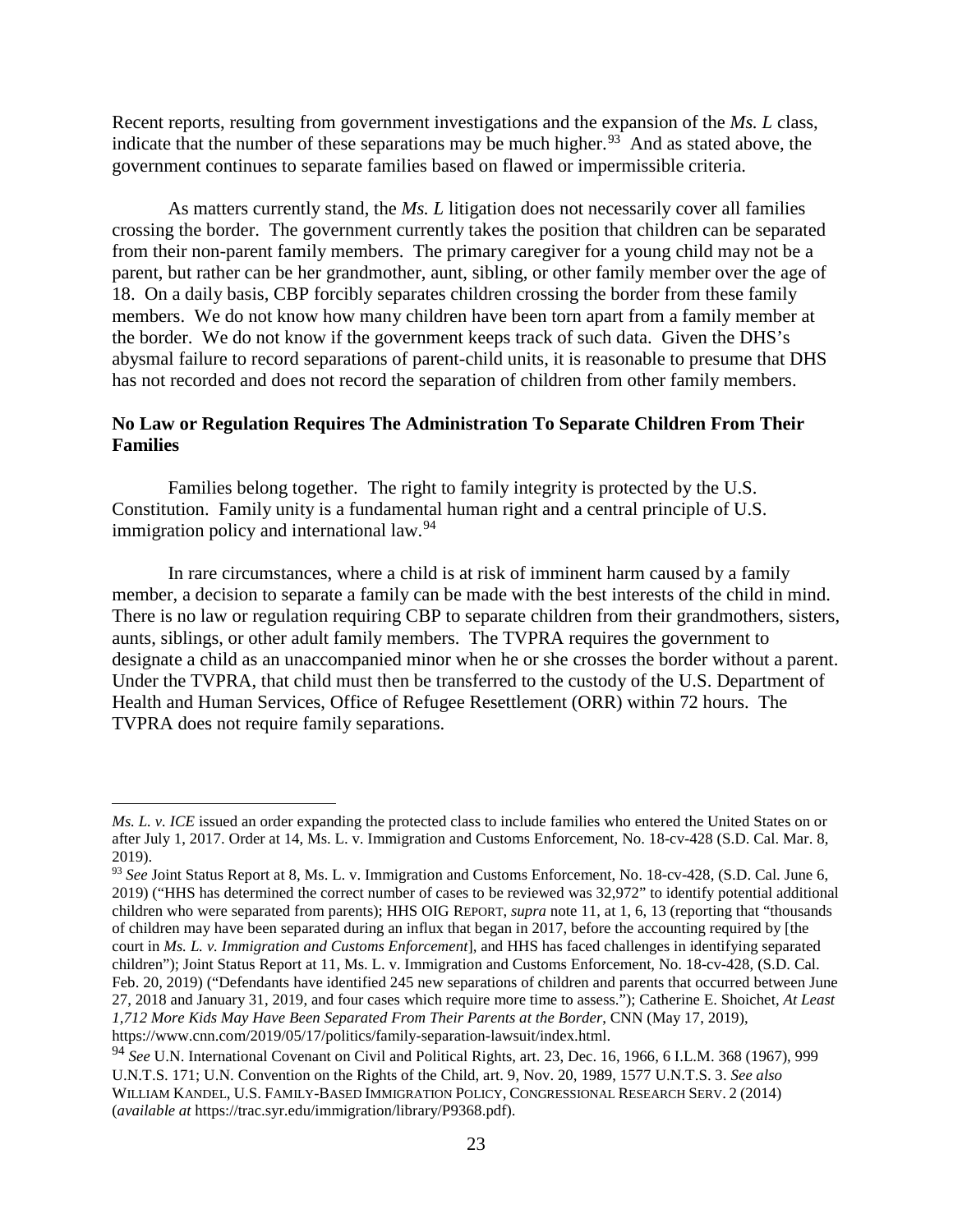Within the initial 72-hour period, children who cross the border with an adult family member should generally be permitted to remain with that family member. The TEDS states: "A juvenile may temporarily remain with a non-parental adult family member where: 1) the family relationship has been vetted to the extent feasible, and 2) the CBP supervisor determines that remaining with the non-parental adult family member is appropriate, under the totality of the circumstances." § 5.6. Then, pursuant to federal regulations, DHS should determine whether the child and the accompanying family member can be released from detention together.<sup>95</sup> The *Flores* Settlement Agreement similarly requires DHS to evaluate release options for children in DHS custody.<sup>96</sup> Where there is a potential concern about child trafficking or a question about whether a bona fide familial relationship exists, a screening should be conducted by a statelicensed child welfare professional, as provided for in the Child Trafficking Victims Protection and Welfare Act.

After the 72-hour period, children designated as unaccompanied minors should be transferred to ORR custody. No law or regulation prohibits a child in ORR custody from having contact with an adult family member. The *Flores* Settlement Agreement requires that the federal government "segregate unaccompanied minors from unrelated adults." *See* Agreement §12. But a child in ORR custody should be allowed to hug her grandmother or share a prayer with an adult sibling. The routine separation of families is a cruel policy choice enforced by CBP every day. This policy choice leaves babies, toddlers, and children detained in federal custody without their adult family members for days, weeks, or months on end.

#### **The Administration Separates Children From Their Families For Deterrence Purposes**

The extraordinary trauma inflicted on separated children is not an incidental byproduct of the administration's family separation policy—it is the very point. The federal government seeks to inflict so much distress on children seeking asylum that other families would be deterred from trying to seek refuge in this country. Indeed, while serving as DHS Secretary John Kelly stated that he "would do almost anything to deter the people from Central America" from migrating to the United States, including separating children from their parents.  $97$ 

Curbing asylum has been a central focus of the Trump Administration's immigration policy.[98](#page-23-3) On April 6, 2018, President Trump issued a memo entitled "Ending 'Catch and

<span id="page-23-0"></span><sup>&</sup>lt;sup>95</sup> 8 C.F.R. § 236.3(b)(2) ("If an individual specified  $\ldots$  in this section cannot be located to accept custody of a juvenile, and the juvenile has identified a parent, legal guardian, or adult relative in [immigration] detention, simultaneous release of the juvenile and the parent, legal guardian, or adult relative shall be evaluated on a discretionary case-by-case basis.").<br><sup>96</sup> See, e.g., Brief for Appellees, *Flores v. Sessions*, No. 17-56297 (9th Cir. filed Mar. 21, 2018), at 21-24.

<span id="page-23-2"></span><span id="page-23-1"></span><sup>97</sup> Philip Bump, Here Are the Administration Officials Who Have Said That Family Separation Is Meant as a *Deterrent*, WASH. POST (June 19, 2018), https://www.washingtonpost.com/news/politics/wp/2018/06/19/here-arethe-administration-officials-who-have-said-that-family-separation-is-meant-as-a-deterrent/.

<span id="page-23-3"></span><sup>98</sup> *See, e.g.*, *US Judge Bars Trump administration From Enforcing Asylum Ban*, CNBC (Nov. 20, 2018), https://www.cnbc.com/2018/11/20/immigration-policy-judge-bars-us-from-enforcing-trump-asylum-ban.html; Shaw Drake & Edgar Saldivar, *Trump Administration Is Illegally Turning Away Asylum Seekers*, ACLU (Oct. 30, 2018), https://www.aclu.org/blog/immigrants-rights/trump-administration-illegally-turning-away-asylum-seekers; Emma Platoff, Alexa Ura, Jolie McCullough & Darla Cameron, *While Migrant Families Seek Shelter From Violence, Trump Administration Narrows Path to Asylum*, TEX. TRIB. (July 10, 2018),

https://www.texastribune.org/2018/07/10/migrant-families-separated-border-crisis-asylum-seekers-donald-trump/;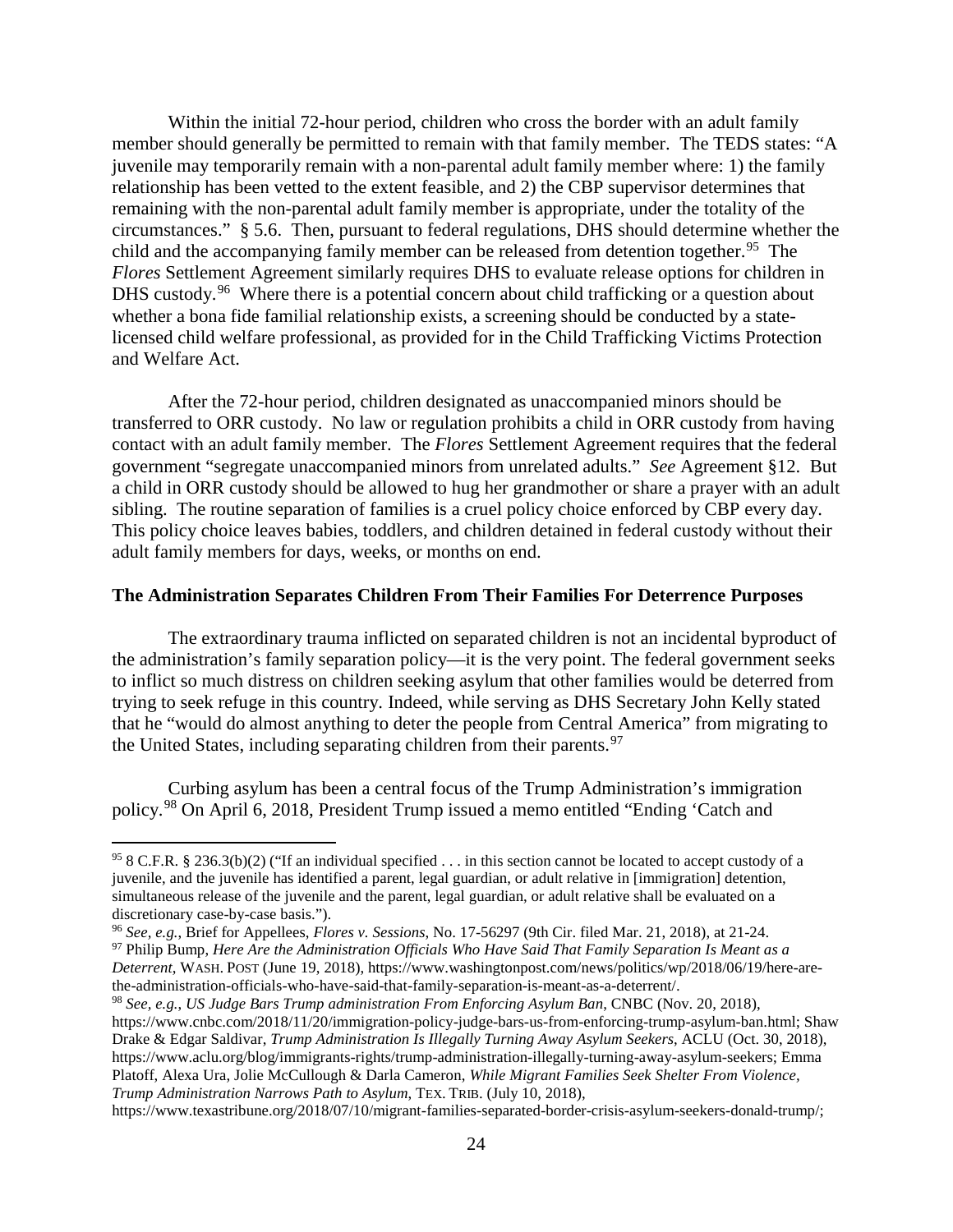Release' at the Border of the United States and Directing Other Enhancements to Immigration Enforcement."[99](#page-24-0) The memo, among other things, directs the Secretary of Homeland Security, the Secretary of Defense, the Attorney General, and the Secretary of Health and Human Services to submit a report to the President that details all of the measures their respective departments have pursued or are pursuing to end "'catch and release' practices."[100](#page-24-1) "Catch and Release" refers to a federal policy that allows people who are seeking asylum to wait for their hearings in the community, not in government custody.<sup>101</sup>

On the same day that President Trump issued his directive, then-Attorney General Jeff Sessions announced that the government would institute a "Zero Tolerance" policy, mandating the prosecution of all persons who cross the United States border between ports of entry. The purpose of the "Zero Tolerance" policy was to deter Central Americans from seeking asylum or otherwise coming to the United States.[102](#page-24-3) Through this policy, the United States intentionally inflicted trauma on immigrant parents and their children who crossed the border, by separating the children from their parents in violation of the United States Constitution.<sup>[103](#page-24-4)</sup>

Administration officials at the highest levels knew well before implementing the policy of separating children from their parents that it would devastate the people it affected.<sup>[104](#page-24-5)</sup> Yet, once the separations began to generate public outrage and condemnation, administration officials changed their tune. They insisted that their hardline stance on prosecuting border crossings was not intended to discourage immigration, and, shockingly, even denied the existence of a family separation policy.<sup>[105](#page-24-6)</sup> The administration, however, could not expunge the numerous statements made by high-level officials confirming that family separation was the express policy and that its purpose was deterrence.

In a December 16, 2017 memorandum exchanged between senior officials at DOJ and

 $\overline{a}$ 

<span id="page-24-2"></span><sup>101</sup> Stacy Sullivan, *We Shouldn't Take the Bait On 'Catch and Release'*, ACLU (July 20, 2018), https://www.aclu.org/blog/immigrants-rights/immigrants-rights-and-detention/we-shouldnt-take -bait-catch-andrelease.

Glenn Thrush, *U.S. To Begin Blocking Asylum Seekers From Entering Over Mexican Border*, N.Y. TIMES (Jan. 24, 2019), https://www.nytimes.com/2019/01/24/us/politics/migrants-blocked-asylum-trump.html; Yeganeh Torbati & Kristina Cooke, *Trump Administration Moves to Curb Migrants' Asylum Claims*, REUTERS (Nov. 8, 2018), https://www.reuters.com/article/us-usa-immigration-asylum/trump-administration-moves-to-curb-migrants-asylumclaims-idUSKCN1ND35K.

<span id="page-24-0"></span><sup>99</sup> 83 Fed. Reg. 16,179 (Apr. 13, 2018).

<span id="page-24-1"></span> $100$  *Id.* 

<span id="page-24-3"></span><sup>&</sup>lt;sup>102</sup> 60 Minutes: Chaos on the Border, Robots to the Rescue, To Kill a Mockingbird (CBS television broadcast Nov. 25, 2018) (revealing an un-redacted copy of the memo implementing the "Zero Tolerance" policy that stated that the policy's purpose was deterrence).

<span id="page-24-4"></span><sup>103</sup> *See* Ms. L. v. U.S. Immigration and Customs Enforcement, 302 F. Supp. 3d 1149, 1162–67 (S.D. Cal. 2018); Ms. L. v. U.S. Immigration and Customs Enforcement, 310 F. Supp. 3d 1133, 1142–46 (S.D. Cal. 2018).

<span id="page-24-6"></span><span id="page-24-5"></span><sup>104</sup> Jeremy Stahl, *The Trump Administration Was Warned Separation Would Be Horrific for Children, Did It Anyway*, SLATE (July 31, 2018), https://slate.com/news-and-politics/2018/07/the-trump-administration-was-warnedseparation-would-be-horrific-for-children.html. Commander Jonathan White, a former HHS senior official, testified before Congress that he had warned the administration that implementing a family separation policy would involve a significant risk of harm to children. *Id.* The policy was launched a few weeks after he raised his concerns. *Id.* <sup>105</sup> Christina Wilkie, *White House Denies Separating Families Is 'Policy,' But Insists It Is Needed 'To Protect Children*,*'* CNBC (June 18, 2018), https://www.cnbc.com/2018/06/18/white-house-denies-separating-families-ispolicy.html.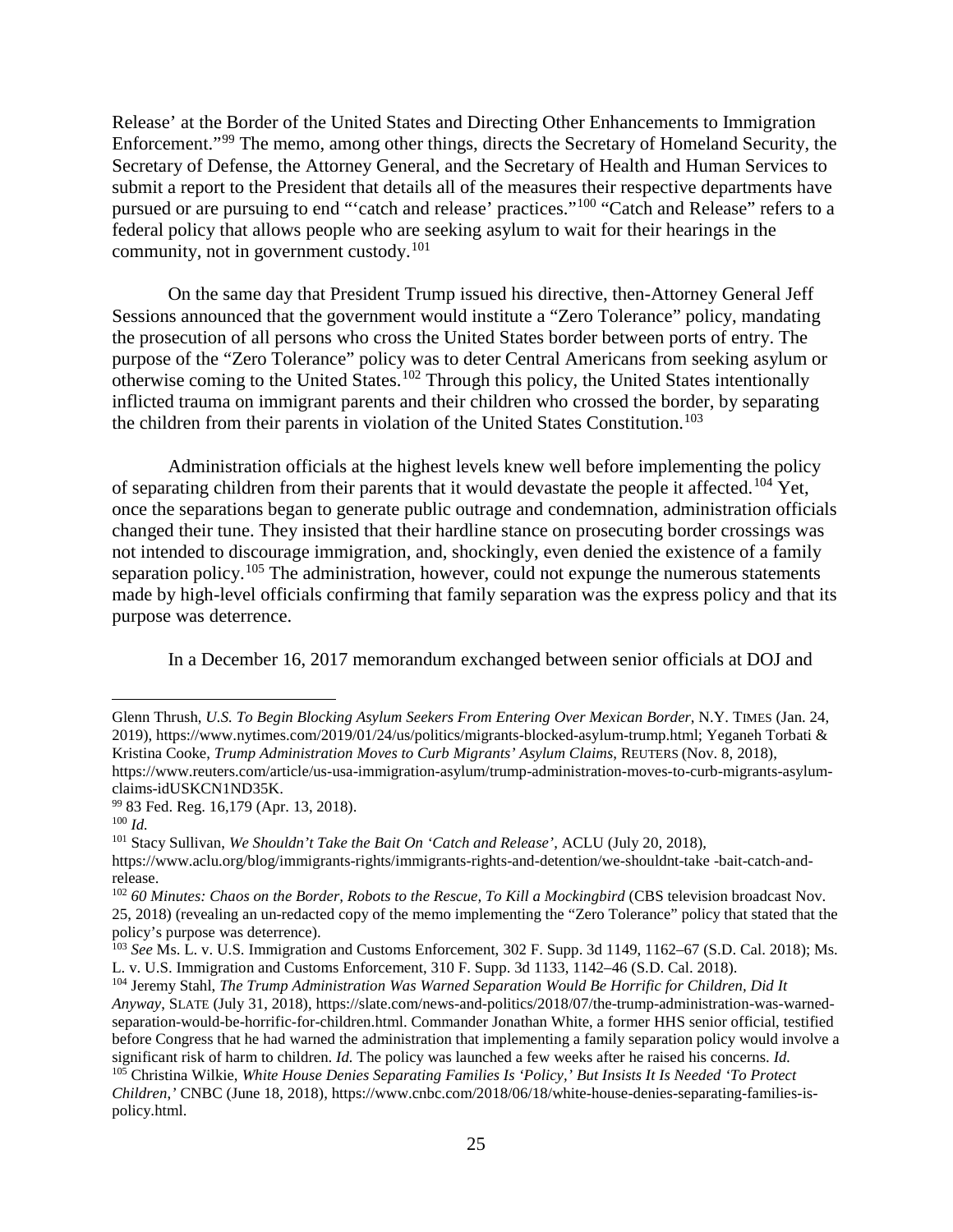DHS, the officials proposed a "Policy Option" of "Increased Prosecution of Family Unit Parents."<sup>[106](#page-25-0)</sup> Under the proposal, "parents would be prosecuted for illegal entry . . . and the minors present with them would be placed in HHS custody as [unaccompanied alien children]."<sup>[107](#page-25-1)</sup> The memorandum asserted that "the increase in prosecutions would be reported by media and it would have substantial deterrent effect."<sup>[108](#page-25-2)</sup>

When asked about the policy by NPR on May 11, 2018, then-John Kelly, President Trump's Chief of Staff, responded that "a big name of the game is deterrence . . . It could be a tough deterrent—would be a tough deterrent."[109](#page-25-3) As for the children affected, he said: "[t]he children will be taken care of—put into foster care *or whatever*."[110](#page-25-4)

On June 19, 2018, on Fox News' "The Ingraham Angle," host Laura Ingraham asked then-Attorney General Jeff Sessions, "[I]s this policy in part used as a deterrent? Are you trying to deter people from bringing children or minors across this dangerous journey? Is that part of what the separation is about?"<sup>[111](#page-25-5)</sup> Sessions replied, "I see that the fact that no one was being prosecuted for this was a factor in a fivefold increase in four years in this kind of illegal immigration. So, yes, hopefully people will get the message and come through the border at the port of entry and not break across the border unlawfully."<sup>[112](#page-25-6)</sup>

And President Trump himself has indicated that deterrence was the motivation behind his Justice Department's "Zero Tolerance" policy. When speaking with reporters at the White House on October 13, 2018, he said, "If they feel there will be separation, they don't come."<sup>[113](#page-25-7)</sup> On December 16, 2018, the President tweeted, "[I]f you don't separate, FAR more people will come." $^{114}$  $^{114}$  $^{114}$ 

Thus, the trauma inflicted by the policy of separating children from their parents was entirely intentional and premeditated. This point cannot be overstated: the most senior members of the U.S. government intentionally chose to cause parents and small children extraordinary pain and suffering in order to accomplish their policy objectives. The unspeakable pain and suffering experienced by parents and small children was seen as a useful device by the most

<span id="page-25-0"></span> <sup>106</sup> *Policy Options to Respond to Border Surge of Illegal Immigration*, (Dec. 16, 2017) (unpublished memorandum from the Dept. Homeland Sec.), https://www.documentcloud.org/documents/5688664-Merkleydocs2.html. <sup>107</sup> *Id.* at 1.

<span id="page-25-2"></span><span id="page-25-1"></span><sup>108</sup> *Id.*

<span id="page-25-3"></span><sup>109</sup> *Transcript: White House Chief Of Staff John Kelly's Interview With NPR*, NPR (May 11, 2018, 11:36 AM), https://www.npr.org/2018/05/11/610116389/transcript-white-house-chief-of-staff-john-kellysinterview-with-npr.

<span id="page-25-4"></span><sup>110</sup> *Id*. (emphasis added).

<span id="page-25-5"></span><sup>111</sup> Philip Bump, *Here Are the Administration Officials Who Have Said That Family Separation Is Meant As A Deterrent*, https://www.washingtonpost.com/news/politics/wp/2018/06/19/here-are-the-administration-officialswho-have-said-that-family-separation-is-meant-as-a-deterrent/.

<span id="page-25-6"></span><sup>112</sup> *Id.*

<span id="page-25-7"></span><sup>113</sup> David Shepardson, *Trump Says Family Separations Deter Illegal Immigration*, REUTERS (Oct. 13, 2018), https://www.reuters.com/article/us-usa-immigration-trump/trump-says-family-separations-deter-illegal-immigrationidUSKCN1MO00C; *see also Sessions Admits Policy Is a Deterrent*, CNN (June 19, 2018),

https://www.cnn.com/videos/politics/2018/06/19/sessions-defends-controversial-immigration-policy-deterrentsot.cnn.

<span id="page-25-8"></span><sup>114</sup> Donald Trump (@realDonaldTrump), TWITTER (Dec. 16, 2018, 8:25 AM),

https://twitter.com/realDonaldTrump/status/1074339834351759363 (emphasis in original).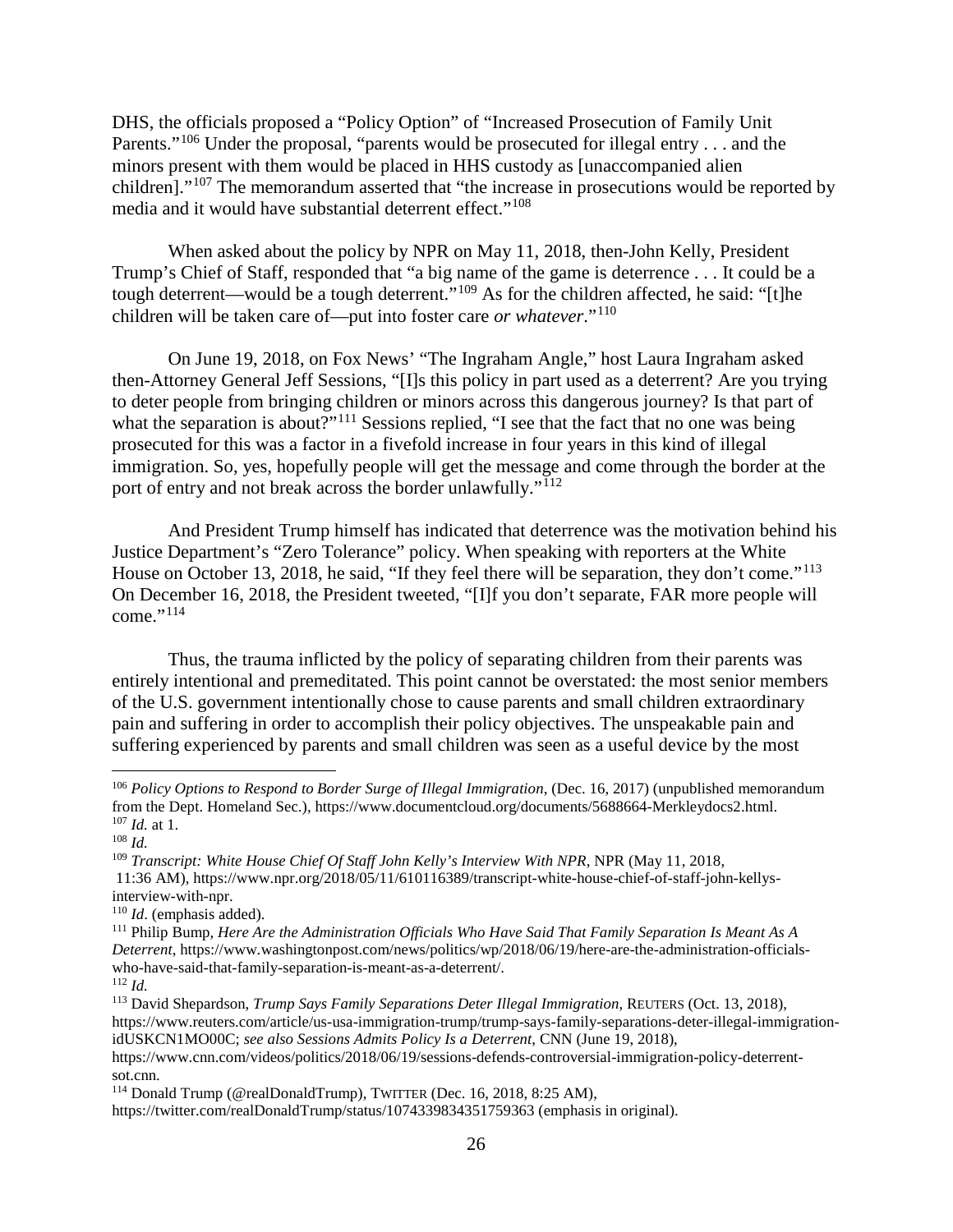senior members of the U.S. government to accomplish their policy objective of deterring Central Americans from seeking asylum in the United States.

Once the policy was implemented and immigration officers separated children from their parents, DHS deemed separated children to be unaccompanied and transferred them to the HHS Office of Refugee Resettlement (ORR), which is responsible for the long-term custodial care and placement of "unaccompanied [noncitizen] children."[115](#page-26-0) But DHS failed to take even the most basic steps to record which children belonged to which parents, highlighting the government's utter indifference to the dire consequences of the policy on the separated families. The DHS Office of Inspector General (DHS OIG) noted that the "lack of integration between CBP's, ICE's and HHS' respective information technology systems hindered efforts to identify, track, and reunify parents and children separated under the Zero Tolerance policy" and that "[a]s a result, DHS has struggled to provide accurate, complete, reliable data in family separations and reunifications, raising concerns about the accuracy of its reporting."[116](#page-26-1)

Generally, CBP officers—the first to encounter individuals entering the United States were the officers who separated parents and children. Following the separation, CBP transferred many of the parents into ICE custody.<sup>[117](#page-26-2)</sup> When the "Zero Tolerance" policy went into effect, ICE's system "did not display data from CBP's systems that would have indicated whether a detainee had been separated from a child."[118](#page-26-3) As a result, when ICE was processing detained individuals for removal, "no additional effort was made to identify and reunite families prior to removal."[119](#page-26-4) Even more alarming, in order to keep track of the children, ICE manually entered the child's identifying information into a Microsoft Word document, which was then e-mailed as an attachment to HHS, a process described by the DHS OIG as particularly "vulnerable to human error," and one which "increas[ed] the risk that a child could become lost in the system."<sup>[120](#page-26-5)</sup>

As emphasized by Judge Sabraw in *Ms. L. v. Immigration and Customs Enforcement*, the agencies' failure to coordinate tracking of separated families was a "startling reality" given that:

[t]he government readily keeps track of personal property of detainees in criminal and immigration proceedings. Money, important documents, and automobiles, to name a few, are routinely catalogued, stored, tracked and produced upon a detainee's release, at all levels—state and federal, citizen and alien. Yet, the government has no system in place to keep track of, provide effective communication with, and promptly produce alien children. The unfortunate reality is that under the present system migrant children are not accounted for with the same efficiency and accuracy as property. Certainly, that cannot

<span id="page-26-0"></span> <sup>115</sup> OFFICE OF THE INSPECTOR GENERAL, U.S. DEP'T OF HOMELAND SECURITY, OIG-18-84, SPECIAL REVIEW – INITIAL OBSERVATIONS REGARDING FAMILY SEPARATION ISSUES UNDER THE ZERO TOLERANCE POLICY 2-3 (Sept. 27, 2018) [hereinafter DHS OIG REPORT].

<span id="page-26-1"></span><sup>116</sup> *Id.* at 9–10 (noting, among other things, that agencies' incompatible computer systems erased data that connected children with their families); *see also* HHS OIG REPORT, *supra* note 11, at 2, 13 (reporting that the lack of an integrated data system to track separated families across HHS and DHS added to the difficulty in HHS's identification of separated children).

<span id="page-26-2"></span><sup>117</sup> DHS OIG Report, *supra* note 115, at 2. 118 *Id.* at 9–10.

<span id="page-26-3"></span>

<span id="page-26-4"></span><sup>119</sup> *Id.* at 10.

<span id="page-26-5"></span><sup>120</sup> *Id.*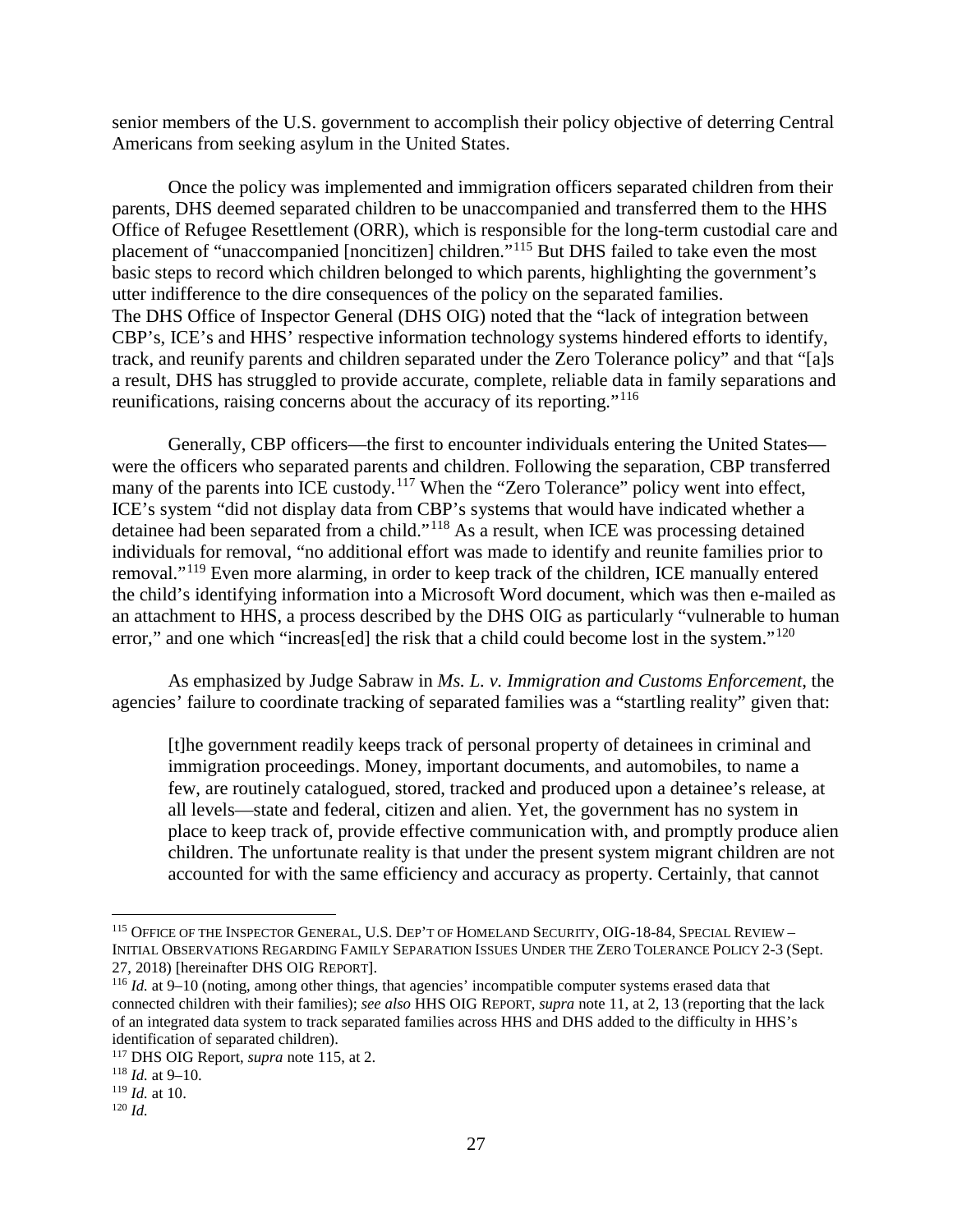satisfy the requirements of due process.<sup>[121](#page-27-0)</sup>

The government's inhumane treatment of separated families described by Judge Sabraw was not merely the result of indifference or incompetence. Commander Jonathan White, a former senior HHS official, testified before Congress that he repeatedly warned those devising the policy that separating children from their parents would have harmful effects on the children, including "significant potential for traumatic psychological injury to the child."[122](#page-27-1) But those in charge willfully disregarded Commander White's warnings. Imposing trauma on children was their very goal.

Only after the family separation policy garnered widespread condemnation and became bad politics did President Trump, on June 20, 2018, sign an executive order purporting to end it. The Executive Order states that it is the "policy of this Administration to maintain family unity, including by detaining alien families together where appropriate and consistent with law and available resources."[123](#page-27-2) The Executive Order, however, did not explain whether or how the federal government would reunify children who had been previously separated. In fact, on June 22, 2018, the government admitted that it had no reunification procedure in place.<sup>[124](#page-27-3)</sup>

It was not until a federal court ordered the government on June 26, 2018 to reunify families that the government began taking steps to do so.<sup>[125](#page-27-4)</sup> What followed was chaos. DHS claimed that DHS and HHS had created a centralized database containing all relevant information regarding parents separated from their children; however, the DHS OIG found "no evidence that such a database exists."<sup>[126](#page-27-5)</sup> According to the DHS OIG, whatever data was collected was incomplete, contradictory, and unreliable.<sup>[127](#page-27-6)</sup> Because no single database with reliable information existed, the Government Accountability Office found that agencies were left to resort to a variety of inefficient and ineffective methods to determine which children were subject to Judge Sabraw's injunction.<sup>[128](#page-27-7)</sup> These methods included officers hand-sifting through

<span id="page-27-0"></span> <sup>121</sup> *Ms. L.*, 310 F. Supp. 3d at 1144.

<span id="page-27-1"></span><sup>122</sup> Stahl, *supra* note 104.

<span id="page-27-2"></span><sup>&</sup>lt;sup>123</sup> Affording Congress an Opportunity to Address Family Separation, Exec. Order No. 13,841, 83 Fed. Reg. 29,435 § 1 (June 20, 2018).

<span id="page-27-3"></span><sup>124</sup> *See Ms. L.*, 310 F. Supp. 3d at 1140–41; *see also* U.S. GOV'T ACCOUNTABILITY OFF., GAO-19-163,

UNACCOMPANIED CHILDREN: AGENCY EFFORTS TO REUNIFY CHILDREN SEPARATED FROM PARENTS AT THE BORDER 21 (2018) [hereinafter GAO REPORT] ("HHS officials told [the GAO] that there were no specific procedures to reunite children with parents from whom they were separated at the border prior to the June 2018 court order."). The only procedure in place capable of reuniting children with their parents was the procedure developed to place unaccompanied children with sponsors in compliance with the Trafficking Victims Protection Reauthorization Act. Under this procedure, however, a parent could only be reunited with his or her child if the government deemed them eligible to be a sponsor. *Id.* Judge Sabraw noted that this procedure was inadequate because it was created to address "a different situation, namely what to do with alien children who were apprehended without their parents at the border or otherwise," and further, that the procedure was not developed to address situations such as this one where family units were separated by government officials after they crossed the border together. *Id*. at 27 (quoting Order Following Status Conference, Ms. L. v. Immigration and Customs Enforcement, No. 18-0428-DMS-MDD (S.D. Cal. July 10, 2018)).

<span id="page-27-4"></span><sup>125</sup> *Ms. L.*, 310 F. Supp. 3d at 1149–50.

<span id="page-27-5"></span><sup>126</sup> DHS OIG REPORT, *supra* note 115, at 10.

<span id="page-27-6"></span><sup>127</sup> *Id*. at 11–12.

<span id="page-27-7"></span><sup>128</sup> GAO REPORT, *supra* note 124, at 23–25.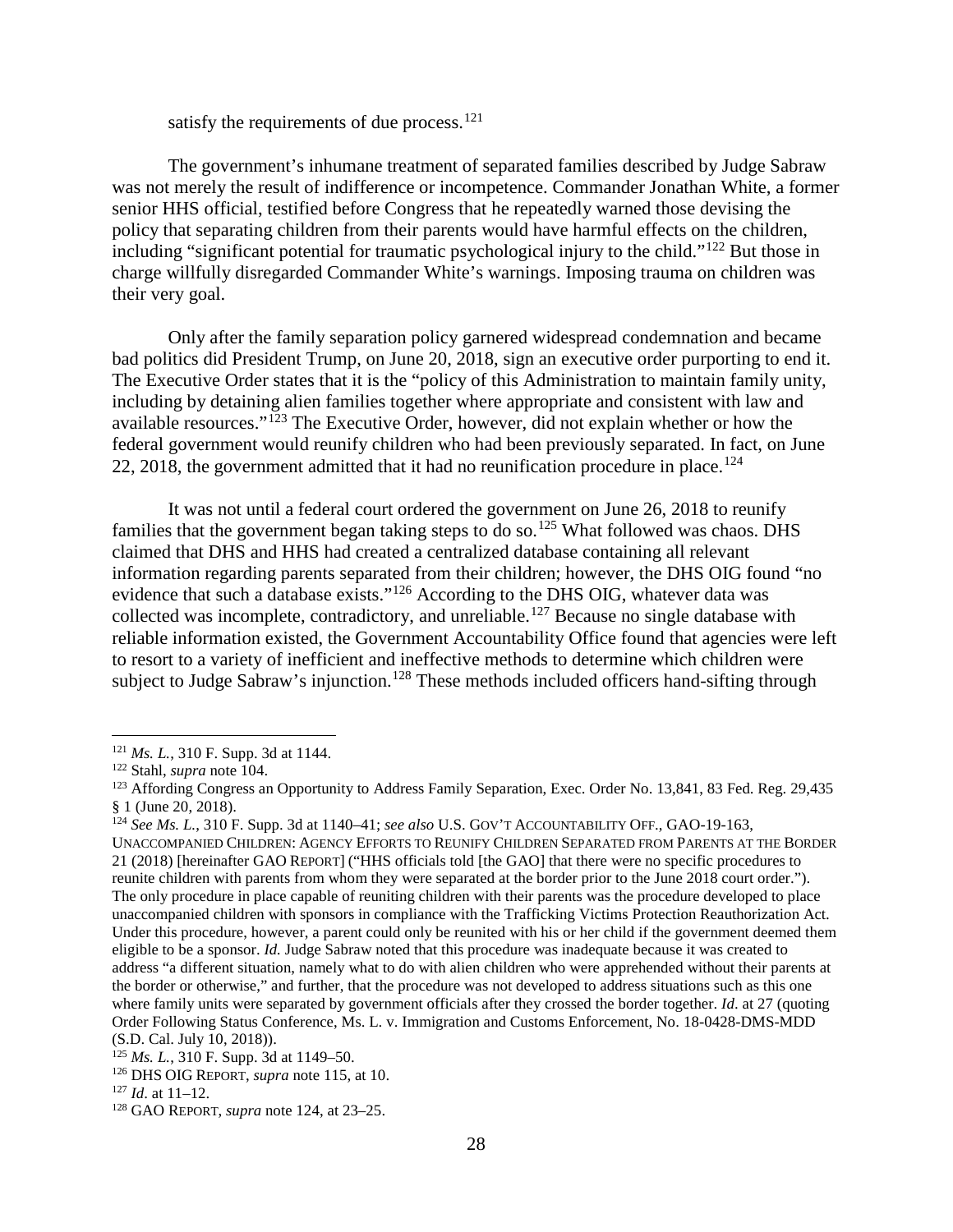agency data looking for any indication that a child in HHS custody had been separated from his or her parent<sup>[129](#page-28-0)</sup> and calling in the Office of the Assistant Secretary for Preparedness and Responses, an HHS agency whose normal prerogative involves response to hurricanes and other disasters, to review data provided by CBP, ICE, and ORR.<sup>[130](#page-28-1)</sup> The method for determining which family units required reunification changed frequently, sometimes more than once a day, with staff at one ORR shelter reporting that "there were times when [they] would be following one process in the morning but a different one in the afternoon."[131](#page-28-2) Judge Sabraw criticized the agencies for their lack of preparation and coordination at a status conference proceeding on July 27, 2018: "[W]hat was lost in the process was the family. The parents didn't know where the children were, and the children didn't know where the parents were. And the government didn't know, either." $132$ 

The government's cruel policy of separating children from their parents, and its failure to track the children once they were separated, violates the constitutional right to family integrity.[133](#page-28-4) The government instituted and implemented this policy intentionally to inflict emotional distress on the parents and children who were separated. It succeeded, with devastating consequences for thousands of parents and children. Similar devastating consequences are experienced daily by unknown numbers of children who are forcibly separated from their grandmothers, aunts, siblings, and other family members.

### **Separating Children From Their Families For Deterrence Purposes Does Not Work**

Separating families for deterrence purposes does not work. The administration tried to argue otherwise in federal court, but the court found the deterrence logic "dubious" and "unconvincing."[134](#page-28-5) In fact, when the zero tolerance policy was piloted in July and August 2017, U.S. Border Patrol's apprehensions of families only increased.<sup>[135](#page-28-6)</sup>

<span id="page-28-0"></span> <sup>129</sup> *Id.* at 24.

<span id="page-28-1"></span><sup>130</sup> *Id.* at 23.

<span id="page-28-2"></span><sup>131</sup> *Id.* at 27.

<span id="page-28-3"></span><sup>&</sup>lt;sup>132</sup> Transcript of Joint Status Report at 58, Ms. L. v. Immigration and Customs Enforcement, No. 18-cv-00428 DMS MDD (S.D. Cal. July 27, 2018).

<span id="page-28-4"></span><sup>&</sup>lt;sup>133</sup> *See Ms. L.*, 302 F. Supp. 3d at 1161–67 (finding that plaintiffs had stated a legally cognizable claim for a violation of their substantive due process rights to family integrity under the Fifth Amendment to the United States Constitution based on their allegations that the government had separated them from their minor children while they were held in immigration detention and without a showing that they were unfit parents or otherwise presented a danger to their children); *Ms. L.*, 310 F. Supp. 3d at 1142–46 (finding that plaintiffs were likely to succeed on their substantive due process claim when assessing their motion for a preliminary injunction). *See also Smith v. Organization of Foster Families*, 431 U.S. 816, 845 (1977) (liberty interest in family relationships has its source in "intrinsic human rights").

<span id="page-28-6"></span><span id="page-28-5"></span><sup>134</sup> Order at 2, *Flores v. Sessions*, No. 2:85-cv-4544, 2018 WL 4945000 (C.D. Cal. July 9, 2018) ("Defendants' [deterrence] reasoning suffers from the logical fallacy of *post hoc*, *ergo prompter hoc* . . . literally, after this, therefore because of this. Any number of other factors could have caused the increase in illegal border crossings, including civil strife, economic degradation, and fear of death in the migrants' home countries.") (internal quotations and citations omitted); *see also* Tom K. Wong, *Do Family Separation and Detention Deter Immigration?* at 2, CENTER FOR AMERICAN PROGRESS (Jul. 24, 2018) (citing then White House Chief of Staff John Kelly's March 2017 statement that "in order to deter more movement," the Trump administration was planning a family separation policy and finding that "the administration's family separation policy has not had its intended [deterrent] effect"). <sup>135</sup> Wong, *supra* note 134, at 3, 9.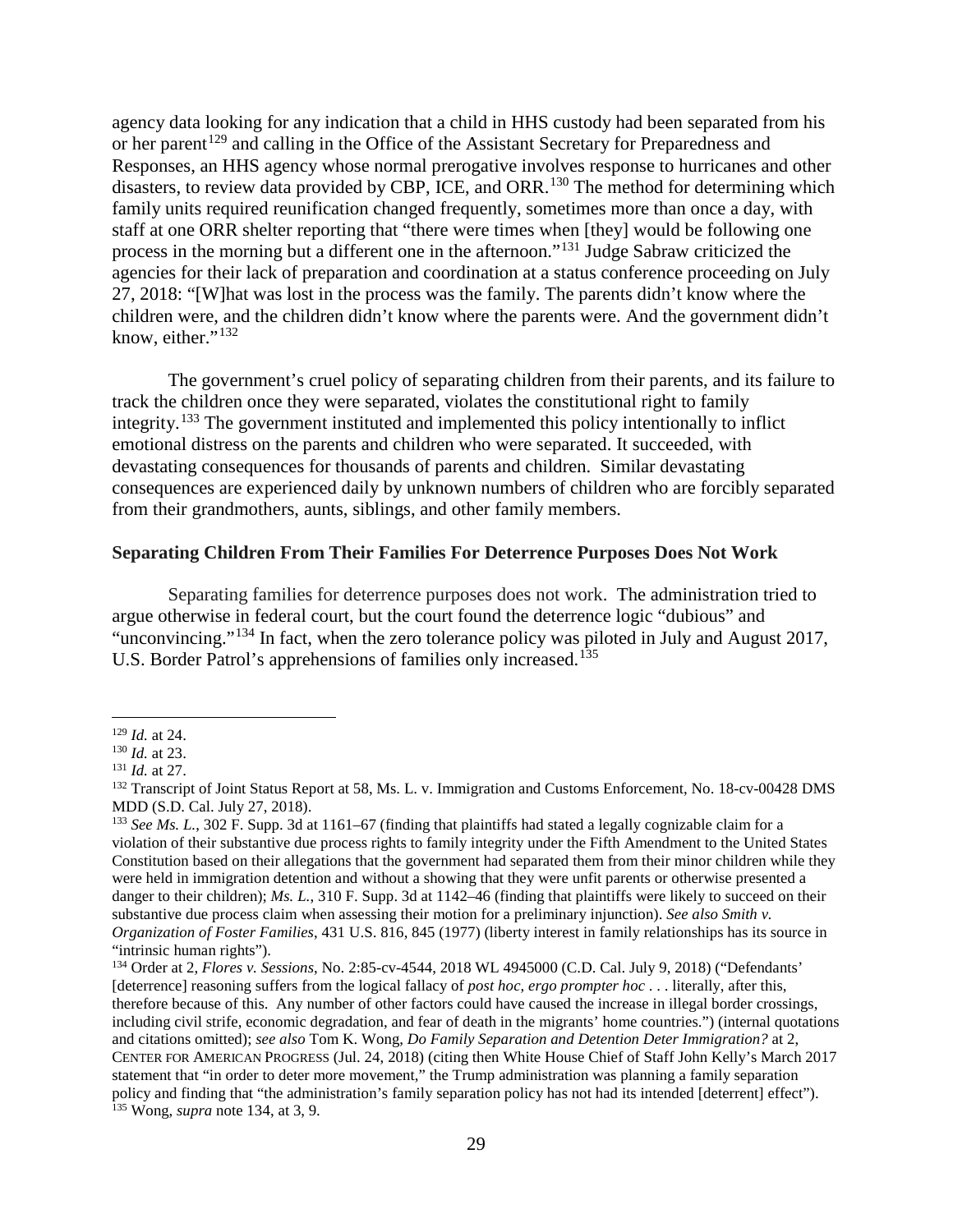The administration is also incorrect to suggest that the June 2018 court order seeking to end the separations of children from their parents in the *Ms. L* case triggered a spike in family crossings.[136](#page-29-0) CBP's own data show that family unit apprehensions had been steadily rising since the beginning of 2018.[137](#page-29-1) Another complication for the administration's argument: family apprehensions *dropped* in July 2018, the month following the June 2018 injunction.<sup>[138](#page-29-2)</sup> While family apprehensions have risen since, $139$  they have done so amid the continuation of family separation practices despite the injunction.<sup>[140](#page-29-4)</sup>

The cruelty of family separation does not deter asylum seekers who are escaping far worse. Many of the children coming to the United States are fleeing for their lives. Many are asylum seekers or children who have been abused, abandoned, or neglected, such that they may be eligible for Special Immigrant Juvenile Status. This is why, despite this administration's cruel policy choices that separate family units across the southern border on a daily basis, there has not been a drop in the number of children fleeing to the United States over the past year.

### **Detaining Children and Families Is Not Necessary To Have Them Appear In Court**

The administration tries to justify detaining asylum-seeking families by pointing to statistics about *in absentia* removal orders, *i.e.*, removal orders given to those who do not show up to an immigration hearing. Most recently, on June 11, 2019, Acting Homeland Security Secretary Kevin McAleenan testified before the Senate Judiciary Committee that depending on the immigration court, DHS "see[s] too many cases where people are not showing up," referring to families who came to the U.S.-Mexico border seeking asylum.<sup>[141](#page-29-5)</sup> The Acting Secretary asserted that 90% of the 7,000 asylum-seeking families who were released from detention and placed in an expedited processing pilot program failed to attend their first immigration court hearing.<sup>142</sup> The Acting Secretary's statistics are misleading and do not accurately portray what is actually happening.

The vast majority of asylum-seeking families attend their immigration court hearings, as confirmed by the government's own data. For those who are represented by counsel, 99 percent of asylum-seeking families had appeared at every hearing.[143](#page-29-7) Once it is an attorney's

<span id="page-29-0"></span> <sup>136</sup> Kimberly Kindy et al., *Trump Says Ending Family Separation Practice Was a 'Disaster' That Led to Surge in Border Crossings*, WASH. POST (Apr. 28, 2019), https://www.washingtonpost.com/politics/trump-says-endingfamily-separation-practice-was-a-disaster-that-led-to-surge-in-border-crossings/2019/04/28/73e9da14-69c8-11e9-<br>a66d-a82d3f3d96d5\_story.html?utm\_term=.ca0aa6bf346e.

<span id="page-29-1"></span><sup>&</sup>lt;sup>137</sup> Southwest Border Migration FY 2019, CUSTOMS AND BORDER PATROL, https://www.cbp.gov/newsroom/stats/swborder-migration (last updated July 3, 2019).

<span id="page-29-2"></span><sup>138</sup> *Id.*

<span id="page-29-3"></span><sup>139</sup> *Id.*

<span id="page-29-4"></span><sup>140</sup> Pena & Olivares, *supra* note 90, at 3.

<span id="page-29-5"></span><sup>141</sup> *See* Salvador Rizzo, *How Many Migrants Show up for Immigration Court Hearings?* WASH. POST (June 26, 2019) https://www.washingtonpost.com/politics/2019/06/26/how-many-migrants-show-up-immigration-courthearings/?utm\_term=.8630b6c03841.

<span id="page-29-6"></span><sup>142</sup> *See id.*

<span id="page-29-7"></span><sup>143</sup> *See Most Families Attend Immigration Court Hearings*, TRANSACTIONAL RECORDS ACCESS CLEARINGHOUSE (TRAC) (June 18, 2019), https://trac.syr.edu/immigration/reports/562/ (compiling data from cases for asylumseeking family units from September 2018 to May 2019). TRAC at Syracuse University obtains data on various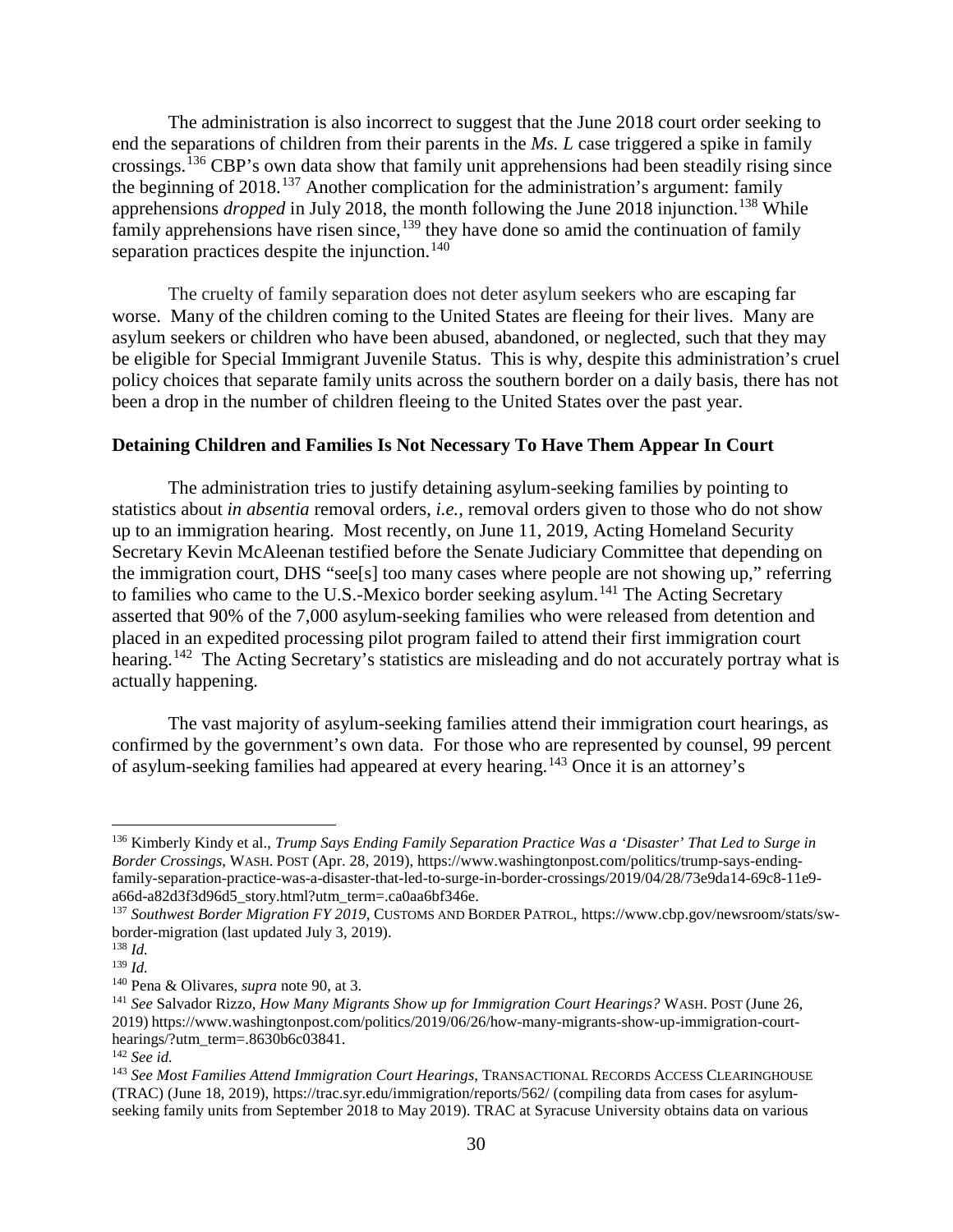responsibility to check in with an immigration court and monitor when his or her clients' hearings are, virtually no families fail to attend their hearings. Even families who do not have legal representation overwhelmingly attend their hearings: 81.6% of unrepresented families attended their initial hearing and 76% of unrepresented families attended all their hearings.<sup>144</sup> These statistics are based on data tracking 65,691 adults and children identified by the government as family cases from September 2018 to May 2019, as government tracking of these family cases began in September 2018.<sup>145</sup>

An independent study analyzing 18,000 immigration court proceedings for families from 2001 to 2016 found 86 percent of released families attended all court hearings those years.<sup>146</sup> That number rose to 96 percent for families that had filed asylum applications.<sup>[147](#page-30-3)</sup>

Children designated as unaccompanied minors who have attorneys also show up to court and continue to attend court hearings to case completion in 95% of cases. This statistic is based on government data from 2005 to 2018.<sup>[148](#page-30-4)</sup>

When a family seeking asylum does not show up in court, it does not necessarily mean that they had intend to "skip" their hearing.<sup>149</sup> Some families do not receive notification of their hearing. Others may have received a written notice in English, a language they cannot read. Many hearing notices fail to include the date, time, and location of their hearing. As the U.S. Supreme Court found, "the Department of Homeland Security, at least in recent years, almost always serves noncitizens with notices that fail to specify the time, place, or date of initial removal hearings whenever the agency deems it impracticable to include such information."[150](#page-30-6) Indeed, the administration has admitted that "almost 100 percent" of "notices to appear omit the time and date of the proceeding over the last three years."<sup>151</sup> Because the government's own bureaucratic ineptitude contributes to asylum seeking families missing their hearings,  $152$  it is inappropriate for the government to cite those missed hearings as a basis for justifying detention.

 $\overline{a}$ 

aspects of the immigration court process from the U.S. Department of Justice Executive Office of Immigration Review (EOIR).

<span id="page-30-0"></span><sup>144</sup> *Id.*

<span id="page-30-1"></span><sup>145</sup> *Id.*

<span id="page-30-2"></span><sup>146</sup> Ingrid Eagley, Steven Shafer, and Jana Whalley, *Detaining families: A Study of Asylum Adjudication in Family Detention*, AMERICAN IMMIGRATION COUNCIL 1, 2 (Aug. 2018),

https://www.americanimmigrationcouncil.org/sites/default/files/research/detaining families a study of asylum ad judication in family detention final.pdf.

<span id="page-30-3"></span> $147$  *Id.* 

<span id="page-30-4"></span><sup>148</sup> *See* Transactional Records Access Clearinghouse (TRAC) at Syracuse University, *Juveniles – Immigration Court* 

<span id="page-30-5"></span><sup>&</sup>lt;sup>149</sup> See Most Families Attend Immigration Court Hearings, *supra* note 143.

<span id="page-30-6"></span><sup>150</sup> *Pereira v. Sessions*, 138 S. Ct. 2105, 2111 (2018).

<span id="page-30-7"></span><sup>&</sup>lt;sup>151</sup> *Id.* (internal quotations omitted).

<span id="page-30-8"></span><sup>152</sup> *See* Asylum Seeker Advocacy Project (ASAP) and the Catholic Legal Immigration Network, Inc. (CLINIC), *Denied a Day in Court: The Government's Use of In Absentia Removal Orders Against Families Seeking Asylum* 29 (2018), https://cliniclegal.org/sites/default/files/Denied-a-Day-in-Court.pdf (showcasing 46 asylum seekers with *in absentia* removal orders at 15 different immigration courts who were unable to attend immigration hearings due to lack of notice, incorrect government information, serious medical problems, language barriers, and severe trauma or disabilities).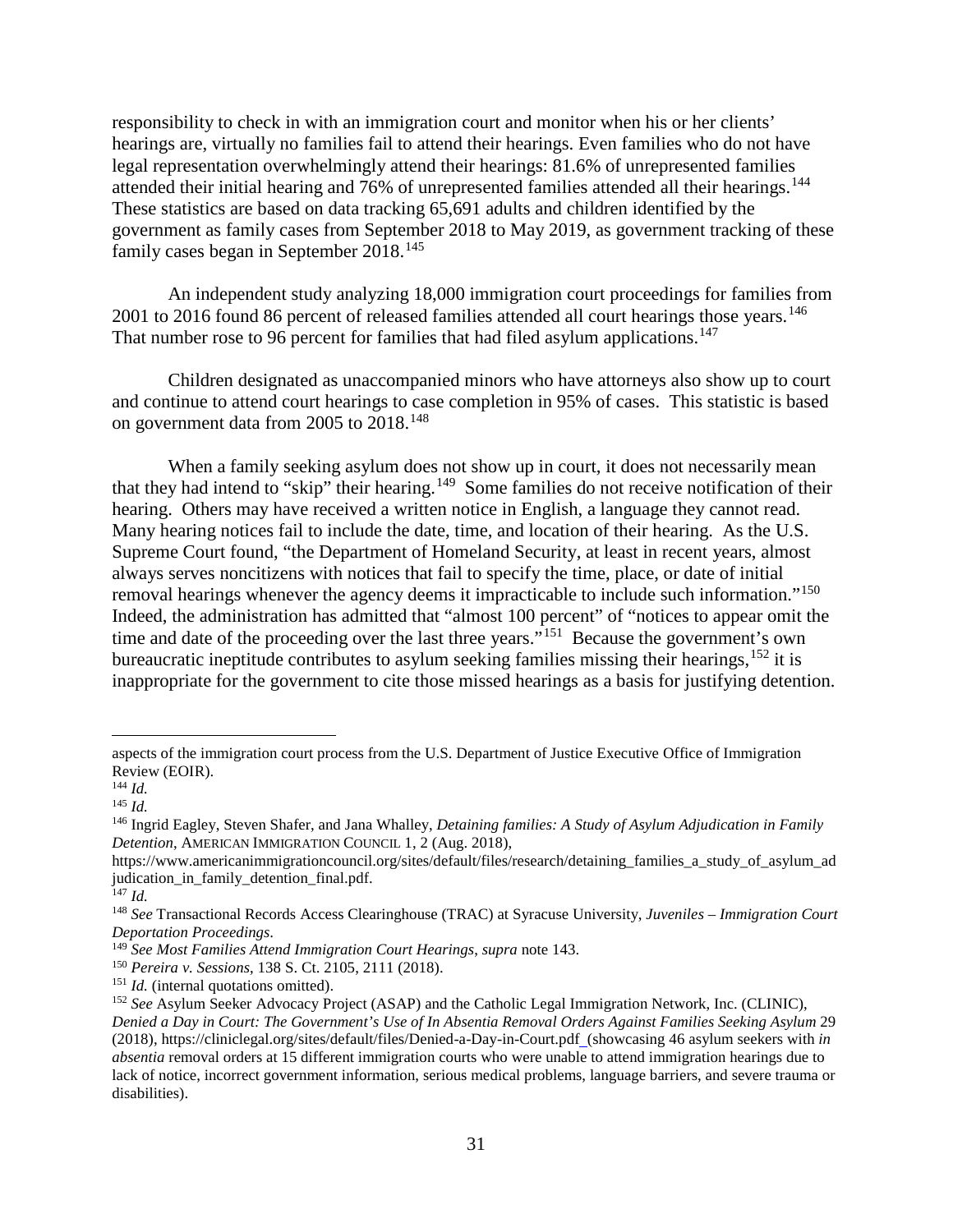### **Solutions**

Congressional oversight is urgently needed to protect children in federal immigration custody. The fundamental principles established by the *Flores* Settlement Agreement and TVPRA are critical to providing basic protections for detained immigrant children and must be defended. Congress has the ability to intervene and protect these vulnerable children by taking the following action:

- 1. Minimize the time that children are held in CBP custody and ensure that children are not detained in CBP custody for any longer than 72 hours under any circumstances.
- 2. Release children from custody to family members and sponsors as expeditiously as possible. Use congressional oversight authority to ensure that policies and practices do not interfere with timely release of children from custody.
- 3. Use congressional oversight to ensure that the federal government provides "safe and sanitary" conditions for all children in its custody, including soap, toothbrushes, beds, adequate food, water, blankets, diapers, access to proper hygiene, and medical care.
- 4. Demand transparency about the length of time and conditions for children in federal immigration custody. Require DHS to publicly release monthly reports with data detailing how long children have been detained in CBP and ICE custody. Require HHS to publicly release monthly reports with data detailing how long children have been in ORR custody.
- 5. Keep families together. Require CBP to maintain records reflecting when an adult or child in its custody claims relation to another migrant. This should include any parents, siblings, grandparents, or other relations. This documentation should be included in both the child's and the family members' files and in such a manner that both ORR and ICE receive the information.
- 6. Require CBP facilities to have state-licensed child welfare professionals to care for children and evaluate children's needs.
- 7. Ban CBP from separating children from their families unless it is in the best interest of the child. Separations should take place only when state-licensed child welfare professionals have identified a risk of trafficking by the adult family member, imminent harm to the child unrelated to the family's migration journey, or a reasonable basis to believe the accompanying adult is not a family member and requires additional investigation. Separations must be overseen by state-licensed child welfare professionals. Systems must be developed to ensure appropriate documentation, tracking, and follow up on separations, including informing separated family members of how to contact their children, how to rebut the asserted reason(s) for the separation, and how to seek reunification with their children.